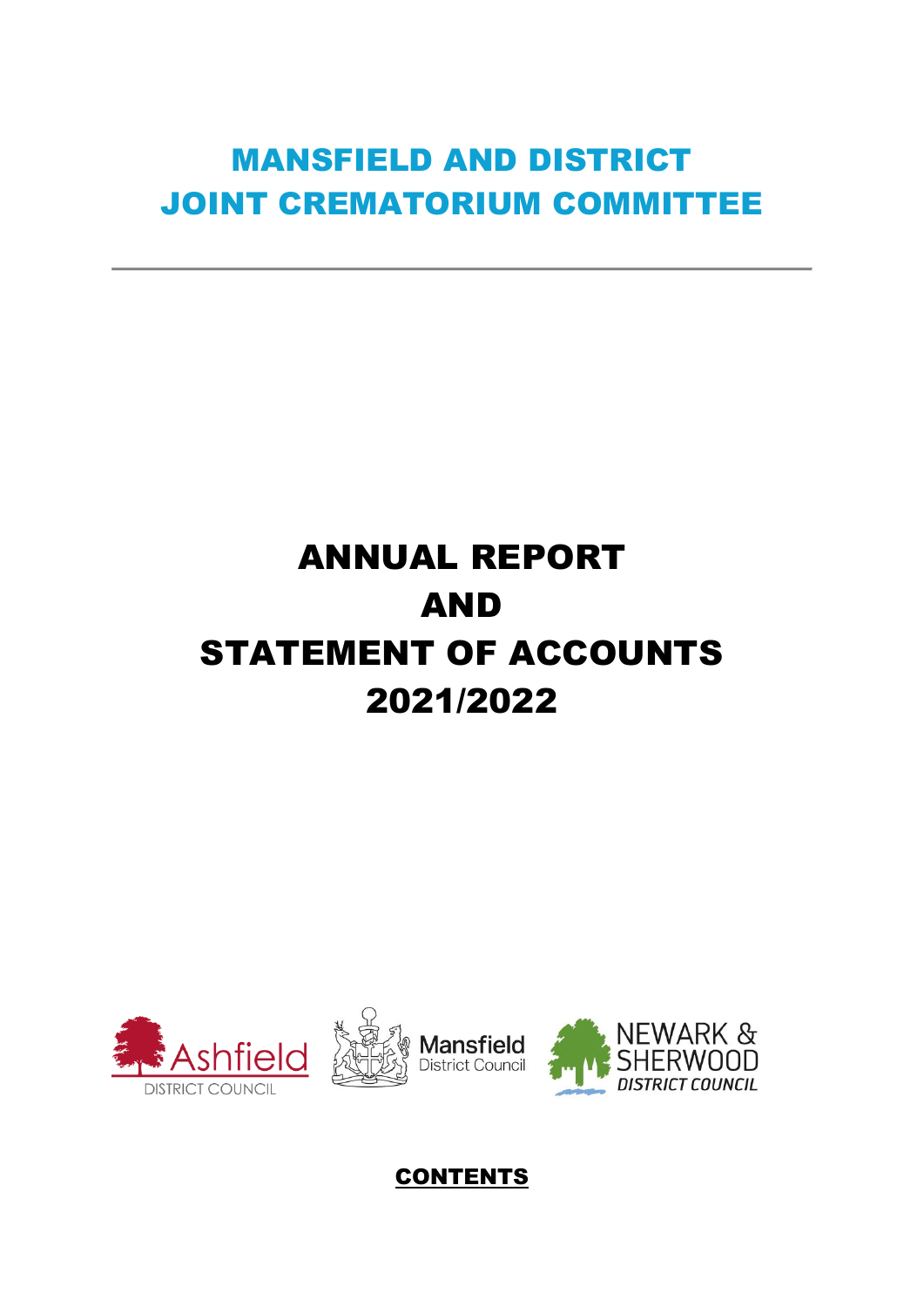| Page<br>No. |                                                           |
|-------------|-----------------------------------------------------------|
|             |                                                           |
| 2           | Introduction                                              |
| 3           | <b>Explanation of the Accounting Statements</b>           |
| $4 - 11$    | Annual Report and Summary of Financial Performance        |
| 12          | Statement of Responsibility for the Statement of Accounts |
| $13 - 19$   | <b>Statement of Accounting Policies</b>                   |
|             |                                                           |
|             | <b>The Core Financial Statements</b>                      |
|             |                                                           |
| 21          | Comprehensive Income and Expenditure Statement (CIES)     |
| 22          | <b>Balance Sheet</b>                                      |
| 23-24       | Movement in Reserves Statement (MiRS)                     |
| 25          | <b>Cash Flow Statement</b>                                |
| 26-46       | Notes to the Core Financial Statements                    |
|             |                                                           |
|             | <b>Supplementary Financial Statements</b>                 |
| 47-56       | <b>Annual Governance Statement</b>                        |
| 57-58       | Glossary of Financial and Accounting Terms                |
| 59          | <b>Auditors Report</b>                                    |
|             |                                                           |
|             |                                                           |
|             |                                                           |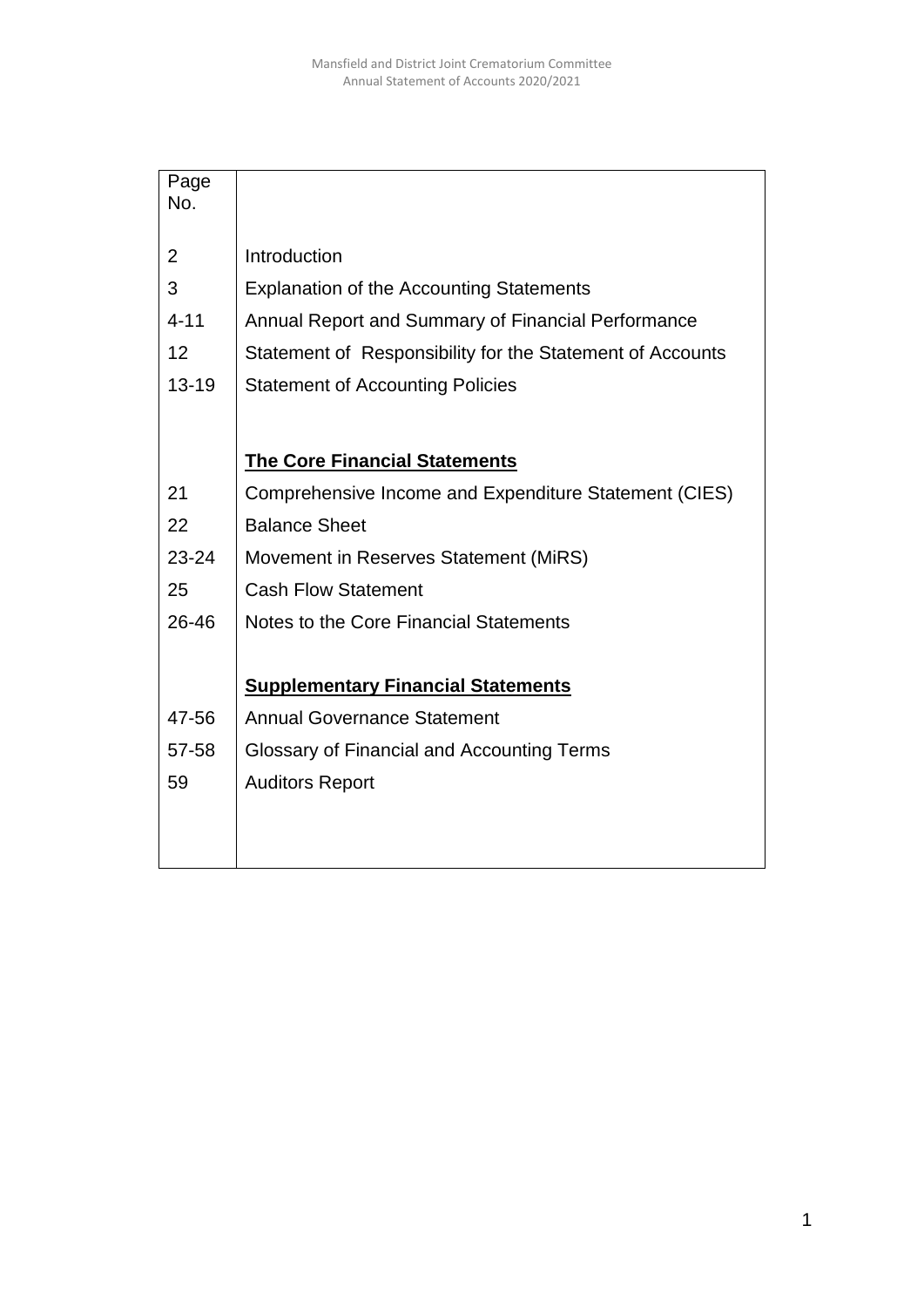# 1. INTRODUCTION

Mansfield Crematorium was built in the late 1950's as a joint initiative by a group of local authorities who recognised the need for cremation facilities which were easily accessible to the people of the area.

The operation and management of the Crematorium is conducted through a Joint Committee comprising of Mansfield District Council, Ashfield District Council and Newark and Sherwood District Council. The joint use agreement has been revised as circumstances have changed, currently Mansfield and Ashfield District Council's each appoint three executive members to the Joint Committee and Newark and Sherwood District Council appoints three elected members in accordance with the rules on political balance.

Mansfield District Council is the lead authority for the Joint Committee; who holds the contracts of employment for the staff and the legal title to the Crematorium; its Head of Finance acts as Treasurer of the Committee.

The constituent authorities have given delegated authority to the Joint Committee to determine the capital programme, provided the costs can be met through revenue surpluses or the capital fund.

The operating surplus of the crematorium is distributed to the constituent authorities on the basis of throughput as would any capital expenditure that could not be financed from the Joint Committees own resources.

The Statement of Accounts for the year ended 31 March 2022 have been prepared in accordance with latest Code of Practice on Local Authority Accounting in order to provide the necessary detail for subsequent consolidation into the accounts of the constituent authorities. The format reflects the requirements of the Code of Practice in Local Authority Accounting in the United Kingdom 2021/2022 and the Service Accounting Code of Practice published by the Chartered Institute of Public Finance and Accountancy (CIPFA). This is supported by the International Financial Reporting Standards (IFRS).

These accounts will present:

- An explanation of the Financial Statements
- The Annual Report and a summary of the financial performance
- The Accounting Policies which have been applied in preparing these accounts
- The Core Financial Statements
- Supplementary Financial Statements and Notes to support the accounts

## **Further Information**

If you require any further information concerning the accounts of the Joint Crematorium Committee please contact the Head of Finance at Mansfield District Council, The Civic Centre, Chesterfield Road South, Mansfield, Nottinghamshire, NG19 7BH

Telephone 01623 463495 or by email: [ASaccountancy@mansfield.gov.uk](mailto:ASaccountancy@mansfield.gov.uk)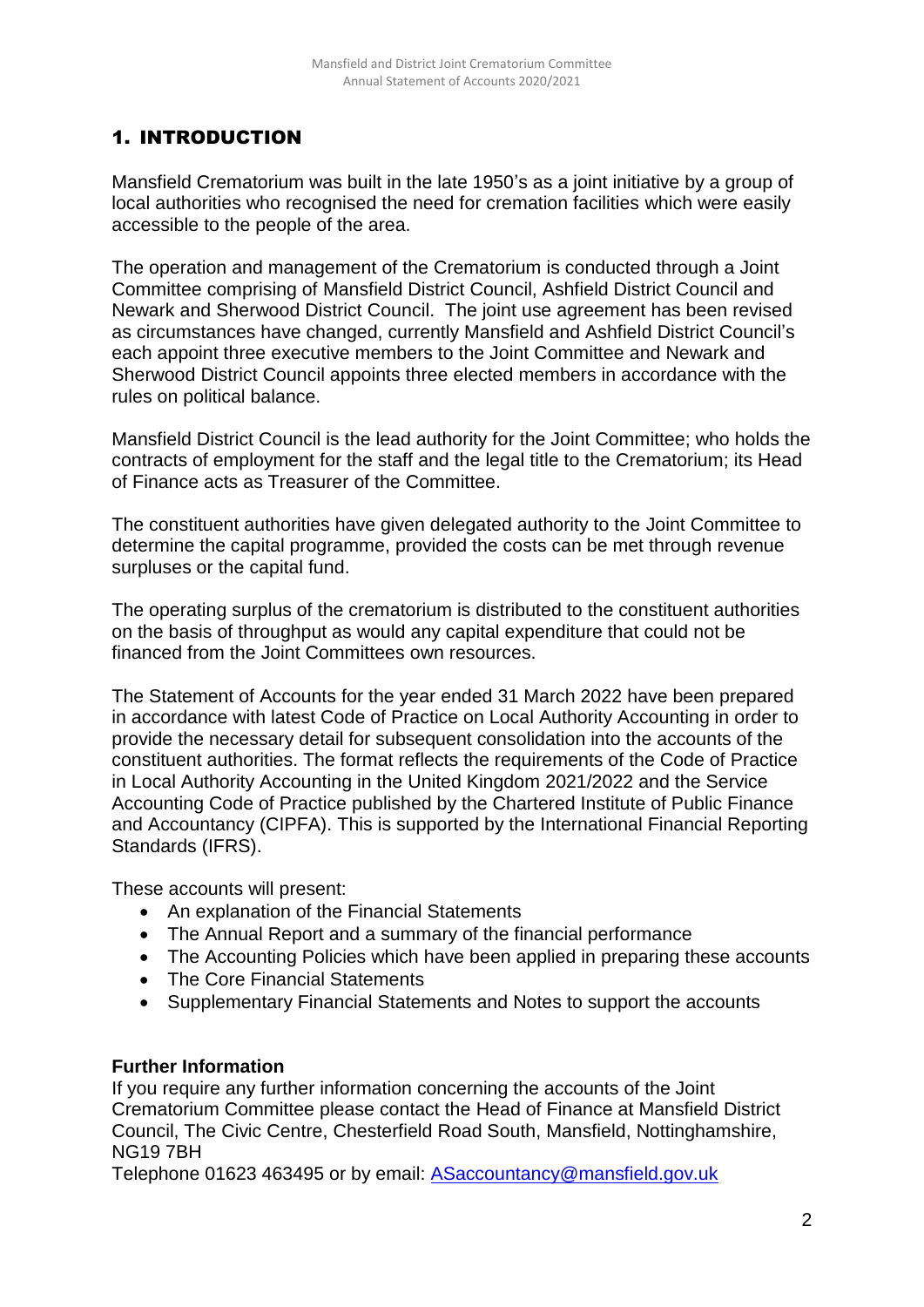# 2. EXPLANATION OF THE ACCOUNTING STATEMENTS

The Statement of Accounts sets out the Joint Committee's income and expenditure for the 2021/2022 financial year and its financial position at 31 March 2022. It comprises core and supplementary statements, together with disclosure notes.

## **The Core Financials Statements are:**

**Movement in Reserves Statement (MiRS) -** This is a summary of the changes to the reserves during the course of the year. Reserves are divided into "usable" those which can be invested in capital projects or service improvements and "unusable" which must be set aside for specific purposes.

**Comprehensive Income and Expenditure Statement (CIES) -** This records all of the Joint Committee's income and expenditure for the year. The top half of the statement provides analysis of income and expenditure. The bottom half of the statement deals with the corporate transactions and funding.

**Balance Sheet -** The Balance Sheet is a "snapshot" of the financial position of the Joint Committee. It shows the assets, liabilities, cash balances and reserves at the year-end date.

**Cash Flow Statement -** This statement shows the reasons for the changes in the Joint Committee's cash balances during the year and whether that change is due to operating activities, new investment or financing activities.

## **The Supplementary Financial Statements are:**

**Annual Governance Statement -** This sets out the Joint Committees' governance structures and its key internal controls.

## **Other Key Sections:**

**Statement of Responsibilities -** This sets out the respective responsibilities of the Joint Committee and the Treasurer.

**Accounting Policies -** These explain the treatment and basis of the figures in the accounts in accordance with proper accounting practices.

**Notes to the Financial Statements –** The Expenditure and Funding Analysis (EFA) shows how annual expenditure is used and funded from resources in comparison with how those resources are consumed or earned. The other notes expand on important points shown in the core financial statements and provide additional information.

**Glossary of Terms and Abbreviations -** Key terms used throughout this document are explained further within these pages.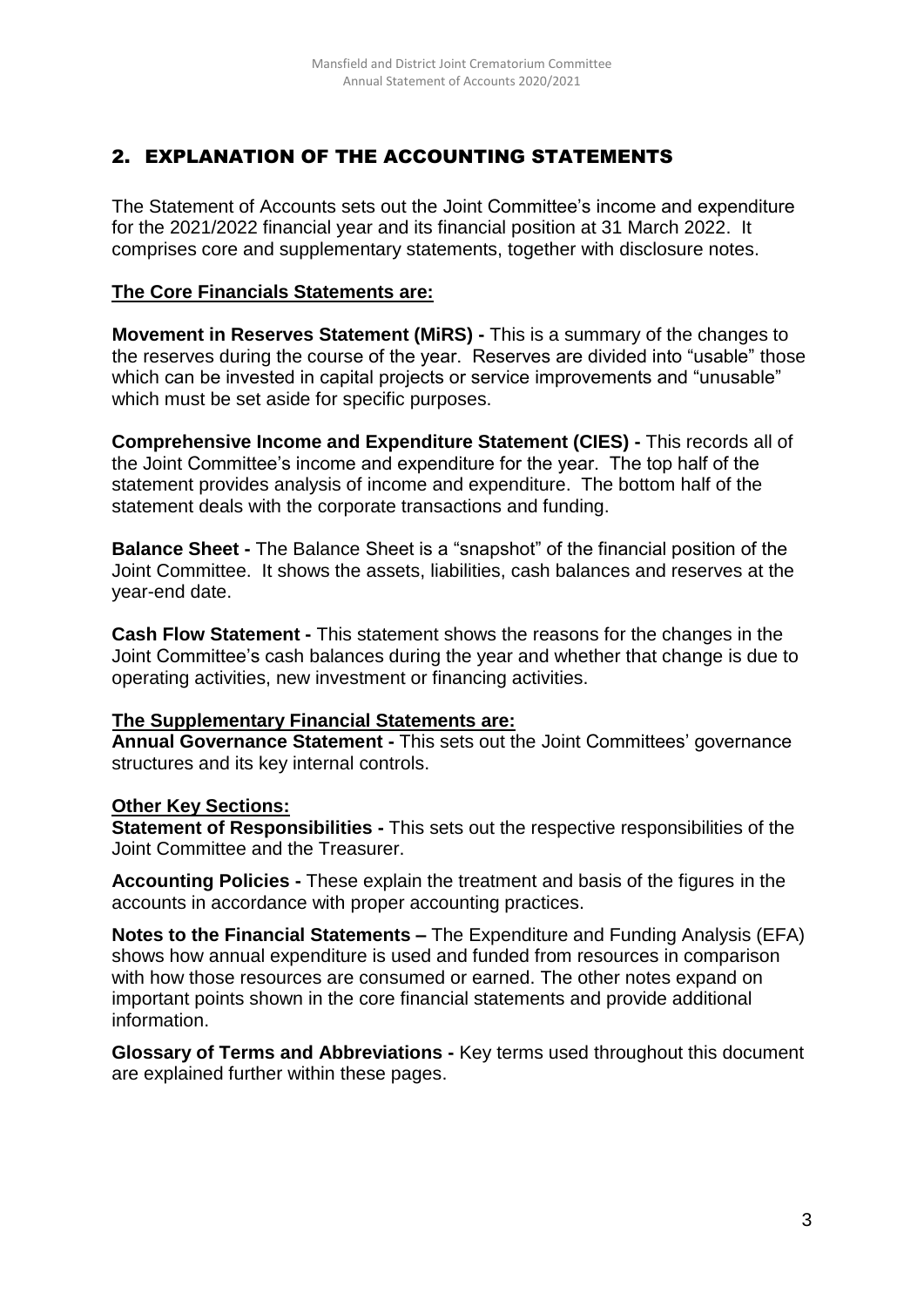# 3. ANNUAL REPORT AND SUMMARY OF FINANCIAL PERFORMANCE

#### **3.1 Summary of Financial Performance**

The Joint Committee approved the budget for 2021/2022 on 22 February 2021 and was revised during 2021/2022 to include approved budget carry forwards from 2020/2021, new budgets approved in year and budget realignments processed during 2021/2022.

The actual performance for the year compared to the budgeted controllable income and expenditure is shown in the table below:

| 2020/2021          |                                                            | 2021/2022                        |                                 |                                 |                                                       |  |  |
|--------------------|------------------------------------------------------------|----------------------------------|---------------------------------|---------------------------------|-------------------------------------------------------|--|--|
|                    | <b>Actual Income and Expenditure</b><br>Outturn Summary    | <b>Original</b><br><b>Budget</b> | <b>Revised</b><br><b>Budget</b> | <b>Actual</b><br><b>Outturn</b> | <b>Variance to</b><br><b>Revised</b><br><b>Budget</b> |  |  |
|                    | <b>Income</b>                                              |                                  |                                 |                                 |                                                       |  |  |
|                    | -2,030,545 Cremation Fees                                  | $-1,835,300$                     | $-1,845,800$                    | $-1,974,296$                    | $-128,496$                                            |  |  |
|                    | -53,072 Other Income                                       | $-28,412$                        | $-28,412$                       | $-26,213$                       | 2,199                                                 |  |  |
|                    | $-2,083,617$ Gross Income                                  | $-1,863,712$                     | $-1,874,212$                    | $-2,000,509$                    | $-126,297$                                            |  |  |
|                    | <b>Expenditure</b>                                         |                                  |                                 |                                 |                                                       |  |  |
|                    | 383,339 Employee Costs                                     | 405,847                          | 405,847                         | 505,162                         | 99,315                                                |  |  |
|                    | 331,454 Premises Costs                                     | 366,130                          | 348,444                         | 313,032                         | $-35,412$                                             |  |  |
|                    | 209,436 Supplies and Services                              | 170,897                          | 231,689                         | 273,579                         | 41,890                                                |  |  |
|                    | 67,393 Support Services                                    | 64,356                           | 64,356                          | 65,253                          | 897                                                   |  |  |
|                    | 31,886 Provisions                                          |                                  |                                 | 36,441                          | 36,441                                                |  |  |
|                    | 297,768 Depreciation and Impairment                        | 126,271                          | 126,271                         | 277,842                         | 151,571                                               |  |  |
|                    | 1,321,276 Gross Expenditure                                | 1,133,501                        | 1,176,607                       | 1,471,309                       | 294,702                                               |  |  |
|                    | -762,341 Net Cost of Service                               | $-730,211$                       | $-697,605$                      | $-529,200$                      | 168,405                                               |  |  |
|                    | -688 Interest Received<br>Reverse Depreciation and         | $-2,500$                         | $-2,500$                        | $-1,927$                        | 573                                                   |  |  |
|                    | -297,768 Impairment                                        | $-126,271$                       | $-126,271$                      | $-277,842$                      | $-151,571$                                            |  |  |
|                    | 0 Transfer from Usable Reserve<br>Net Pension Interest and |                                  | $-32,606$                       | $-30,131$                       | 2,475                                                 |  |  |
|                    | -22,303 Liability                                          |                                  | 0                               | $-71,849$                       | $-71,849$                                             |  |  |
|                    | 65,816 Transfer to Usable Reserve                          | 46,200                           | 46,200                          | 45,672                          | $-528$                                                |  |  |
| -1,017,284 Surplus |                                                            | $-812,782$                       | $-812,782$                      | $-865,277$                      | $-52,495$                                             |  |  |
|                    | <b>Transfer Surplus in Excess of</b>                       |                                  |                                 |                                 |                                                       |  |  |
|                    | 289,194 Budget to Usable Reserves                          |                                  | 0                               | 52,495                          | 52,495                                                |  |  |
|                    | -728,090 Net Surplus for Distribution                      | $-812,782$                       | $-812,782$                      | $-812,782$                      | $\boldsymbol{0}$                                      |  |  |

#### **Table 1 – Financial Performance 2021/2022**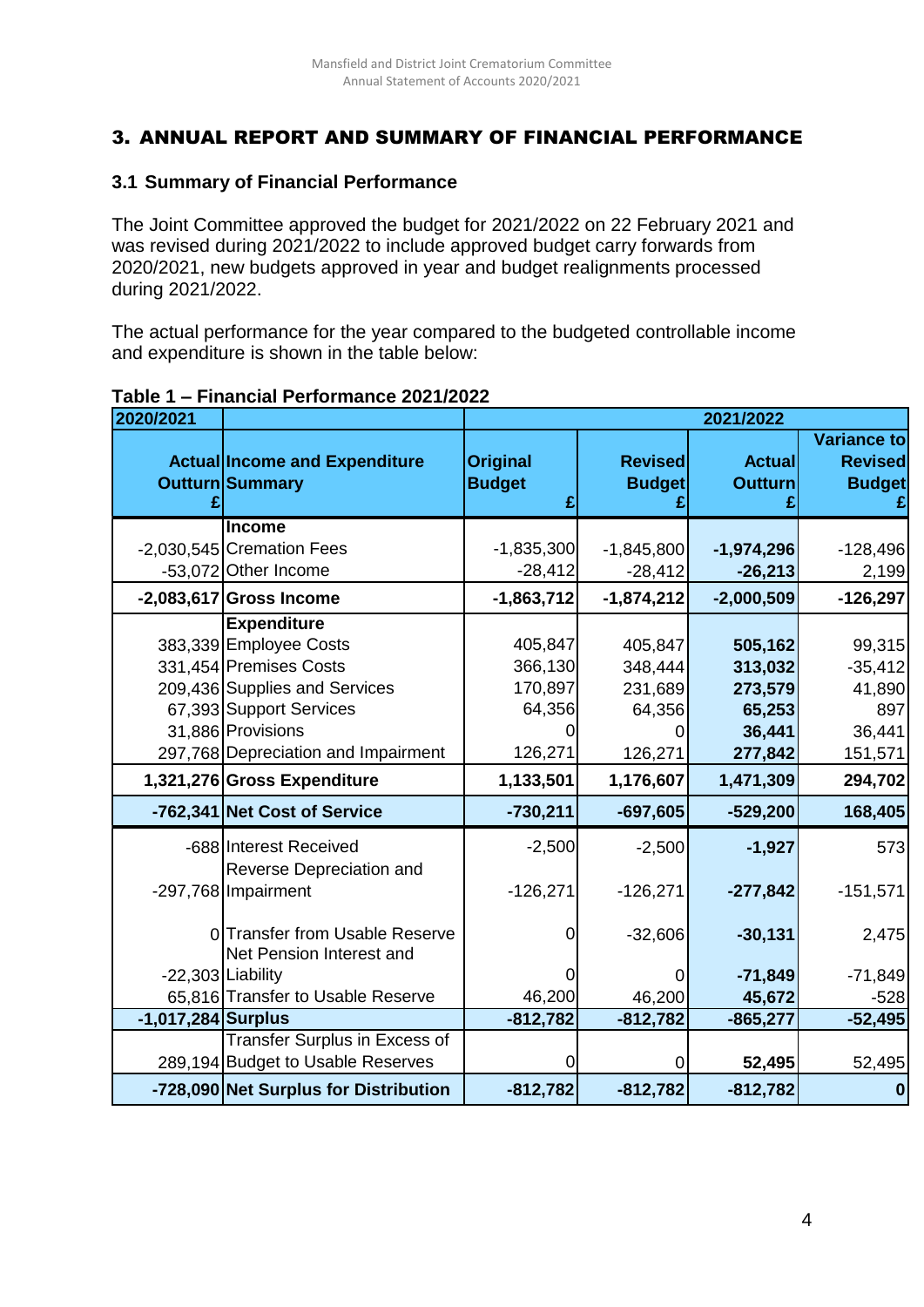The main reasons for the variances between budgeted and actual income and expenditure is summarised below:

## **3.2 Income**

The gross income received during 2021/2022 was £2,000,509 compared to a revised budget of £1,874,212, an increase of £126,297 (6.7%). This variance was due to:

- The estimated number of cremations for 2021/2022 was 2,100; the actual number of cremations undertaken was 2,300 which is an increase of 200 (8.7%). There was an overall increase in cremation and medical fee income of (£97,927) compared to budget.
- The demand for the webcasting and visual tribute service has been high again this year. This service shows an overall increase in income of (£20,965) compared to budget.
- As a result of the pandemic restrictions some income services were suspended during 2020/2021; during 2021/2022 all services became operational resulting in increased income to budget for memorials (£18,087) and book of remembrance inscriptions (£10,346).
- The continuation of Covid 19 restrictions early in the financial year and reduced demand resulted in the organist income being £8,997 lower than budget.
- A new income budget was set during 2021/2022 for any sales generated by the new memorial lines of (£10,500). However as the initial memorials were not acquired until the latter part of the financial year there is income generation was only (£667), resulting in a £9,833 shortfall to budget.
- Other income net reductions totalling £2,199 include reduction in the cost of clerical works relating to cemetery administration as a result of short term staff vacancies and public health funeral fees were lower due to fewer funerals being undertaken in year.

# **3.3 Expenditure**

The gross expenditure incurred during 2021/2022 was £1,471,309 compared to the revised budget of £1,176,607, resulting in overspends totalling £294,702 (25.0%). The main reason for the differences are summarised below:

## **Employee costs - £99,315 higher than budgeted:**

- Staff expenses including basic pay, vacancy savings, overtime, national insurance and agency staff show a total over-spent compared to budget of £19,067, this is mainly due to additional overtime requirements due to Covid 19 restrictions, overtime during the period of cremator breakdowns in the year and staff vacancies.
- Advertising costs for the vacant Director and Registrar post are £3,070.
- Pension adjustment costs were £70,849, this is the variance between the employers' pension contributions and the pension scheme actuary report as at 31 March 2022. The costs are adjusted as below net cost of service cost for pension interest and liability and accounted for by a movement in the pension liability and pension reserve in the balance sheet.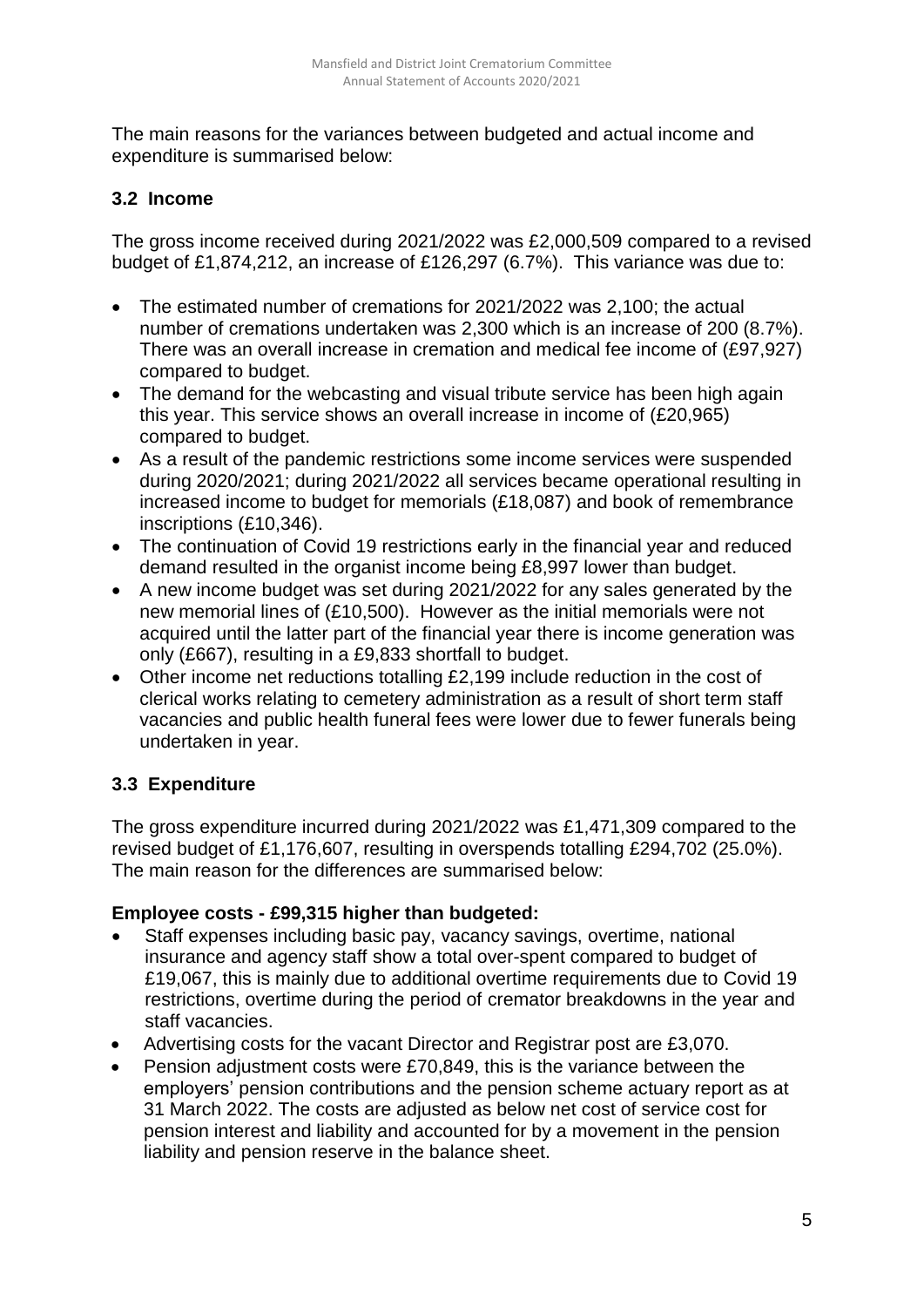- Staff training costs were £6,710 higher than budget, this was for crematorium technician, work safe & weed spraying training.
- Staff eye test were £15 overspent.
- Staff mileage claims were (£161) underspent.
- The crematorium's proportion of the apprenticeship levy was underspent by (£234).

#### **Premises costs - £35,412 lower than budgeted:**

- Repairs & Maintenance of the Cremators was (£13,733) underspent. Servicing works to keep the cremators working and in good repair have been undertaken. The annual repairs for this equipment fluctuates from year to year depending on the works required.
- Utility costs for electricity, gas and water were (£24,371) underspent with the increase in energy costs not yet impacting on monthly invoices, which are expected to rise in 2022-2023.
- EPA & Legionella testing were (£109) underspent.
- Repairs and maintenance buildings, grounds maintenance and cleaning materials were overspent by £2,801.

#### **Supplies and Services £41,890 higher than budgeted:**

- Due to the removal of the abatement equipment and the decision to review options for a new crematorium development, the 50% target for abated cremations was not met this financial year resulting in a payment due to the CAMEO scheme of £68,310, which is a £34,897 overspend.
- The webcasting service budget was overspent by £16,590. This is due to the level of demand for this service due to the Covid 19 restrictions. This increase in expenditure is offset by excess income as detailed in 3.2.
- During 2021-2022 some cremations were carried out at other local crematoria due to either cremator breakdown or coffin size, there was no budget provision for this which resulted in a £6,987 additional spend.
- Memorials and book of remembrance inscriptions were £2,889 overspent partly due to the catch up in demand after Covid 19 restrictions.
- Due to the increase in the number of cremations the medical referee fees costs budget is overspent by £2,109.
- Tools/equipment/materials were overspent by £1,555.
- Other running costs show an overspend of £815.
- New memorial lines were approved during 2021-2022, however not all the listed memorials were purchased in year resulting in a budget underspend of (£12,308). The cost of the new memorials purchased in 2021/2022 has been financed from general reserves.
- Due to Covid19 restrictions and reduced demand the organist fees were (£5,905) underspent.
- The costs for replacing the pews with individual chairs had a net underspend of (£5,318).
- Office based services had a net underspend of (£421)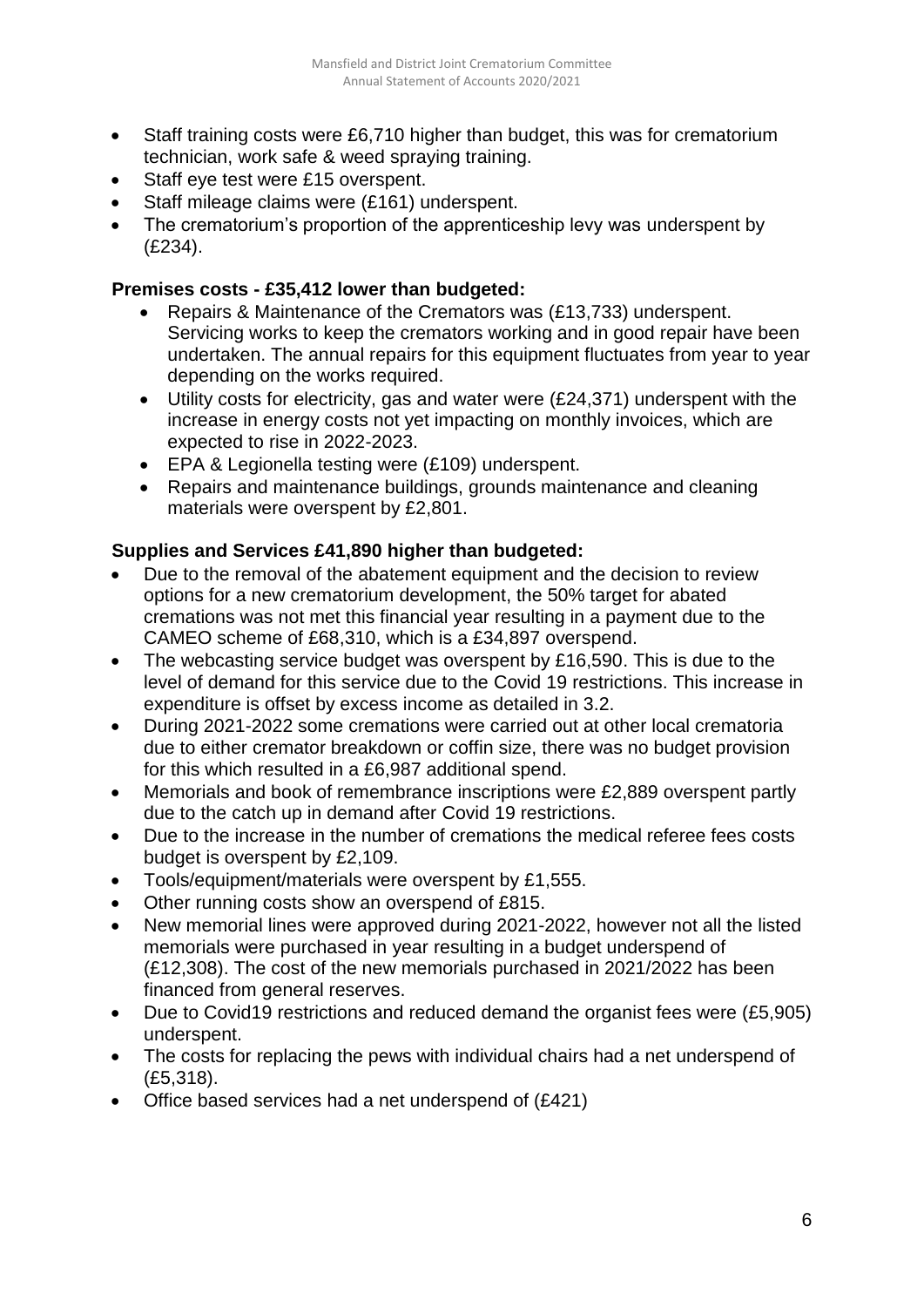## **Support Services £897 higher than budgeted:**

 This includes works undertaken by Mansfield District Council's Design Services, Building Repairs, Trade Waste and Electrician's teams as well as a share of the central corporate overhead.

#### **Provisions £36,441 higher than budgeted:**

 This is the increase in the bad debt provision required from 31 March 2021 to 31 March 2022 and is based on the value and age of the outstanding debtors invoices. This money is held in a provision and would only be used should any of the outstanding debtor accounts need to be written off. Although the value of the outstanding debtors is lower at 31 March 2022 than the previous year, the provision has increased due to a higher proportion of the current outstanding debt being over 1 year old as detailed in note 7.

## **Depreciation and Impairment £151,571 higher than budgeted:**

 The original budgets for depreciation and impairment comprised of £126,271 for depreciation and £0 for impairment. The last revaluation of the crematorium assets was undertaken as at 1 April 2018 which resulted in a depreciation charge per annum of £126,271. A revaluation was not required for 2020/2021, however the tractor purchased in 2020/2021 has been added to the depreciation charge increasing it by £2,994. The impairment relates to the capital expenditure incurred in the year totalling £148,577. The total depreciation and impairment costs are financed from unusable reserves and are shown within the reverse deprecation and impairment value, these charges do not impact on the net surplus for the crematorium.

#### **Interest Received £573 lower than budgeted:**

 This is mainly due to interest rates being very low during 2021/2022, however the rates have been increasing during the last quarter of the financial year.

## **3.4 Below Net Cost of Service**

#### **Reverse Depreciation and Impairment £151,571 higher than budgeted:**

• This is the reversal of the depreciation and impairment costs which are financed from unusable reserves, these charges do not impact on the net surplus for the crematorium.

## **Pension Interest and Liability £71,849 higher than budgeted:**

 This is the variance between the employer's pension contributions and the pension scheme actuary report as at 31 March 2022 and the interest on the pension liability. This is accounted for by a movement in the pension liability and pension reserve in the balance sheet.

#### **Transfer to Usable Reserves £528 lower than budgeted:**

 In 2020/2021 the JCC approved an additional 3% fee increase on cremation fees which equates to an additional £22 per standard cremation. For each standard cremation £22 is transferred to the capital fund to contribute towards future capital projects. The amount transferred each year will vary dependant on the number of standard cremations undertaken.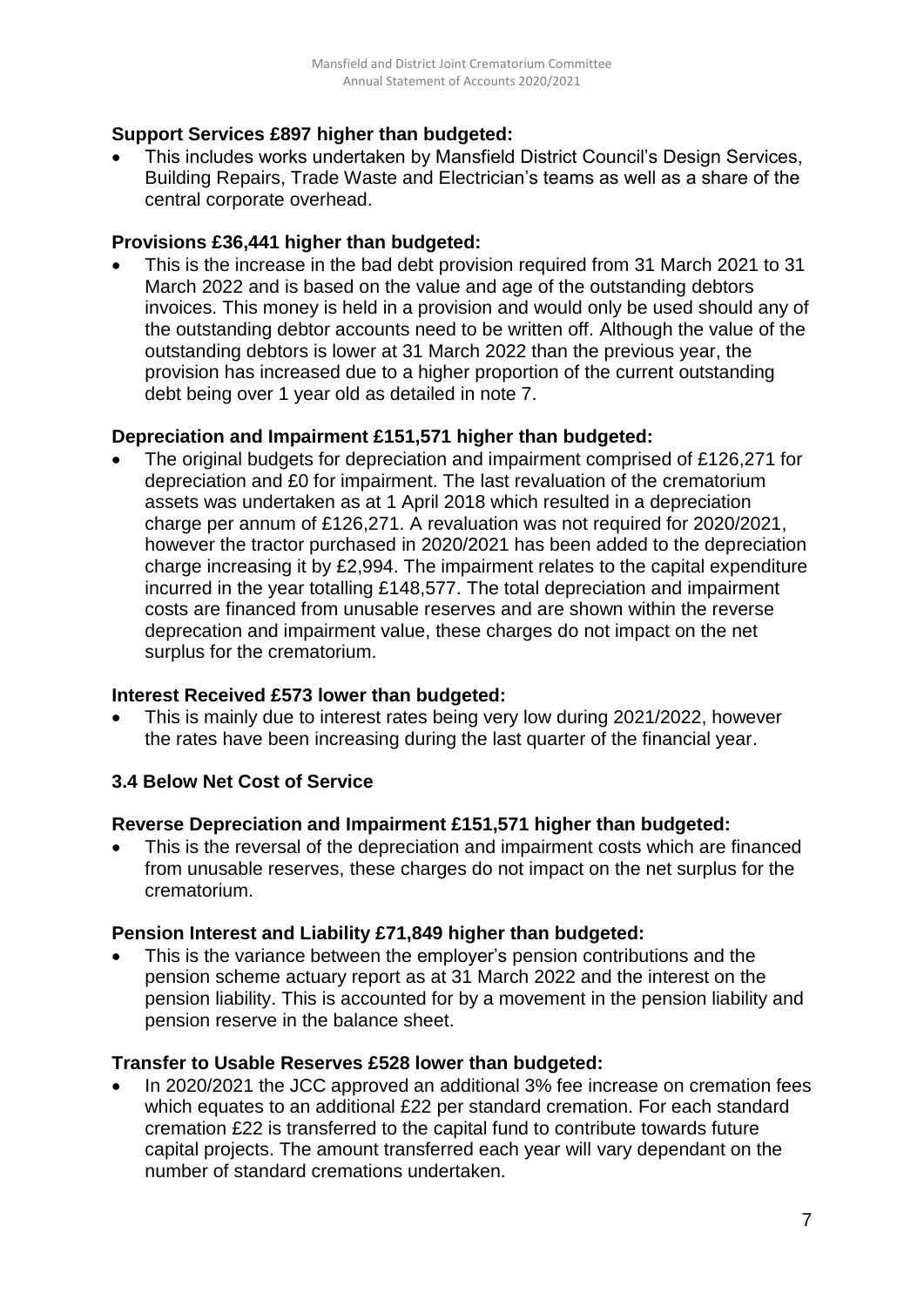# **Transfer from Usable Reserves £2,475 higher than budgeted:**

 This is the variance between the budget and actuals for the financing of the new memorial lines net of any sales income from general reserves as noted in the 3.2 Income and 3.3 Supplies and Services sections above.

## **3.5 Annual Surplus**

The Joint Committee approved in December 2017 to only allocate up to the budgeted surplus to the three constituent authorities on an annual throughput basis. The revised budgeted surplus for 2021/2022 is £812,782. The overall surplus for 2021/2022 was £865,277, after the revised budgeted surplus has been allocated to the three constituent authorities, £52,495 has been transferred to general reserve within usable reserves.

#### **3.6 Number of Cremations**

The following table shows the number of cremations conducted during the last five years by area of origin:

|           |                 |                  | <b>Newark &amp;</b> | Out of      |              |                         |
|-----------|-----------------|------------------|---------------------|-------------|--------------|-------------------------|
| Year      | <b>Ashfield</b> | <b>Mansfield</b> | <b>Sherwood</b>     | <b>Area</b> | <b>Total</b> | $\frac{0}{0}$<br>Change |
| 2021/2022 | 808             | 949              | 120                 | 423         | 2,300        | $-15.9%$                |
| 2020/2021 | 1,037           | 1,145            | 132                 | 420         | 2,734        | 20.0%                   |
| 2019/2020 | 835             | 935              | 139                 | 369         | 2,278        | 1.9%                    |
| 2018/2019 | 826             | 859              | 130                 | 420         | 2,235        | $-11.1%$                |
| 2017/2018 | 888             | 1,012            | 169                 | 445         | 2,514        | $-4.2%$                 |

#### **Table 2**

Table 2 above shows that in 2021/2022 there have been;

- A decrease in Ashfield's area of 229 (22.1%)
- A decrease in Mansfield's area of 196 (17.1%)
- A decrease in Newark & Sherwood's area of 12 (9.1%) and
- An increase in other areas of 3 (0.7%)

The decreases in the number of cremations is generally due to the Covid 19 pandemic which impacted significantly on the 2020/2021 data.

## **3.7 Surplus Distribution**

The annual surplus to be distributed to the three constituent authorities is calculated based on the budgeted surplus and the number of cremations conducted within each area during the year (2021/2022), as shown in the table below: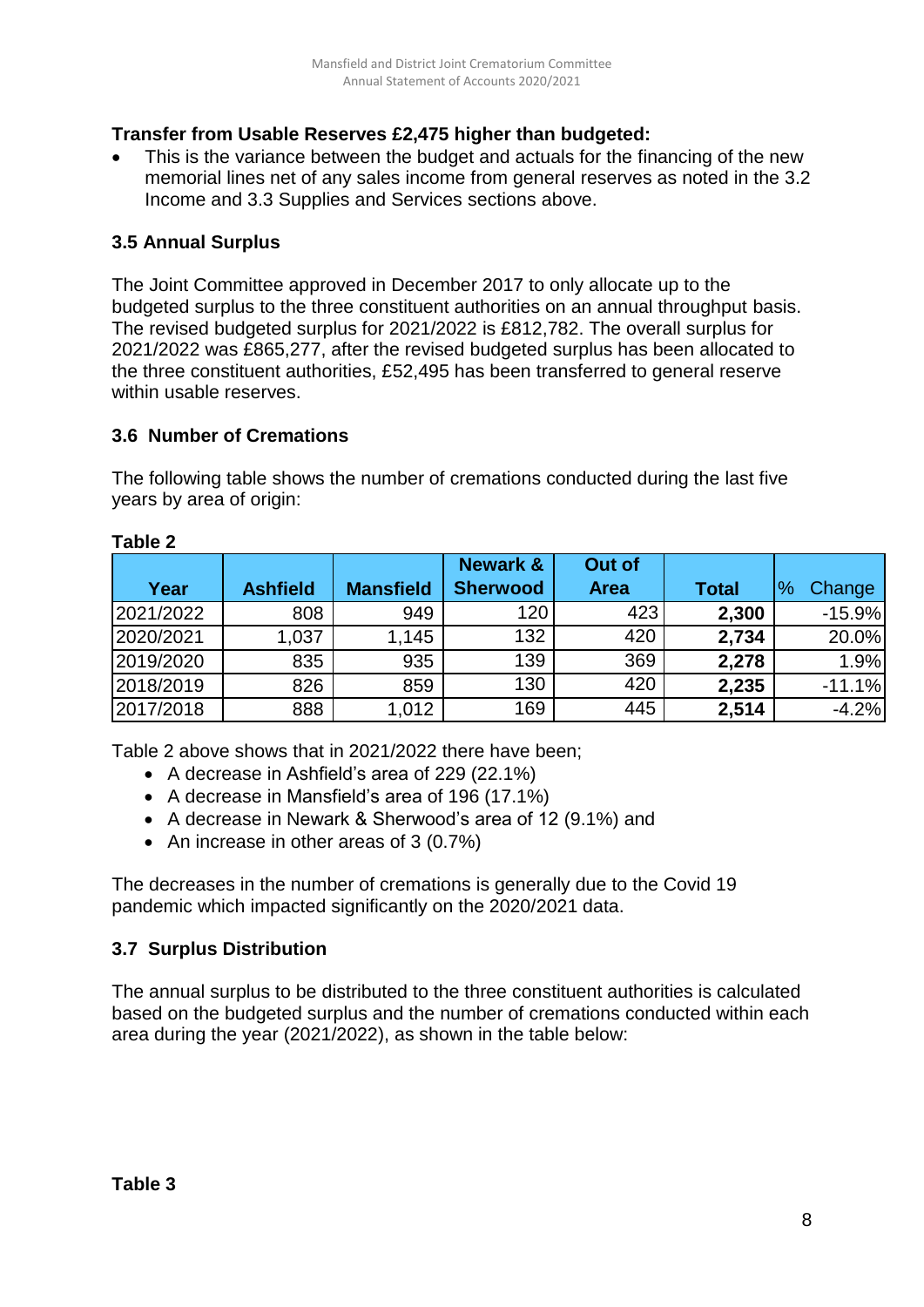|                   |                   |               | <b>Budgeted</b> |
|-------------------|-------------------|---------------|-----------------|
|                   | <b>Number of</b>  |               | <b>Surplus</b>  |
| <b>District</b>   | <b>Cremations</b> | $\frac{0}{0}$ | 2021/2022       |
| Mansfield         | 949               | 50.56%        | £410,942        |
| Ashfield          | 808               | 43.05%        | £349,903        |
| Newark & Sherwood | 120               | 6.39%         | £51,937         |
| <b>TOTAL</b>      | 1,877             | 100%          | £812,782        |

## **3.8 Balance Sheet Review**

The Balance Sheet shows the value of assets and liabilities recognised by the Joint Committee as at the Balance Sheet date (see page 22). It indicates how much is owed to the Joint Committee and how much the Joint Committee owes to others, together with summarised information on the assets held and the financing of those assets. The net assets of the Joint Committee (assets less liabilities) are matched by the reserves held. During 2021/2022 the net assets of the Joint Committee have reduced by £84,654. The significant points are summarised below and further details are provided in the notes to the accounts.

## **3.8.1 Long Term Assets - Property, Plant and Equipment**

## **Revaluation**

Valuations are required every 5 years or in the year of any major capital works. There have been no major capital works undertaken during the 2021/2022 financial year. The crematorium land, buildings and equipment were re-valued during the course of 2018/2019 (1 April 2018) by the District Valuation Office at £2,403,319, plus during 2020/2021 a new tractor was purchased costing £18,469. After deductions are made for 4 years cumulative depreciation totalling £508,079 for these assets, the closing net book value of the assets at 31 March 2022 was £1,913,709.

## **Depreciation**

The comprehensive income and expenditure statement has an annual capital charge (depreciation) of £129,265 for assets used in the provision of the service. The value of the assets is reduced by the depreciation charge, further details are provided in the notes to the accounts. The charge for depreciation does not affect the amounts available for distribution under the current policy.

#### **Capital Expenditure**

The budget for the removal and replacement of the mercury abatement equipment was £724,166. During the year works to remove the abatement equipment were completed. However, due to technical complications with the equipment design, structure of the building to accommodate the new equipment and contractor delays, a mutual decision was reached with the contractor to terminate the contract when the old abatement equipment was removed. The cost of the works completed to the contract termination were £87,309. Further costs for MDC Design Services of £5,903 and minor building repairs of £2,643 were also incurred.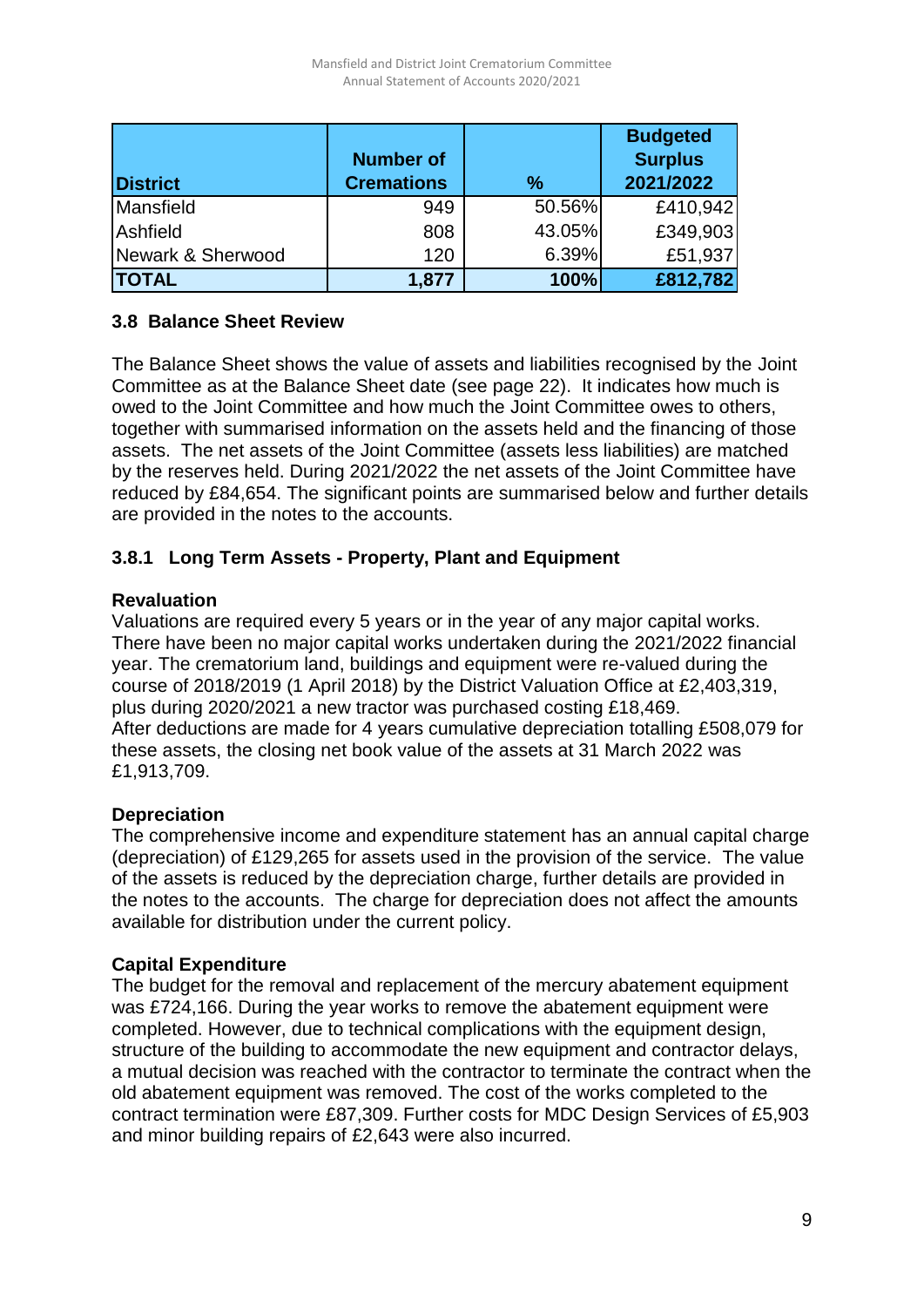The scheme to improve car park lighting has not commenced and will incorporated into the new crematorium development programme.

Roof work repairs were undertaken in 2020/2021 as a result of a copper theft from the roof in November 2018. A final retention payment for the contractor works was due in 2021/2022 for £1,148.

The music system, CCTV system and cremulator required replacement following breakdowns in 2021/2022 costing £20,995, £15,541 and £12,160 respectively.

Works are required to replace the existing water main, a budget was approved for £20,000, to date only MDC Design Services fees have been incurred of £217. Updated estimates for this work is due in 2022/2023.

Minor capital spend of £2,661 has been incurred for MDC Design Services fees in relation to the new crematorium development and fire risk assessment works for the fire doors.

The unallocated PPW Crematorium budget of £61,017 has not been used.

Capital works will be required in 2022/2023 as a result of recent fire risk assessments and further works following the removal of the mercury abatement equipment to meet operational and health and safety requirements. These will be for fire doors, internal/external building works, mezzanine floor repairs and refurbishing flue systems as well as the continuation of the works to replace the water main. A recommendation will be reported to the Joint Committee to carry forward up to £130,000 of the unused capital budget into 2022/2023 to finance these works.

| Lawig 4       |                                               |                |                |               |  |  |  |
|---------------|-----------------------------------------------|----------------|----------------|---------------|--|--|--|
| 2020/2021     |                                               | 2021/2022      |                |               |  |  |  |
| <b>Actual</b> |                                               | <b>Revised</b> | <b>Actual</b>  | Variance to   |  |  |  |
|               | <b>Outturn Capital Budget Summary</b>         | <b>Budget</b>  | <b>Outturn</b> | <b>Budget</b> |  |  |  |
|               |                                               |                |                |               |  |  |  |
|               |                                               |                |                |               |  |  |  |
|               | 627,000 Mercury Abatement Contracted Services | 724,166        | 95,855         | $-628,311$    |  |  |  |
|               | 16,500 New Tractor                            |                |                |               |  |  |  |
|               | 8,000 Car Park Lighting                       | 8,000          |                | $-8,000$      |  |  |  |
|               | 25,322 Roof Repairs Retention only 21/22      | 1,148          | 1,148          |               |  |  |  |
|               | 0 New Music System                            | 20,000         | 20,995         | 995           |  |  |  |
|               | <b>Water Mains</b>                            | 20,000         | 217            | $-19,783$     |  |  |  |
|               | 0 New CCTV System                             | 25,000         | 15,541         | $-9,459$      |  |  |  |
|               | 0 Fire Doors                                  | O              | 593            | 593           |  |  |  |
|               | 0 Refurbished Cremulator                      | 12,160         | 12,160         |               |  |  |  |
|               | 0 New Crematorium Development                 | 0              | 2,068          | 2,068         |  |  |  |
| ΩI            | <b>Unallocated PPW Crematorium</b>            | 61,017         |                | $-61,017$     |  |  |  |
| 676,822       |                                               | 871,491        | 148,577        | $-722,914$    |  |  |  |

#### **Table 4**

#### **3.8.2 Current Assets**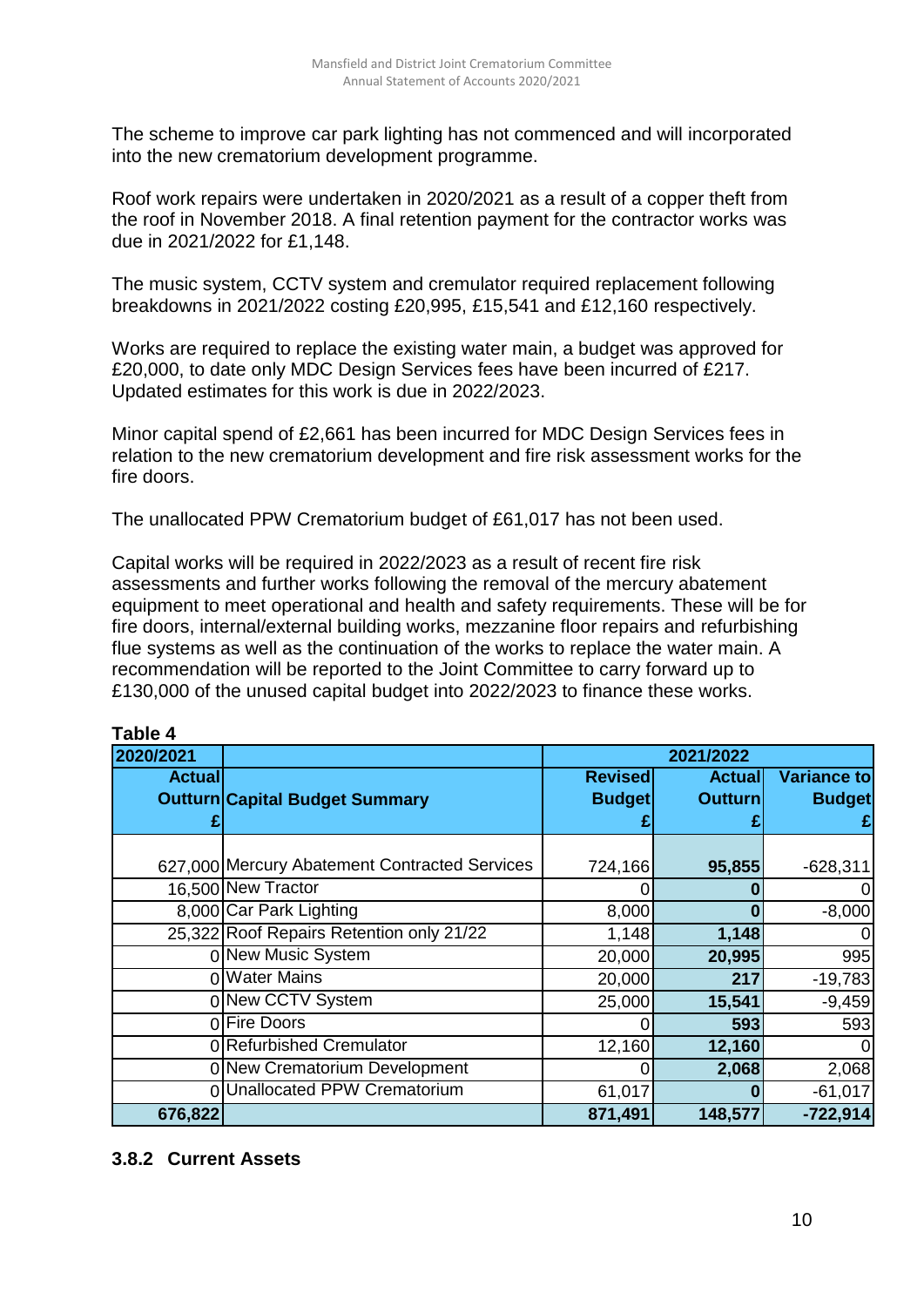**Cash and Investments** - The Joint Committee's investment activity is carried out by Mansfield District Council. Any surplus monies are invested and are shown on the balance sheet. Interest is earned on the cash balance and is credited to the comprehensive income and expenditure statement. The cash balance increased by £58,174 during the year to £1,708,679.

**Short Term Debtors** have decreased by £175,263, this is mainly due to the higher number of cremations undertaken in 2020/2021 and the restrictions that were imposed in that year due to the Covid 19 pandemic. Further details are included in the notes to the accounts.

## **3.8.3 Current Liabilities**

**Short term creditors** – The amount owing to creditors at 31 March 2022 has decreased by £52,701 to £897,896. This is mainly due to the 2020/2021 figure included some high value invoices for capital projects undertaken during 2020/2021 that were not received for payment by 31 March 2021.

## **3.8.4 Long Term Liabilities**

**Pension Liability -**The Joint Crematorium Committee is a member of the Nottinghamshire County Council Pension Fund and the assets and liabilities of the fund attributable to the Joint Committee are evaluated on an annual basis by an independent actuary. As assessed by the actuary the Joint Committee's overall position during 2021/2022 shows a decrease in the liability from £1,655,000 to £1,546,000. A statutory accounting adjustment for £109,000 is therefore reflected in the accounts and has no impact on the overall surplus. Further information is provided in note 9 to the accounts.

## **3.8.5 Reserves**

Reserves are split between those that are usable and those that are accounting reserves and not available to support expenditure. The general reserve has increased by £22,364 to £548,921, this increase relates to the transfer of the excess surplus of £52,495 for 2021/2022 less the financing of the new memorials £30,131. The capital fund has decreased by £102,905 to £606,781, this decrease relates to £148,577 used to finance the capital expenditure for 2021/2022 offset by an increase of £45,672 for the transfer of the additional 3% cremation fee income noted in 3.4 Transfer to usable reserves. Further details of the movement and balances held in reserves are provided in the core statements.

## **THE STATEMENT OF RESPONSIBILITY FOR THE STATEMENT OF ACCOUNTS**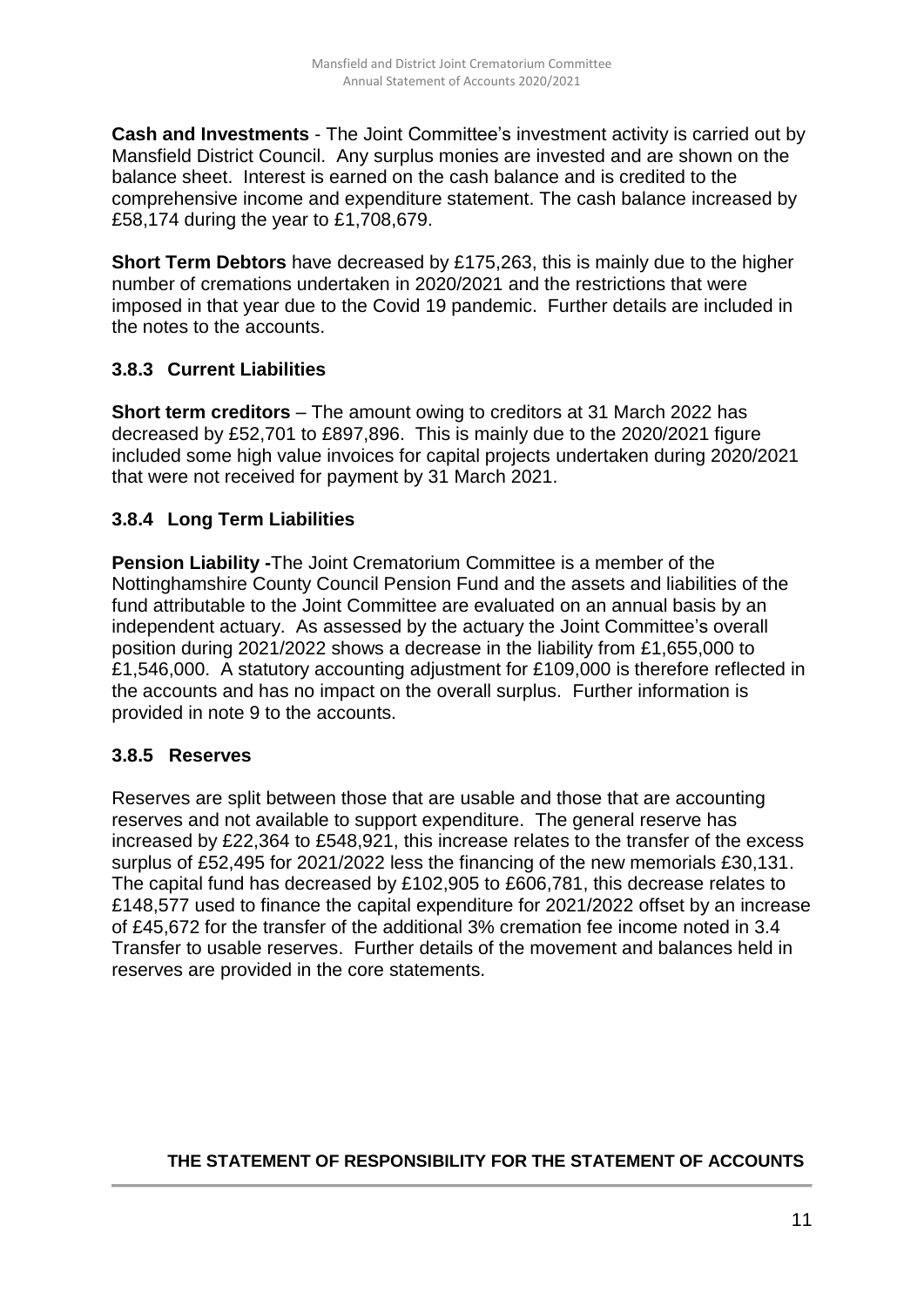#### **1. TREASURERS RESPONSIBILITIES**

The Treasurer of the Joint Committee is responsible for the preparation of the Joint Committee's Statement of Accounts in accordance with proper practices as set out in the CIPFA/LASAAC Code of Practice on Local Authority Accounting in the United Kingdom 2021/2022 (the CODE).

#### **In preparing this Statement of Accounts, the Treasurer has:**

- Selected suitable accounting policies and then applied them consistently;
- Made judgements and estimates that were reasonable and prudent;
- Complied with the local authority Code.

#### **The Treasurer has also throughout the year:**

- Maintained proper accounting records which were kept up to date;
- Taken reasonable steps for the prevention and detection of fraud and other irregularities.

#### **CERTIFICATE**

*I certify that the Statement of Accounts 2021/2022 presents a true and fair view of the financial position of Mansfield and District Joint Crematorium Committee and its income and expenditure for the year ended 31 March 2022.*

|                                                                     | Date: |
|---------------------------------------------------------------------|-------|
| D Edwards CPFA                                                      |       |
| Treasurer of the Mansfield and District Joint Crematorium Committee |       |

#### **2. JOINT COMMITTEE'S RESPONSIBILITIES**

#### **The Joint Committee is required to:**

- Make arrangements for the proper administration of its financial affairs and to ensure that one of its officers has the responsibility for the administration of those affairs. The Joint Committee has appointed a Treasurer.
- Manage its affairs to secure economic, efficient and effective use of resources and safeguard its assets; and
- Approve the Statement of Accounts.

#### **CERTIFICATE**

*The Statement of Accounts for the year 1 April 2021 to 31 March 2022 has been prepared and I confirm that these accounts were approved by Mansfield and District Joint Crematorium Committee by the delegated decision taken by Members from all constituent authorities on 23 May 2022.*

|                                                                    | Date: |
|--------------------------------------------------------------------|-------|
| <b>Chair of Mansfield and District Joint Crematorium Committee</b> |       |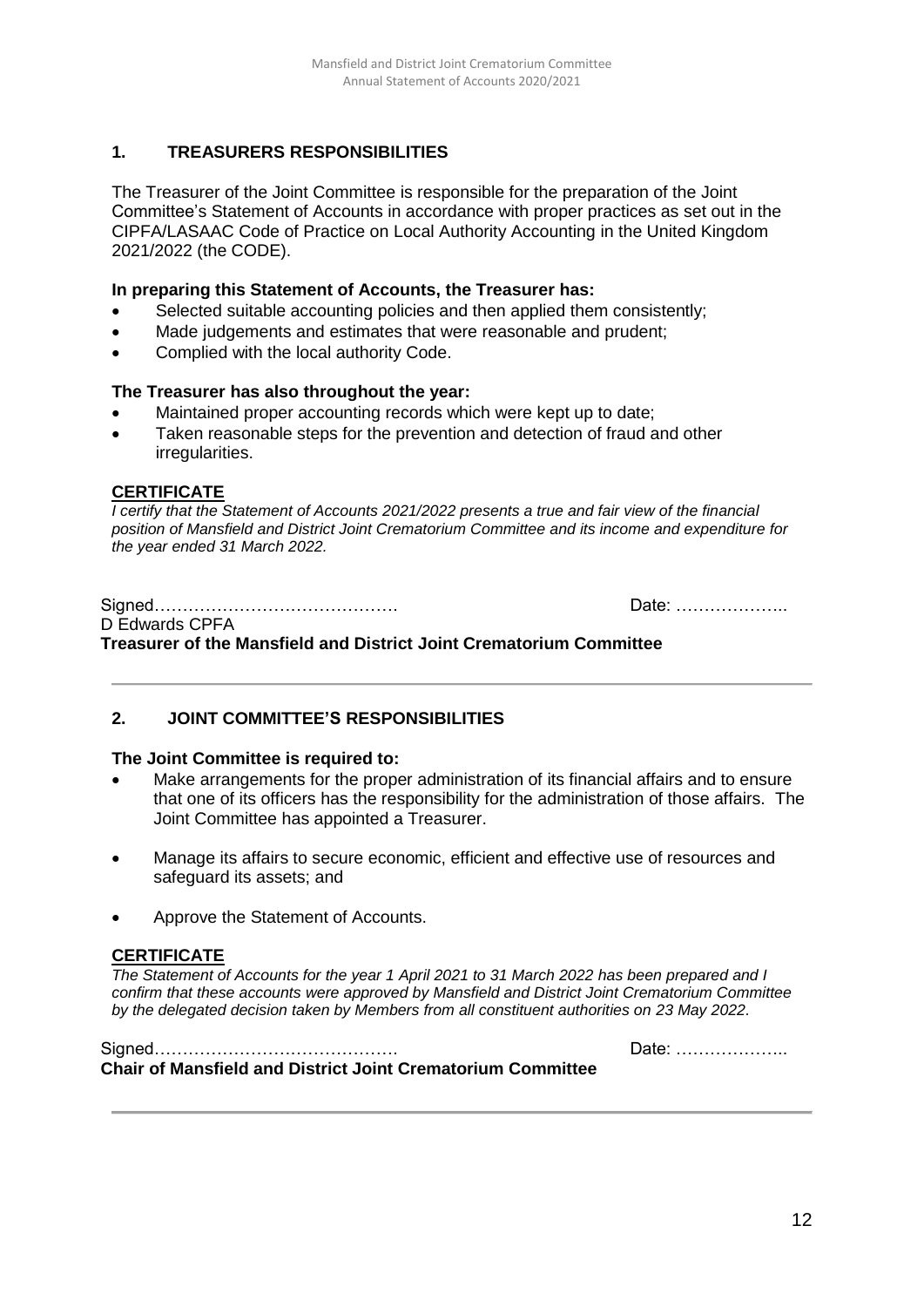# STATEMENT OF ACCOUNTING POLICIES

# **1. General Principles**

The Statement of Accounts summarises the Joint Committees transactions for the 2021/2022 financial year and its position at the year end of 31 March 2022.

The Accounts have been prepared in accordance with the Code of Practice on Local Authority Accounting in the United Kingdom 2021/2022, based on International Financial Reporting Standards (IFRS) and the Service Reporting Code of Practice for Local Authorities 2021/2022.

## **2. Accrual of Income and Expenditure**

The accounts of the Joint Committee have been prepared on an accrual of income and expenditure basis in accordance with the Code of Practice on Local Authority Accounting. This ensures activity is accounted for in the year that it takes place, not when cash payments are made or received.

**Creditors -** Payments to creditors are included in the accounts where the payments relate to goods or services received prior to 1 April 2022. Any payments in advance (before 1 April 2022), which relate to the 2022/2023 financial year are shown as prepayments.

One exception to this relates to electricity and similar periodic payments. These are included as at the date of meter readings rather than apportioned between two financial years. This policy is consistently applied each year and therefore does not have a material effect on the accounts.

**Debtors -** Income from debtors is included for amounts where the income relates to goods and services provided by the Crematorium prior to 31 March 2022. Any income received before 1 April 2022, which relates to the 2022/2023 financial year is shown as receipts in advance. This policy is consistently applied each year and therefore does not have a material effect on the accounts.

## **3. Cash and Cash Equivalents**

Balances classified as 'Cash and Cash Equivalents' fit the definition of being shortterm, highly liquid investments that are readily convertible to known amounts of cash and which are subject to an insignificant risk of changes in value.

## **4. Property, Plant and Equipment**

Assets that have a physical substance and are held for use in the provision of services on a continuing basis and that are expected to be used during more than one financial year are classified as property, plant and equipment.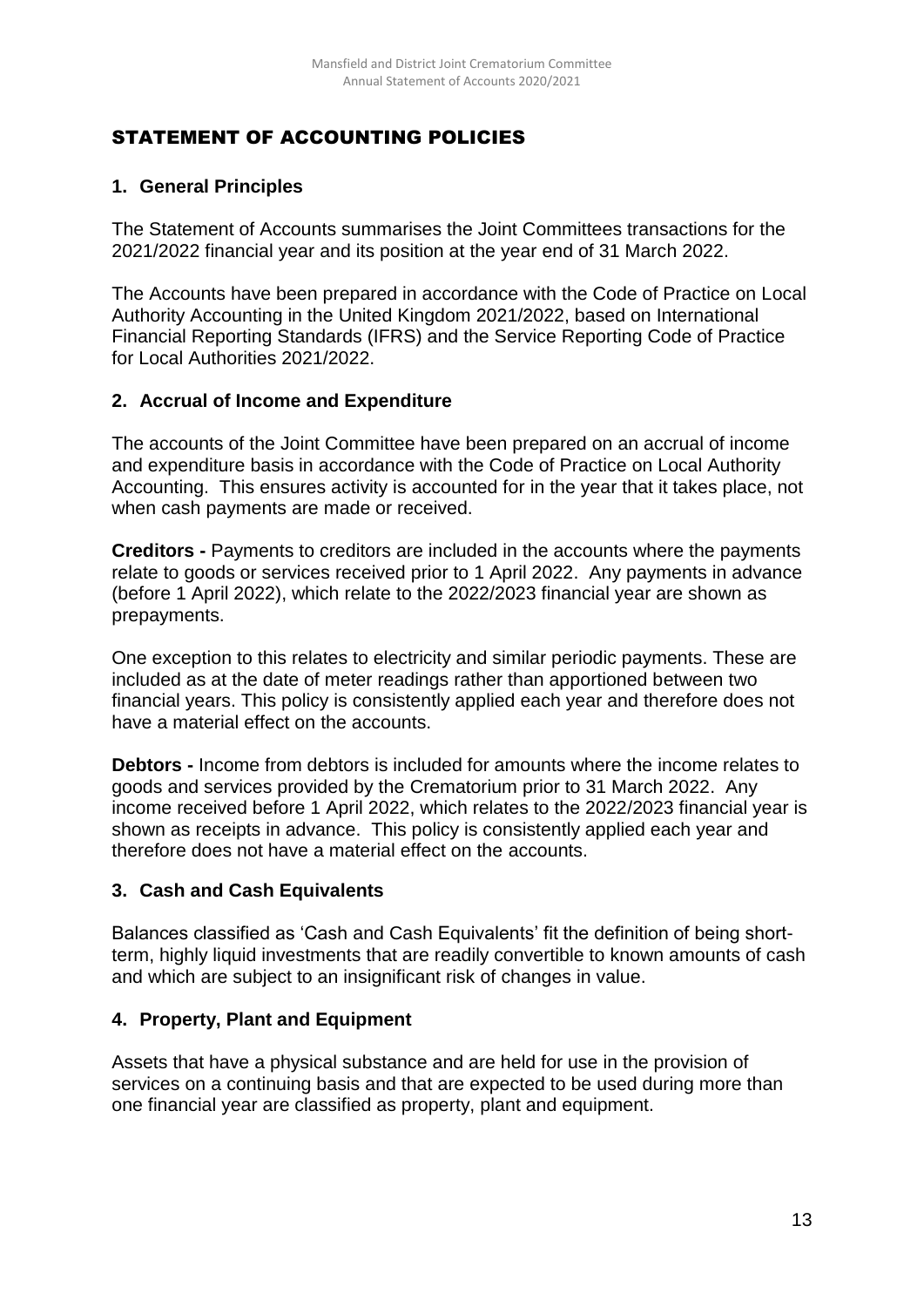Acquisitions of assets which are less than £10,000 (the Joint Committee's de minimus level) are charged straight to the Comprehensive Income and Expenditure Statement.

#### **Recognition**

Expenditure on the acquisition, creation or enhancement of property, plant and equipment is capitalised on an accruals basis.

Assets included in the Balance Sheet at fair value are revalued on a regular basis to ensure that their carrying amount is not materially different from their fair value at the year end, but as a minimum every five years. Increases in valuations are matched by credits to the Revaluation Reserve to recognise unrealised gains.

#### **5. Depreciation and Impairment**

In accordance with International Accounting Standard IAS16 depreciation has been provided for on all non-current assets with a finite useful life. Land is not depreciated as this is deemed as having an infinite life.

Where assets, such as buildings have land attached, the values are separated and depreciated accordingly. Where an item of Property, Plant and Equipment has major components, whose cost is significant in relation to the total cost of the item, the components are depreciated separately

Assets are depreciated from the year of acquisition using the straight-line method.

#### **Impairment**

The values of each category of assets are reviewed at the end of each financial year for evidence of reductions in value. Where impairment is identified as part of this review or as a result of a valuation exercise, this is accounted for by:

- where there is a balance of revaluation gains for the asset in the Revaluation Reserve, the carrying amount of the asset is written down against this balance (up to the amount of the accumulated gains)
- where there is no balance in the Revaluation Reserve or an insufficient balance, the carrying amount of the asset is written down against the relevant service line(s) in the Comprehensive Income and Expenditure Statement

Where an impairment loss is reversed subsequently, the reversal is credited to the relevant service line(s) in the Comprehensive Income and Expenditure Statement, up to the amount of the original loss, adjusted for depreciation that would have been charged if the loss had not been recognised.

## **6. Charges to Revenue for Non-Current Assets**

The Service has been charged with the following amounts to record the cost of holding non-current assets during the year;

Depreciation attributable to the assets used by the service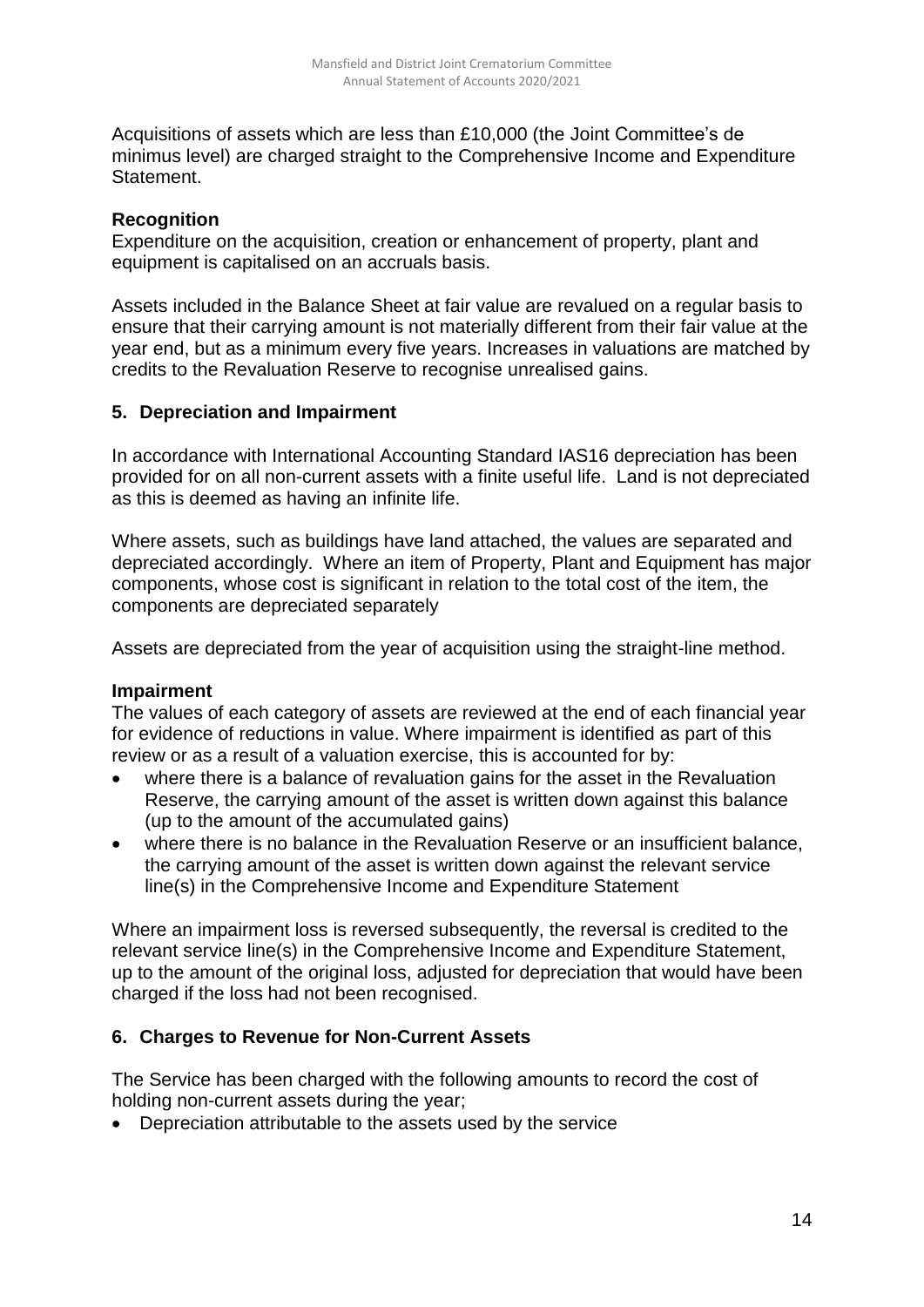- Revaluation and impairment losses on assets used by the service where there are no accumulated gains in the Revaluation Reserve against which the losses can be written off
- Amortisation of intangible assets attributable to the service.

Revaluation gains are also depreciated, with an amount equal to the difference between current value depreciation charged on assets and the depreciation that would have been chargeable based on their historical cost being transferred each year from the Revaluation Reserve into the Capital Adjustment Account.

The Joint Committee is not required to raise council tax to fund depreciation, revaluation and impairment losses or amortisation and are therefore removed by way of an adjusting transaction with the Capital Adjustment Account in the Movement in Reserves Statement.

#### **7. Administration and Management Costs**

A charge is made by Mansfield District Council to reflect the appropriate percentage of time spent by employees on Crematorium affairs.

#### **8. Employee Benefits**

#### **Benefits Payable during Employment**

Short-term employee benefits are those due to be settled within 12 months of the year end. They include such benefits as wages and salaries, paid annual leave, paid sick leave and bonuses for current employees. These are recognised as an expense for the service in the year in which employees render service to the Joint Committee.

#### **Post-Employment Benefits**

Employees of the Mansfield and District Crematorium are Members of The Local Government Pensions Scheme, administered by Nottinghamshire County Council. The scheme provides defined benefits to Members (retirement lump sums and pensions) earned as employees worked for the Joint Committee.

The Local Government Scheme is accounted for as a defined benefits scheme:

- The liabilities of the Nottinghamshire County Council pension fund attributable to the Joint Committee are included in the Balance Sheet on an actuarial basis using the projected unit method, that is an assessment of the future payments that will be made in relation to retirement benefits earned to date by employees, based on assumptions about mortality rates, employee turnover rates etc. and projections of projected earnings for current employees.
- Liabilities are discounted to their value at current prices, using a discount rate that reflects the time value of money and the characteristics of the liability.
- The assets of the Nottinghamshire County Council Pension Fund attributable to the Joint Committee are included in the Balance Sheet at their fair value.

The change in the net pension liability is analysed into the following components: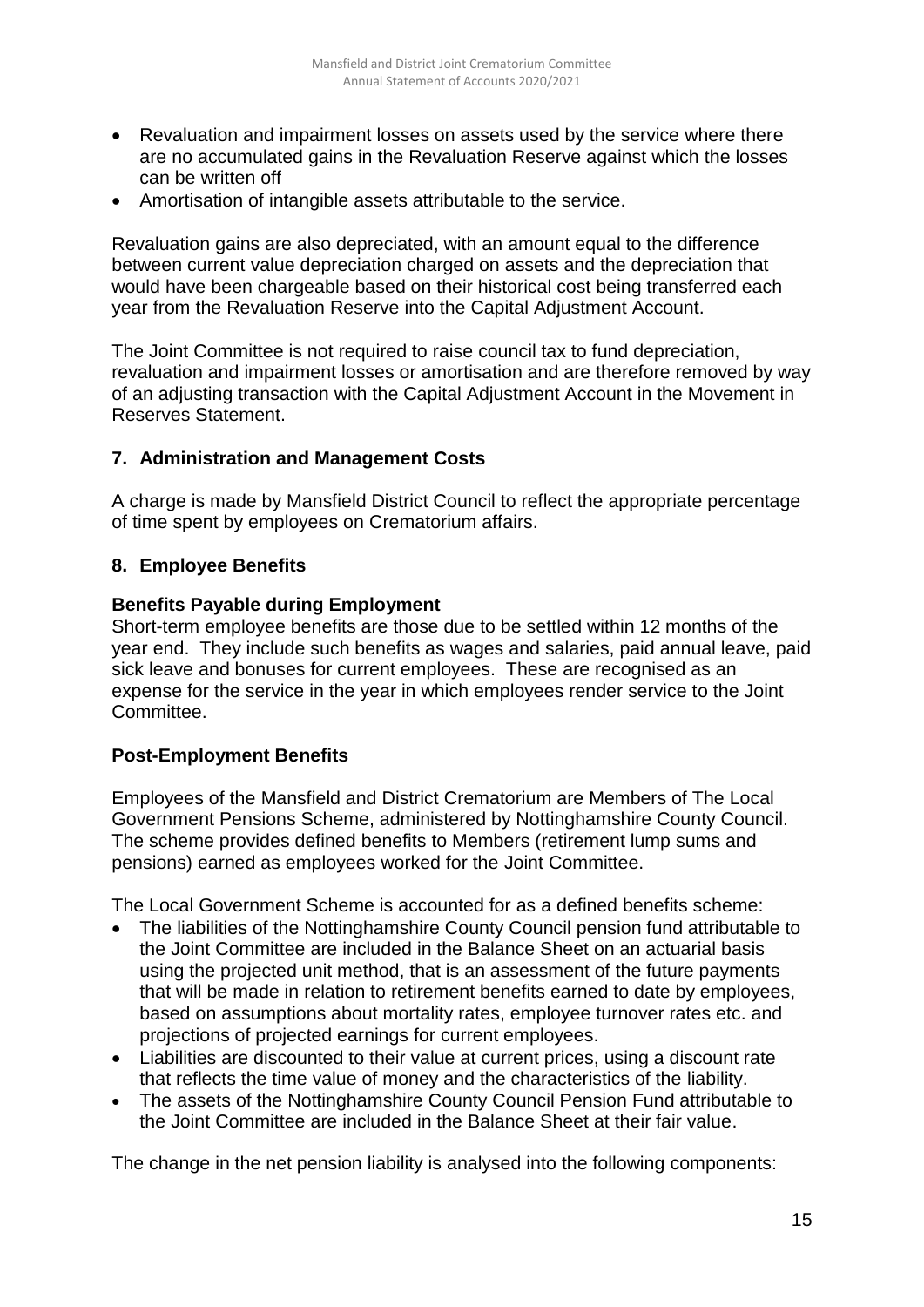## **Service cost comprising:**

- Current Service Cost The increase in liabilities as a result of years of service earned this year; included in the Comprehensive Income and Expenditure Statement.
- Past Service Cost The increase in liabilities as a result of a scheme amendment or curtailment whose effect relates to years of service earned in earlier years; debited the Comprehensive Income and Expenditure Statement.
- Net interest on the net defined benefit liability/asset for example net interest expense for the Joint Committee, the change during the period in the net defined benefit liability (asset) that arises from the passage of time charged to the Financing and Investment Income and Expenditure line in the Comprehensive Income and Expenditure Statement; this is calculated by applying the discount rate used to measure the defined benefit obligation at the beginning of the period to the net defined liability (asset) at the beginning of the period, taking into account any changes in the net defined benefit liability (asset) during the period as a result of contribution and benefit payments.

## **Re-measurement comprising:**

- The return on plan assets excluding amounts included in net interest on the net defined benefit liability (asset); charged to the Pensions Reserve as Other Comprehensive Income and Expenditure
- Actuarial gains and losses changes in the net pensions liability that arise because events have not coincided with assumptions made a the last actuarial valuation or because the actuaries have updated their assumptions; charged to the Pensions Reserve as Other Comprehensive Income and Expenditure
- Contributions paid to the Nottinghamshire County Council pension fund cash paid as employer's contributions to the pension fund in settlement of liabilities; not accounted for as an expense.

In relation to retirement benefits, the General Reserve is charged with the amount payable by the Joint Committee to the pension fund or directly to pensioners in the year, not the amount calculated according to the relevant accounting standards.

In the Movement in Reserves Statement, this means that there are transfers to and from the Pension Reserve to remove the notional debits and credits for retirement benefits and replace them with debits for the cash paid to the pension fund and pensioners and any such amounts payable but unpaid at the year end. The negative balance that arises on the Pension Reserve thereby measures the beneficial impact to the Joint Committee of being required to account for retirement benefits on the basis of cash flows rather than as the benefits are earned by employees. The Pension Reserve is currently showing a higher balance than the Pension Liability in the balance sheet due to the prepayment of the three year pension lump sum in April 2020. The variance equates to the amount prepaid for the contributions relating to 2022/2023.

# **Discretionary Benefits**

The Joint Committee may also make discretionary awards of retirement benefits in the event of early retirements. Any liabilities estimated to arise as a result of an award to any Member of staff are accrued in the year of the decision to make the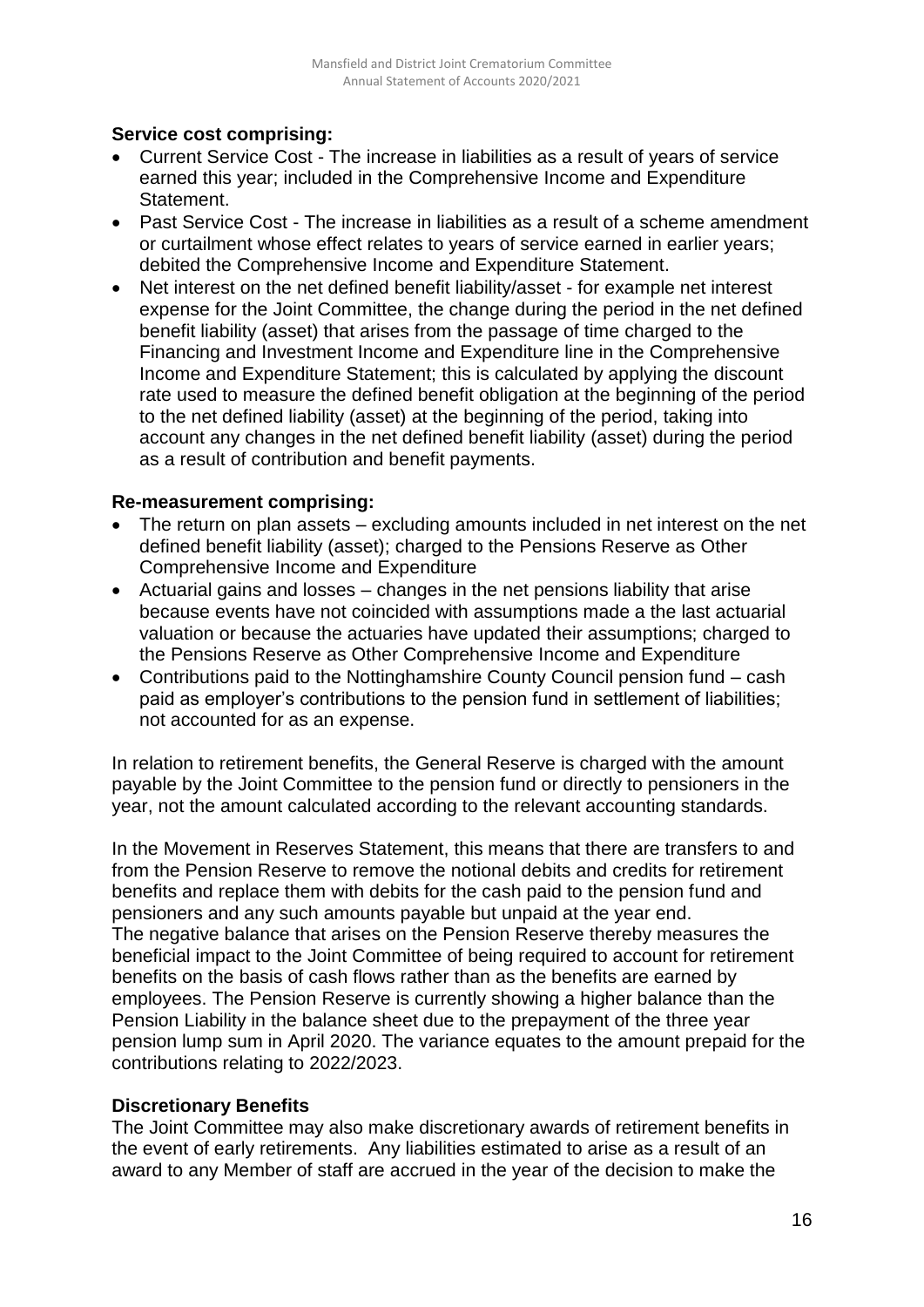award and accounted for using the same policies as are applied to the Local Government Pension Scheme.

#### **9. Financial Instruments**

A Financial Instrument is any contract that gives rise to a financial asset in one entity and a financial liability in another. These are accounted for in accordance with International Accounting Standards dealing with disclosure, presentation, recognition and measurement.

Financial assets include debtors, payments in advance, investments and cash (either in hand or at the bank). The Joint Committee's investment activity is carried out by Mansfield District Council. Any surplus monies are invested and are shown in the balance sheet at 31 March as cash and cash equivalents, but adjusted for any interest earned but not received before the end of the financial year. Interest earned on investments is credited to Financing and Investment Activity in the Comprehensive Income and Expenditure Statement.

Financial liabilities comprise of long term borrowing and creditors.

#### **10. Reserves**

Reserves are reported in two categories;

- Usable Reserves These are reserves which the Joint Committee may use to provide services, subject to the need to provide a prudent level of reserves and any statutory limitations on their use.
- Unusable Reserves The Joint Committee is not able to use these reserves to provide services. This category of reserves hold unrealised gains and losses (for example the Revaluation Reserve), where amounts would only become available to provide services if the assets are sold.

In accordance with the latest Code of Practice on Local Authority Accounting, two capital reserve accounts are to be maintained in the Balance Sheet; both of these accounts are regarded as unusable reserves:

- **Revaluation Reserve** This principally represents the balance of the surpluses or deficits arising from the periodic revaluation of non-current assets.
- **Capital Adjustment Account** This represents amounts set aside to finance expenditure on non-current assets.

There is a further unusable reserve account;

**The Pension Reserve** – This represents the value of the pension fund assets and liabilities. The Pension Reserve is currently showing a higher balance than the Pension Liability in the balance sheet due to the prepayment of the three year pension lump sum in April 2020. The variance equates to the amount prepaid for the contributions relating to 2022/2023.

There are two usable reserves in operation: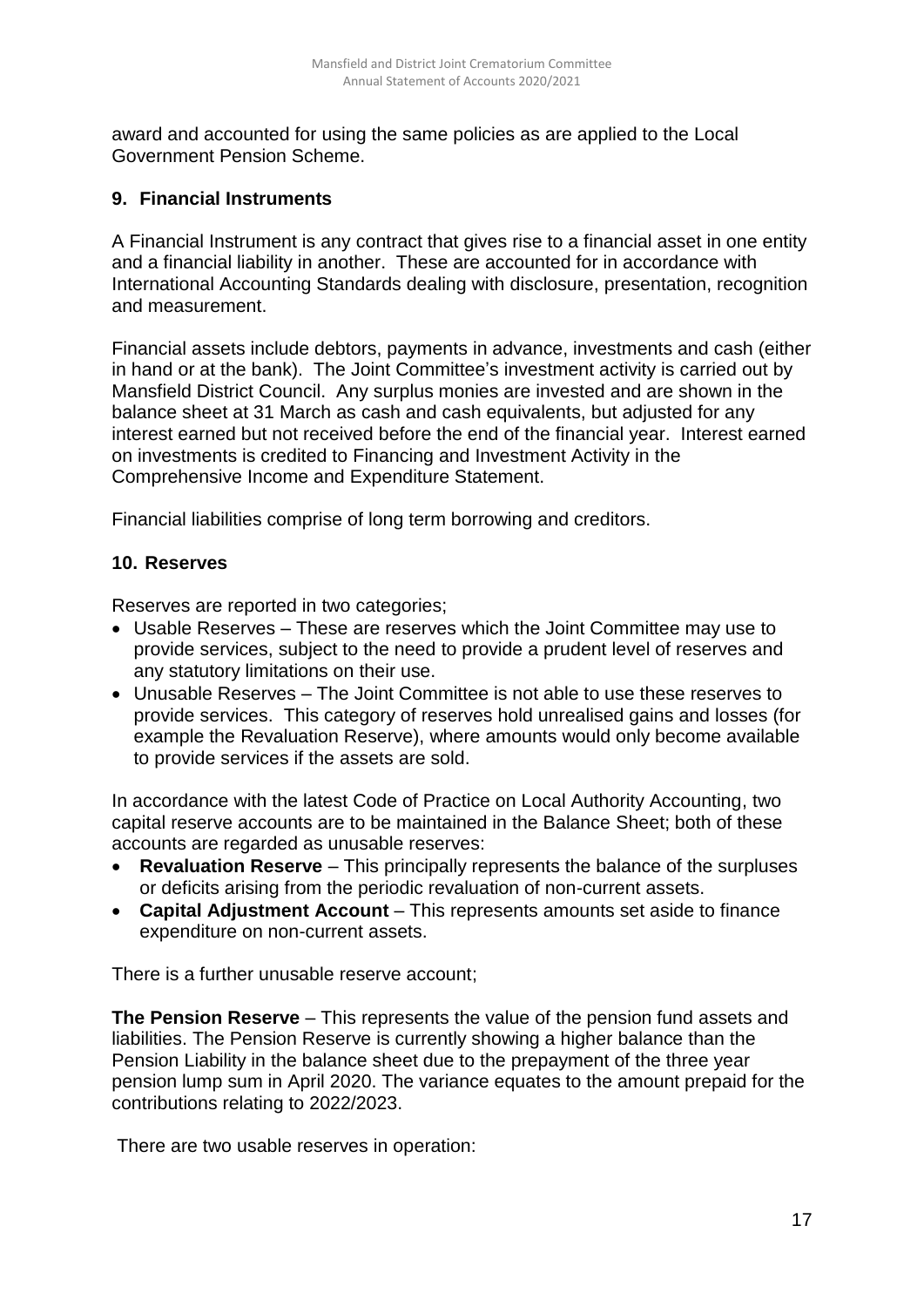- **Capital Fund** This reserve represents amounts set aside to finance expenditure on non-current assets.
- **General Reserve** This represents the balance of the undistributed surpluses.

The Joint Committee sets aside specific amounts as reserves for future purposes or to cover contingencies. Reserves are created by appropriating amounts out of the General Fund Balance in the Movement in Reserves Statement. When expenditure to be financed from a reserve is incurred, it is charged to the Comprehensive Income and Expenditure Statement. The reserve is then appropriated back into the General Fund Balance in the Movement in Reserve Statement so that there is no net charge for the expenditure.

#### **11.Value Added Tax**

The activities of the Joint Crematorium Committee fall within Mansfield District Councils VAT registration under lead body partnership. VAT is included as an expense only to the extent that it is not recoverable from Her Majesty's Revenue and Customs (HMRC).

With Mansfield District Council being the financial lead authority, during 2018/2019 concerns were raised when the capital budget to replace the abatement equipment was approved for 2019/2020 as the expenditure and accounting for VAT as the lead body would result in the breach of its test of insignificance for partial exemption. Proposals were submitted to HMRC to allow each authority to share the Crematorium income and expenditure in each of the authorities partial exemption calculation based in the annual throughput. As all 3 constituent authorities are VAT registered as well as being section 33 bodies, HMRC have approved this method of accounting for VAT based on a management board or committee approach.

## **12.Fundamental Accounting Concepts**

This Statement of Accounts has been prepared according with the International Accounting Standards Board (IASB) Framework for the Preparation and Presentation of Financial Statements (the IASB Framework) as interpreted by the Code.

**Relevance -** The objective of the Statement of Accounts is to provide information about the Joint Committee's financial performance and position that is useful for assessing the stewardship of public funds and for making economic decisions.

**Reliability -** The key requirement of this statement is that users are able to rely on the information contained within the Statement of Accounts. A number of fundamental accounting concepts are applied in order to ensure this reliability – The Statement of Accounts:

- Has been prepared to reflect the reality or substance of each transaction rather than their formal legal character.
- Is free from deliberate or systematic bias. The financial analyses contained within the accounts are based on fact and do not support any particular view point.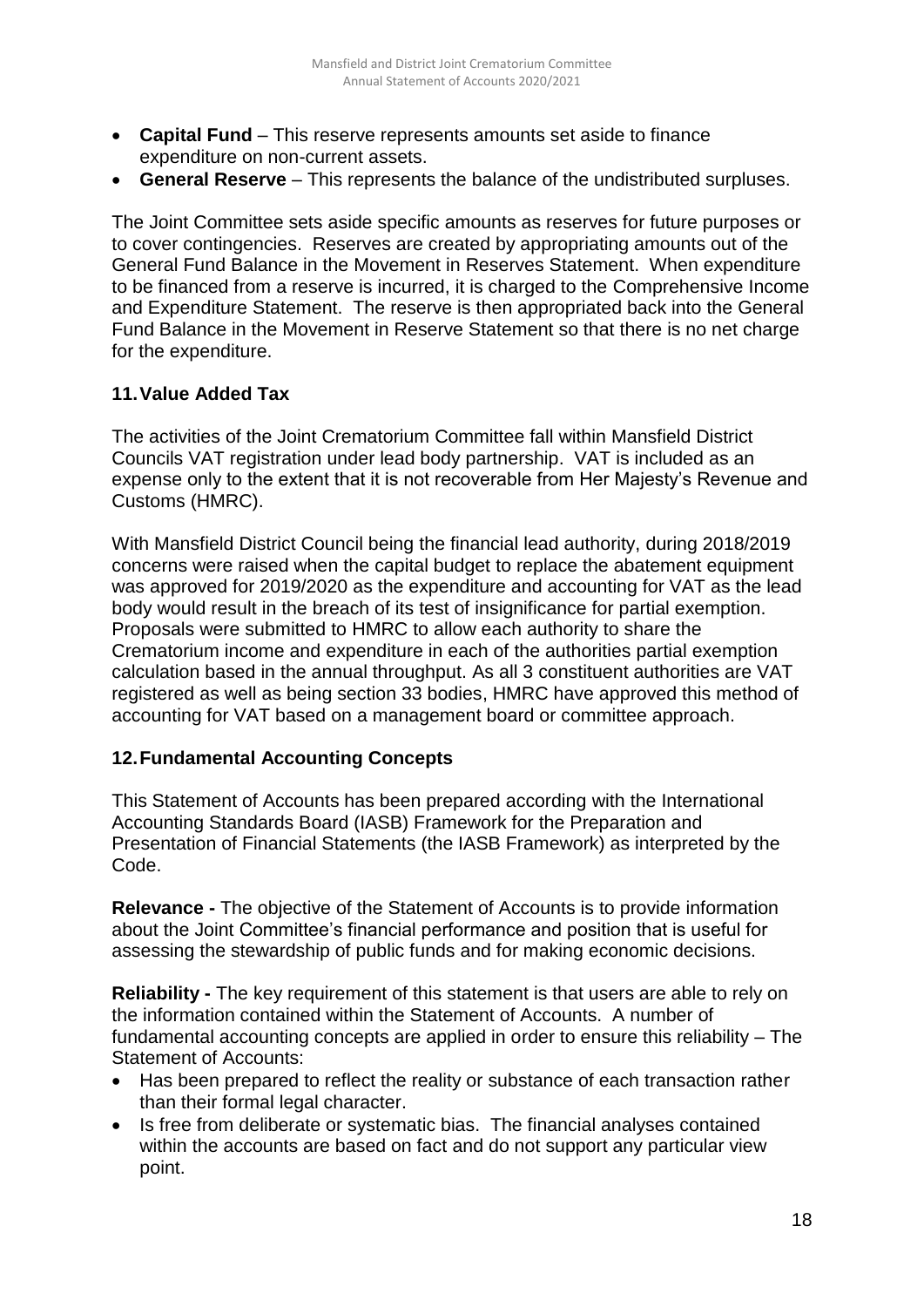- Is free from material error, containing no misstatement that would influence the conclusions of any user.
- Has been produced within the bounds of materiality, meaning that nothing has been omitted that may have assisted users in gaining an understanding of the Joint Committee's activities.

Where uncertainty exists, the statements have been prepared prudently and caution has been applied with exercising judgement and making necessary estimates.

**Understandability -** The accounting principles of the Code includes accounting concepts, treatments and terminology which require reasonable knowledge of accounting and local government and reasonable diligence in reading the Statement of Accounts if they are to be properly understood. However all reasonable efforts have been taken in the preparation of the Statement of Accounts to ensure they are as easy to understand as possible.

**Going Concern -** This statement has been prepared on a **'going concern'** basis, under the assumption that the Joint Committee will continue to exist and operate on its current basis for the foreseeable future.

**Primacy of Legislative Requirements -** Local authorities derive their powers from statute and their financial and accounting framework is closely controlled by primary and secondary legislation. To the extent that treatments are prescribed by law the accounting concepts outlined above may not apply in all cases. It is a fundamental principle of local authority accounting that, where specific legislative requirements and accounting principles conflict, legislative requirements shall apply.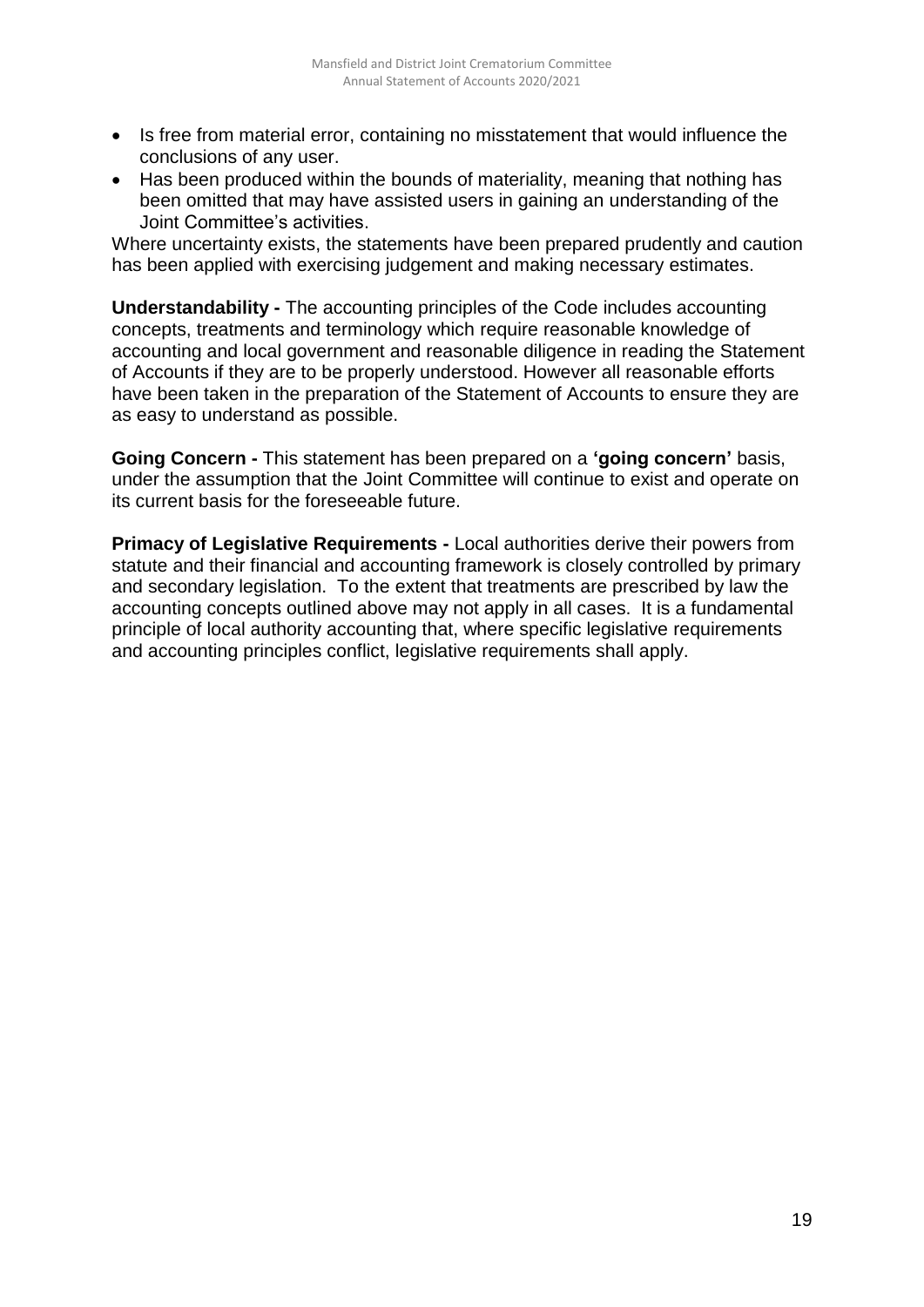# THE CORE FINANCIAL

# STATEMENTS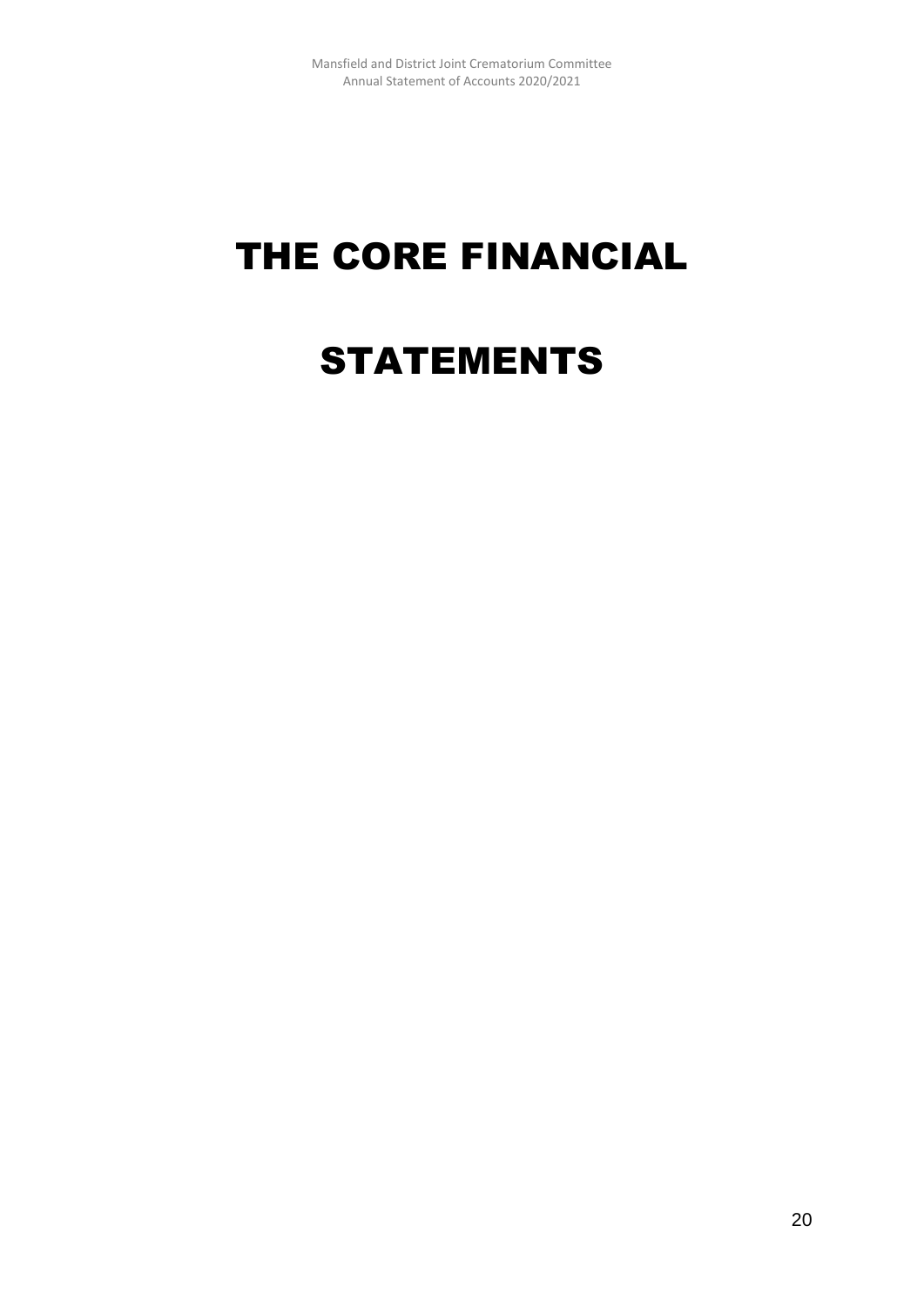# Comprehensive Income and Expenditure Statement (CIES)

This statement shows the accounting cost in the year of providing services in accordance with generally accepted accounting practices, rather than the amount to be funded from taxation.

|                | <b>Comprehensive Income and Expenditure Statement (CIES)</b>       |             |                |
|----------------|--------------------------------------------------------------------|-------------|----------------|
| 2020/2021      |                                                                    | <b>Note</b> | 2021/2022      |
| £              |                                                                    |             | £              |
|                | <b>Income</b>                                                      |             |                |
|                | -2,030,545 Fees and Charges                                        |             | $-1,974,296$   |
|                | -53,072 Other Income                                               |             | $-26,213$      |
|                | $-2,083,617$ Gross Income                                          | 3           | $-2,000,509$   |
|                | <b>Expenditure</b>                                                 |             |                |
|                | 383,339 Employee Expenses                                          | 4           | 505,162        |
|                | 331,454 Premises Related Expenses                                  | 5           | 313,031        |
|                | 209,436 Supplies and Services                                      | 6           | 273,579        |
|                | 31,886 Allowance for Bad Debts                                     | 8           | 36,441         |
|                | 67,392 Central Support Services                                    | 10          | 65,253         |
|                | 297,767 Depreciation and Impairment                                | 11          | 277,842        |
|                | 1,321,275 Gross Expenditure                                        |             | 1,471,308      |
|                | -762,342 Net Cost of Services                                      |             | $-529,201$     |
|                | -33,972 Other Operating Expenditure                                | 12          |                |
|                | 24,312 Financing and Investment Income and Expenditure             | 13          | 31,073         |
|                | 0 Taxation and Non-Specific Grant Income                           |             |                |
|                | -772,002 Surplus / Deficit on Provision of Services                |             | $-498, 128$    |
| $\overline{0}$ | Surplus or Deficit on revaluation of Property, Plant and           |             | 0              |
|                | <b>Equipment Assets</b>                                            |             |                |
|                | Impairment Losses on non-current assets charged to the             |             | $\overline{0}$ |
|                | <b>Revaluation Reserve</b>                                         |             |                |
|                | 499,000 Remeasurement of the net defined benefit liability/(asset) | 14          | $-230,000$     |
|                | 499,000 Other Comprehensive Income and Expenditure                 |             | $-230,000$     |
|                |                                                                    |             |                |
| $-273,002$     | <b>Total Comprehensive Income and Expenditure (Prior to</b>        | 18          | $-728,128$     |
|                | <b>Surplus Distribution)</b>                                       |             |                |
|                | 360,259 Mansfield District Council                                 |             | 410,942        |
|                | 326,257 Ashfield District Council                                  |             | 349,903        |
|                | 41,574 Newark & Sherwood District Council                          |             | 51,937         |
|                | 728,090 Distribution of Surplus                                    | 18          | 812,782        |
| 455,088        | <b>Total Comprehensive Income and Expenditure</b>                  |             | 84,654         |
|                | <b>Statement (After Surplus Distribution)</b>                      |             |                |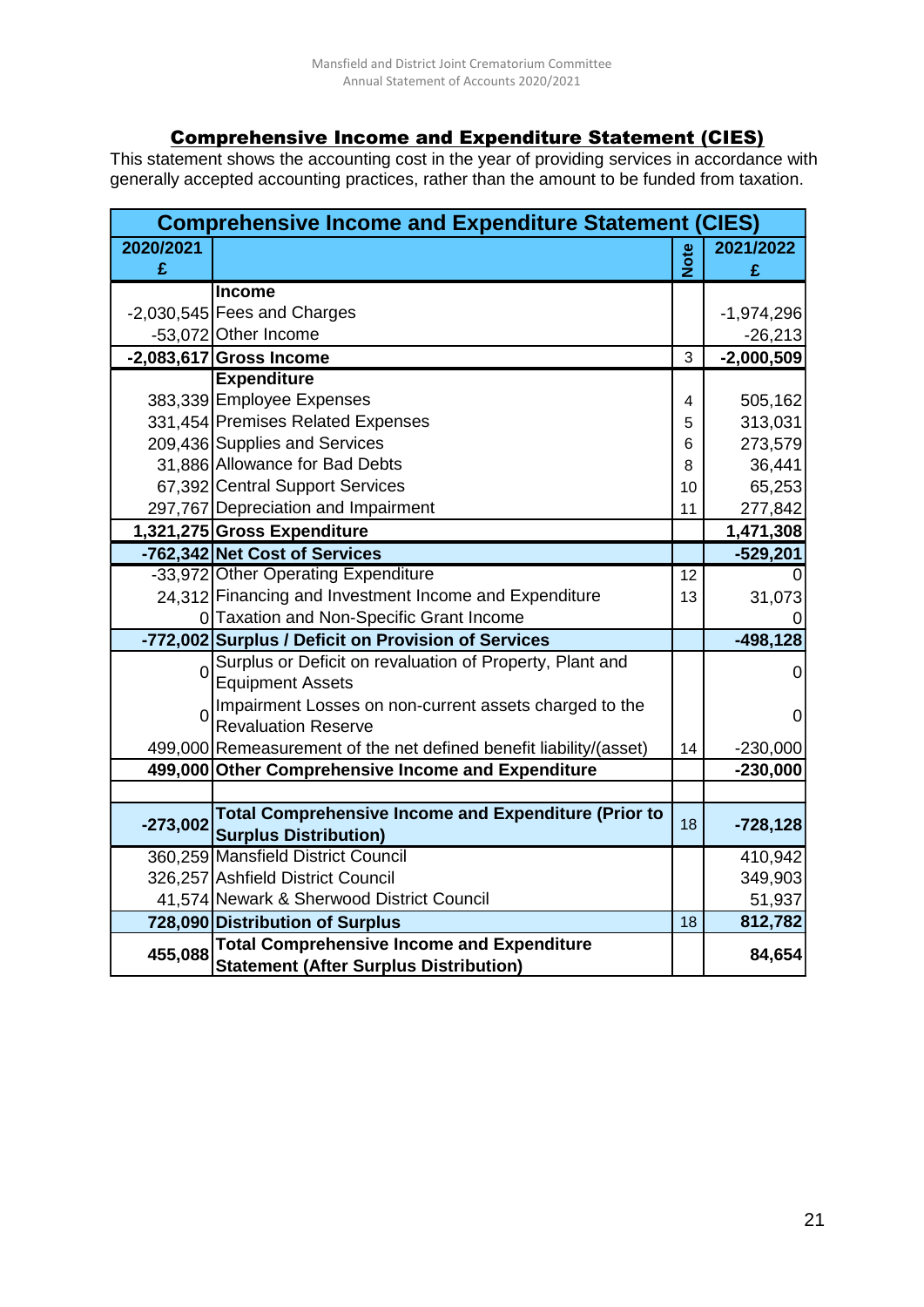# Balance Sheet as at 31 March 2022

The Balance Sheet shows the value as at the balance sheet date of the assets and liabilities recognised by the Joint Committee. The net assets of the Joint Committee (assets less liabilities) are matched by the reserves held by the Joint Committee. Reserves are reported in two categories:

**Usable reserves:** Those reserves that the Joint Committee may use to provide services, subject to the need to maintain a prudent level of reserves and any statutory limitations on their use.

**Unusable reserves:** Those that the Joint Committee is not able to use to provide services. This category includes reserves that hold unrealised gains and losses (for example the revaluation reserve) where amounts would only become available to provide services if the assets are sold; and reserves that hold timing differences shown in the movement in reserves statement line 'Adjustments between accounting basis and funding basis under regulations'.

| <b>Balance Sheet</b> |                                   |                |              |  |  |
|----------------------|-----------------------------------|----------------|--------------|--|--|
| 2020/2021            |                                   |                | 2021/2022    |  |  |
|                      |                                   | Note           |              |  |  |
|                      |                                   |                |              |  |  |
| 2,042,975            | Property, Plant and Equipment     | 11             | 1,913,710    |  |  |
| 2,042,975            | <b>Long Term Assets</b>           |                | 1,913,710    |  |  |
| 504,032              | <b>Short Term Debtors</b>         | $\overline{7}$ | 328,769      |  |  |
| 1,650,505            | Cash and Cash Equivalents         | 17             | 1,708,678    |  |  |
| 2,154,537            | <b>Current Assets</b>             |                | 2,037,447    |  |  |
|                      |                                   |                |              |  |  |
| $-950,597$           | <b>Short Term Creditors</b>       | 9              | $-897,896$   |  |  |
| $-950,597$           | <b>Current Liabilities</b>        |                | $-897,896$   |  |  |
|                      |                                   |                |              |  |  |
| $-1,655,000$         | Net Pension Liability             | 14a            | $-1,546,000$ |  |  |
| $-1,655,000$         | <b>Long Term Liabilities</b>      |                | $-1,546,000$ |  |  |
| 1,591,915            | <b>Net Assets</b>                 |                | 1,507,261    |  |  |
|                      |                                   |                |              |  |  |
|                      | Financed by:                      |                |              |  |  |
| 709,686              | <b>Capital Fund</b>               |                | 606,781      |  |  |
| 526,557              | <b>General Reserve</b>            |                | 548,921      |  |  |
| 1,236,243            | <b>Usable Reserves</b>            | 15             | 1,155,702    |  |  |
| 424,285              | <b>Revaluation Reserve</b>        |                | 405,729      |  |  |
| 1,618,690            | <b>Capital Adjustment Account</b> |                | 1,507,981    |  |  |
| $-1,687,303$         | <b>Pension Reserve</b>            |                | $-1,562,152$ |  |  |
| 355,672              | <b>Unusable Reserves</b>          | 16             | 351,558      |  |  |
|                      |                                   |                |              |  |  |
| 1,591,915            | <b>Total Reserves</b>             |                | 1,507,261    |  |  |

The Balance Sheet as at 31 March 2022 is presented below: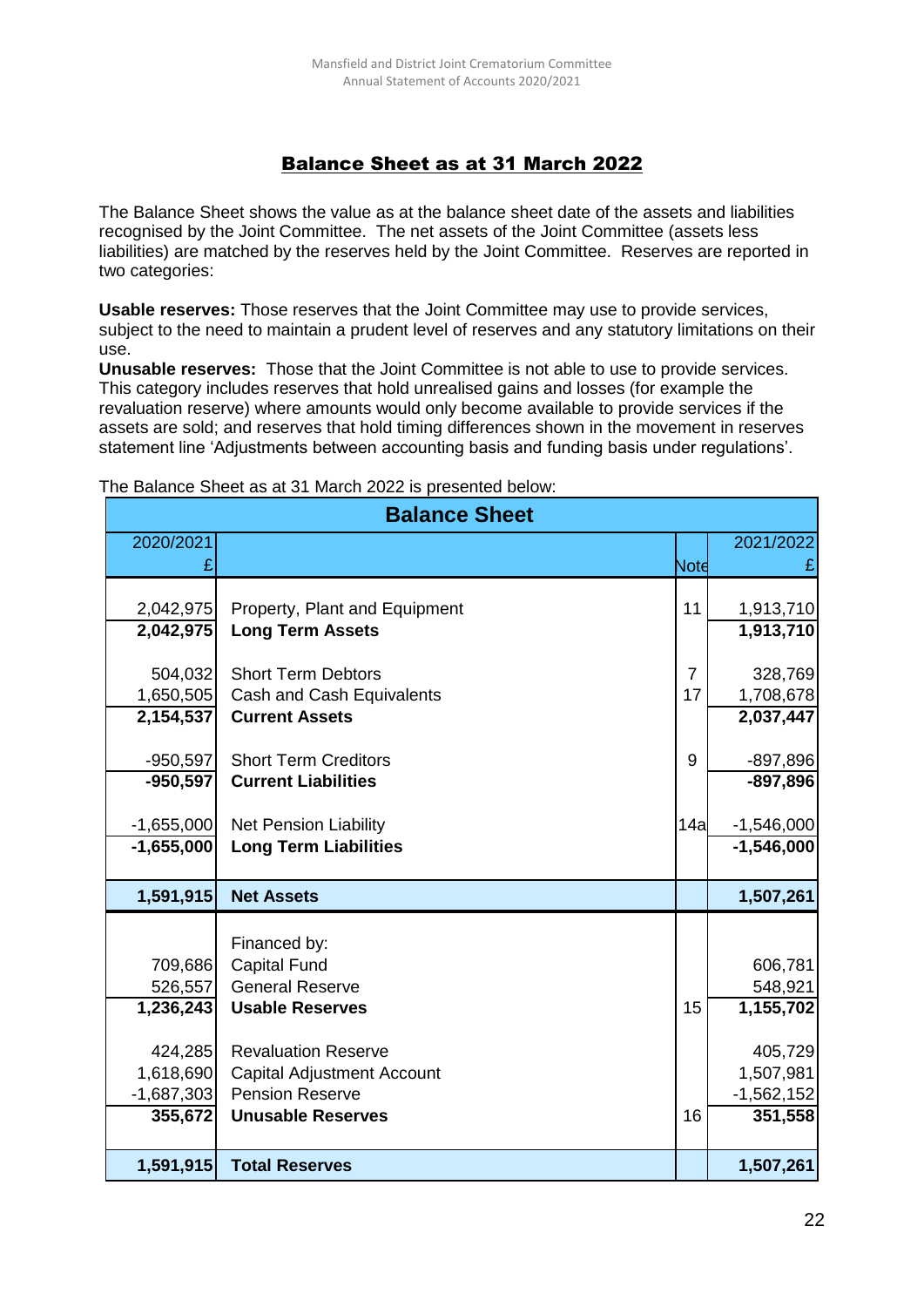#### Movement in Reserves Statement (MiRS)

This statement shows how the movement in the year on the Joint Committee's reserves are broken down between gains and losses incurred in accordance with generally accepted accounting practices and the adjustments necessary to calculate the amounts available for distribution to constituent authorities.

| <b>Movement in Reserves Statement (MIRS)</b>     |                             |                               |                                        |                                   |                                       |                                     |                              |                                 |
|--------------------------------------------------|-----------------------------|-------------------------------|----------------------------------------|-----------------------------------|---------------------------------------|-------------------------------------|------------------------------|---------------------------------|
| 2021/2022                                        | Generall<br><b>Reservel</b> | <b>Capital</b><br><b>Fund</b> | <b>Total Usable</b><br><b>Reserves</b> | <b>Pension</b><br><b>Reservel</b> | <b>Revaluation</b><br><b>Reservel</b> | <b>Capital</b><br><b>Adjustment</b> | Unusablel<br><b>Reserves</b> | <b>Total</b><br><b>Reserves</b> |
|                                                  |                             |                               |                                        |                                   |                                       |                                     |                              |                                 |
| Balance as at 31 March 2021                      | 526,557                     | 709,686                       | 1,236,243                              | $-1,687,303$                      | 424,285                               | 1,618,690                           | 355,672                      | 1,591,915                       |
| Movement in reserves during 2021/2022            |                             |                               |                                        |                                   |                                       |                                     |                              |                                 |
| Surplus/ (-) Deficit on the Provision of Service | 498,128                     |                               | 498,128                                | 230,000                           |                                       |                                     | 230,000                      | 728,128                         |
| Less Surplus Distribution                        | $-812,782$                  |                               | $-812,782$                             |                                   |                                       |                                     |                              | $-812,782$                      |
| <b>Total Comprehensive Income and</b>            | $-314,654$                  | 0                             | $-314,654$                             | 230,000                           |                                       | 0                                   | 230,000                      | $-84,654$                       |
| <b>Expenditure</b>                               |                             |                               |                                        |                                   |                                       |                                     |                              |                                 |
| Adjustment between Accounting basis and          | 337,019                     | $-102,905$                    | 234,114                                | $-104,849$                        | $-18,556$                             | $-110,709$                          | $-234,114$                   |                                 |
| funding basis under regulations (Note 1.)        |                             |                               |                                        |                                   |                                       |                                     |                              |                                 |
| Transfers to/(-)from Reserves (see Notes 15 &    | 22,364                      | $-102,905$                    | $-80,541$                              | 125,151                           | $-18,556$                             | $-110,709$                          | $-4,114$                     | $-84,654$                       |
| (16)                                             |                             |                               |                                        |                                   |                                       |                                     |                              |                                 |
| Balance at 31 March 2022 carried forward         | 548,921                     | 606,781                       | 1,155,702                              | $-1,562,152$                      | 405,729                               | 1,507,981                           | 351,558                      | 1,507,261                       |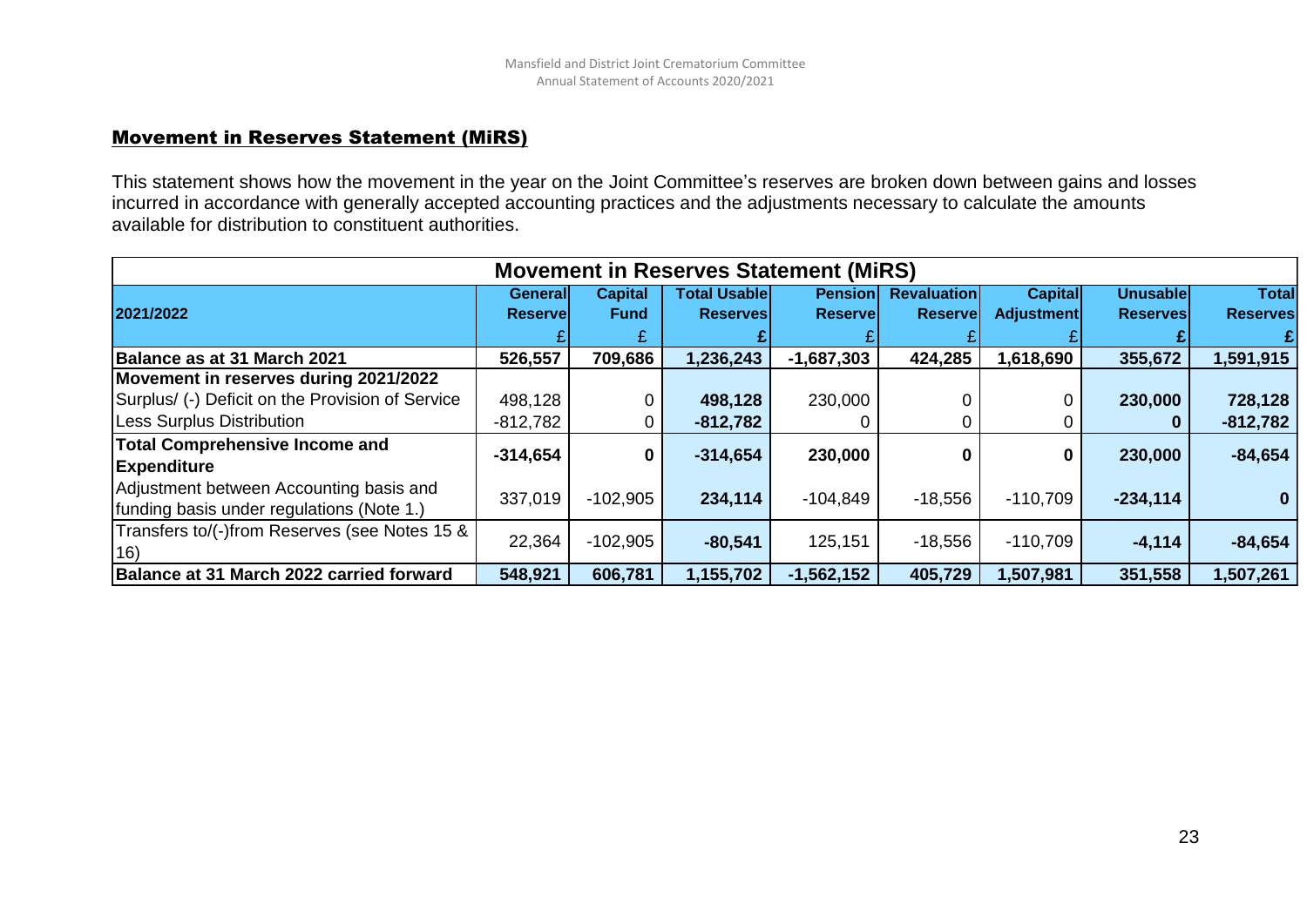|                                                  | <b>General</b>  | <b>Capital</b> | <b>Total Usable</b> | <b>Pension</b>  | <b>Revaluation</b> | <b>Capital</b> | <b>Unusable</b> | <b>Total</b>    |
|--------------------------------------------------|-----------------|----------------|---------------------|-----------------|--------------------|----------------|-----------------|-----------------|
| 2020/2021                                        | <b>Reservel</b> | <b>Fund</b>    | <b>Reserves</b>     | <b>Reservel</b> | <b>Reservel</b>    | Adjustment     | <b>Reserves</b> | <b>Reserves</b> |
|                                                  |                 |                |                     |                 |                    |                |                 |                 |
| Balance as at 31 March 2020                      | 237,363         | 799,863        | 1,037,226           | $-1,141,000$    | 442,841            | 1,707,936      | 1,009,777       | 2,047,003       |
| Movement in reserves during 2020/2021            |                 |                |                     |                 |                    |                |                 |                 |
| Surplus/ (-) Deficit on the Provision of Service | 772,002         |                | 772,002             | $-499,000$      |                    |                | $-499.000$      | 273,002         |
| <b>Less Surplus Distribution</b>                 | -728,090        | 0              | $-728,090$          |                 |                    |                | $\bf{0}$        | $-728,090$      |
| <b>Total Comprehensive Income and</b>            |                 |                |                     |                 | 0                  |                | $-499,000$      | $-455,088$      |
| <b>Expenditure</b>                               | 43,912          | 0              | 43,912              | $-499,000$      |                    | 0              |                 |                 |
| Adjustment between Accounting basis and          | 245,282         | $-90,177$      | 155,105             | $-47,303$       | $-18,556$          | $-89,246$      | $-155, 105$     |                 |
| funding basis under regulations (Note 1.)        |                 |                |                     |                 |                    |                |                 |                 |
| Transfers to/(-)from Reserves (see Notes 15 &    |                 |                |                     |                 |                    |                |                 |                 |
| 16)                                              | 289,194         | $-90,177$      | 199,017             | $-546,303$      | $-18,556$          | $-89,246$      | $-654.105$      | $-455,088$      |
| Balance at 31 March 2021 carried forward         | 526,557         | 709,686        | 1,236,243           | $-1,687,303$    | 424,285            | 1,618,690      | 355,672         | 1,591,915       |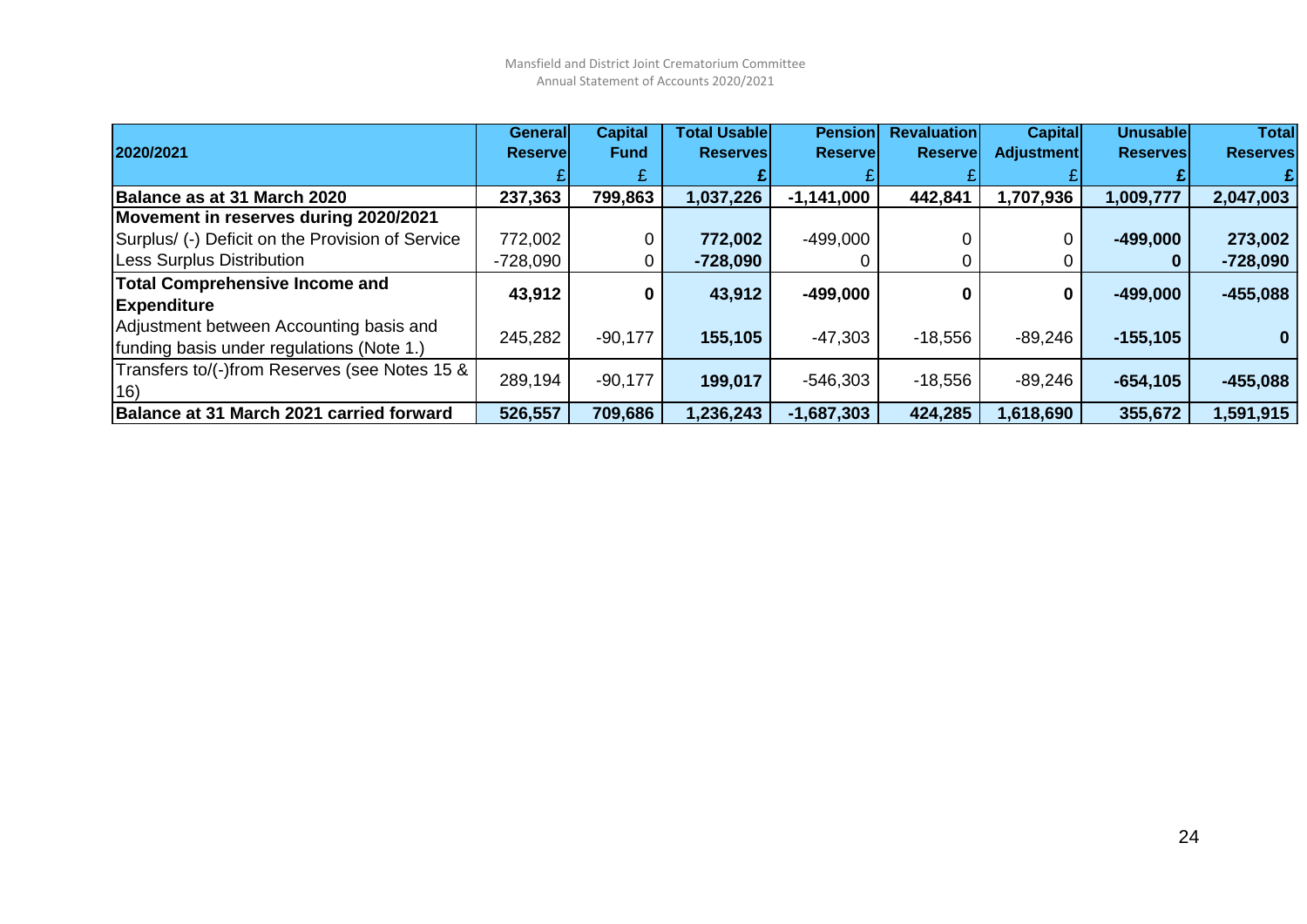# Cash Flow Statement

The cash flow statement shows the changes in cash and cash equivalents of the Joint Committee during the reporting period. The statement shows how the Joint Committee generates and uses cash and cash equivalents by classifying cash flows as operating, investing and financing activities.

The amount of net cash flows arising from operating activities is a key indicator of the extent to which the operations of the Joint Committee are funded by way of charges to the recipients of services provided by the Joint Committee.

Investing activities represent the extent to which cash outflows have been made for resources which are intended to contribute to the Joint Committee's future service delivery.

Cash flows arising from financing activities are useful in predicting claims on future cash flows by providers of capital (i.e. borrowing) to the Joint Committee.

| <b>Cash Flow Statement</b> |                                                                        |            |  |  |  |  |  |
|----------------------------|------------------------------------------------------------------------|------------|--|--|--|--|--|
| 2020/2021                  |                                                                        | 2021/2022  |  |  |  |  |  |
|                            |                                                                        |            |  |  |  |  |  |
|                            | 455,088 Net surplus (-) / deficit on the provision of services         | 84,654     |  |  |  |  |  |
|                            | Adjustment to net surplus / deficit on the provision of                |            |  |  |  |  |  |
|                            | services:                                                              |            |  |  |  |  |  |
|                            | -107,802 Depreciation & Impairment                                     | $-129,265$ |  |  |  |  |  |
|                            | -83,928 Creditors                                                      | 52,701     |  |  |  |  |  |
| 276,356 Debtors            |                                                                        | $-175,263$ |  |  |  |  |  |
|                            | -514,000 Pension Liability                                             | 109,000    |  |  |  |  |  |
|                            | Adjustments for items in the net surplus / (-) deficit on the          |            |  |  |  |  |  |
|                            | provision of services that are investing and financing                 |            |  |  |  |  |  |
|                            | 688 activities                                                         | 1,927      |  |  |  |  |  |
|                            | 26,402 Net Cash flows from operating activities                        | $-56,246$  |  |  |  |  |  |
|                            |                                                                        |            |  |  |  |  |  |
|                            | 0 Investing Activities                                                 |            |  |  |  |  |  |
|                            | -688 Financing Activities                                              | $-1,927$   |  |  |  |  |  |
|                            | 25,714 Net increase (-)/ decrease in cash and cash equivalents         | $-58,173$  |  |  |  |  |  |
|                            | Cash and Cash equivalents at the beginning of the reporting            |            |  |  |  |  |  |
| 1,676,219 period           |                                                                        | 1,650,505  |  |  |  |  |  |
|                            | 1,650,505 Cash and Cash equivalents at the end of the reporting period | 1,708,678  |  |  |  |  |  |
| 25,714                     | Movement in Cash and Cash Equivalents increase(-) /<br>decrease        | $-58,173$  |  |  |  |  |  |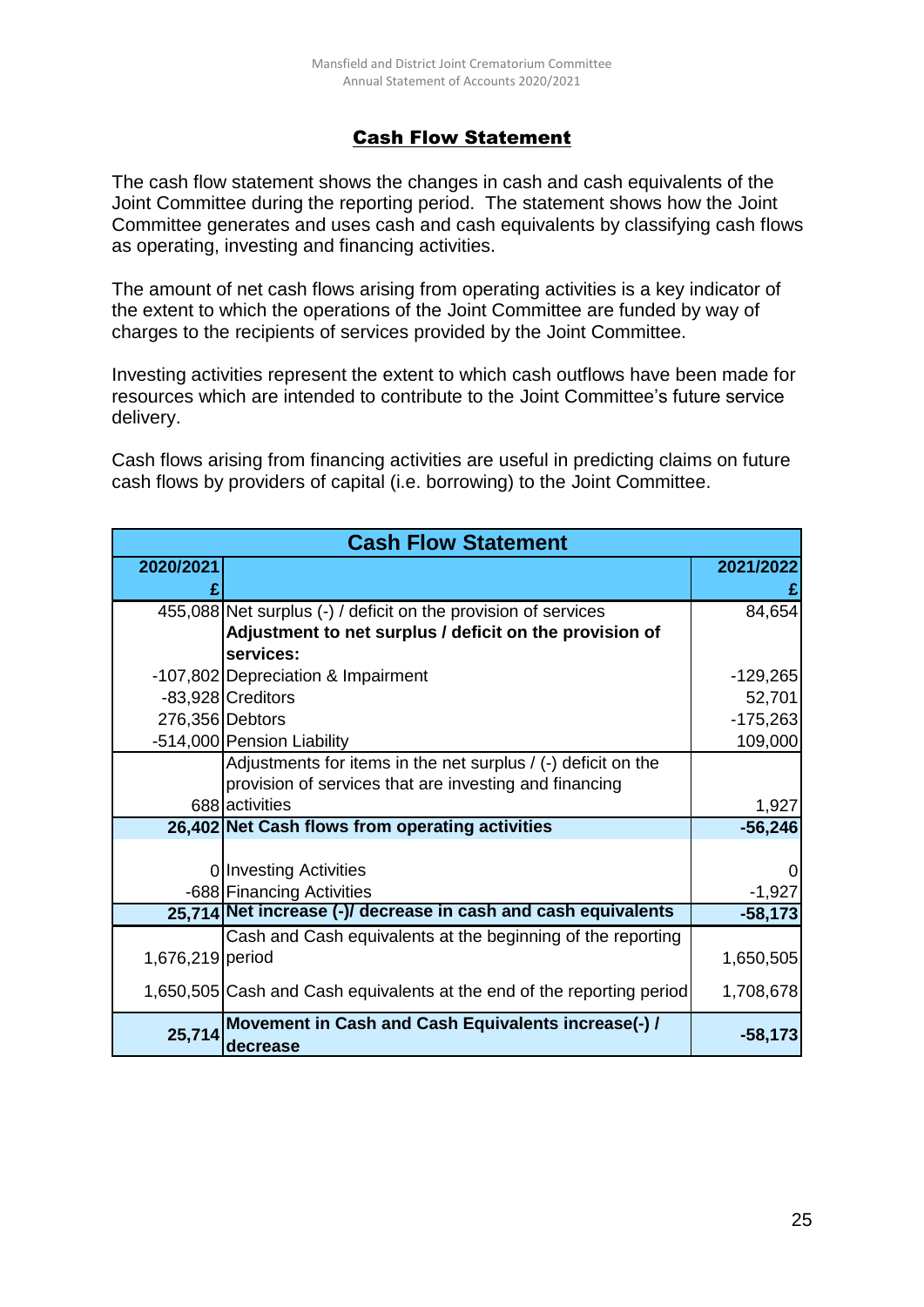# NOTES TO THE ACCOUNTS

#### **1. MOVEMENT IN RESERVES ACCOUNT - Adjustments between accounting basis and funding basis under regulations** This table details the adjustments that are made to the comprehensive income and expenditure statement (CIES) in the year in accordance with proper accounting practice to the resources that are specified by statutory provisions as being available to the Joint Committee to meet future capital and revenue expenditure.

| 2021/2022                                                                                                                      | General Fund<br><b>Balance</b> | Capital Fund   | ent<br>Reserve<br>ξ<br>Usable<br>Move | Pension<br>Reserve | Revaluation<br>Reserve | Adjustment<br>Account<br>Capital | Movement i<br>Unusable<br>Reserve |
|--------------------------------------------------------------------------------------------------------------------------------|--------------------------------|----------------|---------------------------------------|--------------------|------------------------|----------------------------------|-----------------------------------|
| Adjustments primarily involving the Capital Adjustment Account:                                                                |                                |                |                                       |                    |                        |                                  |                                   |
| Reversal of items debited or credited to the Comprehensive Income and                                                          |                                |                |                                       |                    |                        |                                  |                                   |
| <b>Expenditure Statement:</b>                                                                                                  |                                |                |                                       |                    |                        |                                  |                                   |
| Charges for depreciation and impairment of non-current assets                                                                  | $-277,842$                     | 0              | $-277,842$                            | 01                 | 0                      | 129,265                          | 129,265                           |
| Revaluation on Property, Plant and Equipment                                                                                   |                                |                |                                       | $\overline{0}$     | 18,556                 | $-18,556$                        |                                   |
| <b>Financing Capital Expenditure</b>                                                                                           |                                | 148,577        | 148,577                               | 0                  |                        |                                  |                                   |
| Capital grants and contributions applied                                                                                       |                                |                |                                       | 0                  |                        |                                  |                                   |
| Revenue expenditure funded from capital under statute                                                                          |                                |                |                                       | 0                  |                        | O.                               |                                   |
| Insertion of items not debited or credited to the Comprehensive Income and                                                     |                                |                |                                       |                    |                        |                                  |                                   |
| <b>Expenditure Statement:</b>                                                                                                  |                                |                |                                       |                    |                        |                                  |                                   |
| Statutory provision for the financing of capital investment                                                                    | 45,672                         | $-45,672$      |                                       | 0                  |                        | $\Omega$                         |                                   |
| Voluntary provision for the repayment of debt                                                                                  |                                |                |                                       | 0                  |                        | $\Omega$                         | $\overline{O}$                    |
| Capital expenditure charged against the General balances                                                                       |                                |                |                                       | 0                  |                        | U                                | $\Omega$                          |
| Adjustments primarily involving the Pension Reserve:                                                                           |                                |                |                                       |                    |                        |                                  |                                   |
| Reversal of items relating to retirement benefits debited or credited to the<br>Comprehensive Income and Expenditure Statement | $-180,000$                     | 0 <sup>l</sup> | $-180,000$                            | 180,000            |                        | $\Omega$                         | 180,000                           |
| Employer's pensions contributions and direct payments to pensioners payable in<br>the year                                     | 59,000                         | $\Omega$       | 59,000                                | $-59,000$          |                        | $\overline{0}$                   | $-59,000$                         |
| Pension Lump Sum Year 3                                                                                                        | 16,151                         | $\Omega$       | 16,151                                | $-16,151$          |                        | $\Omega$                         | $-16,151$                         |
| <b>Total Adjustments</b>                                                                                                       | $-337,019$                     | 102,905        | $-234,114$                            | 104,849            | 18,556                 | 110,709                          | 234,114                           |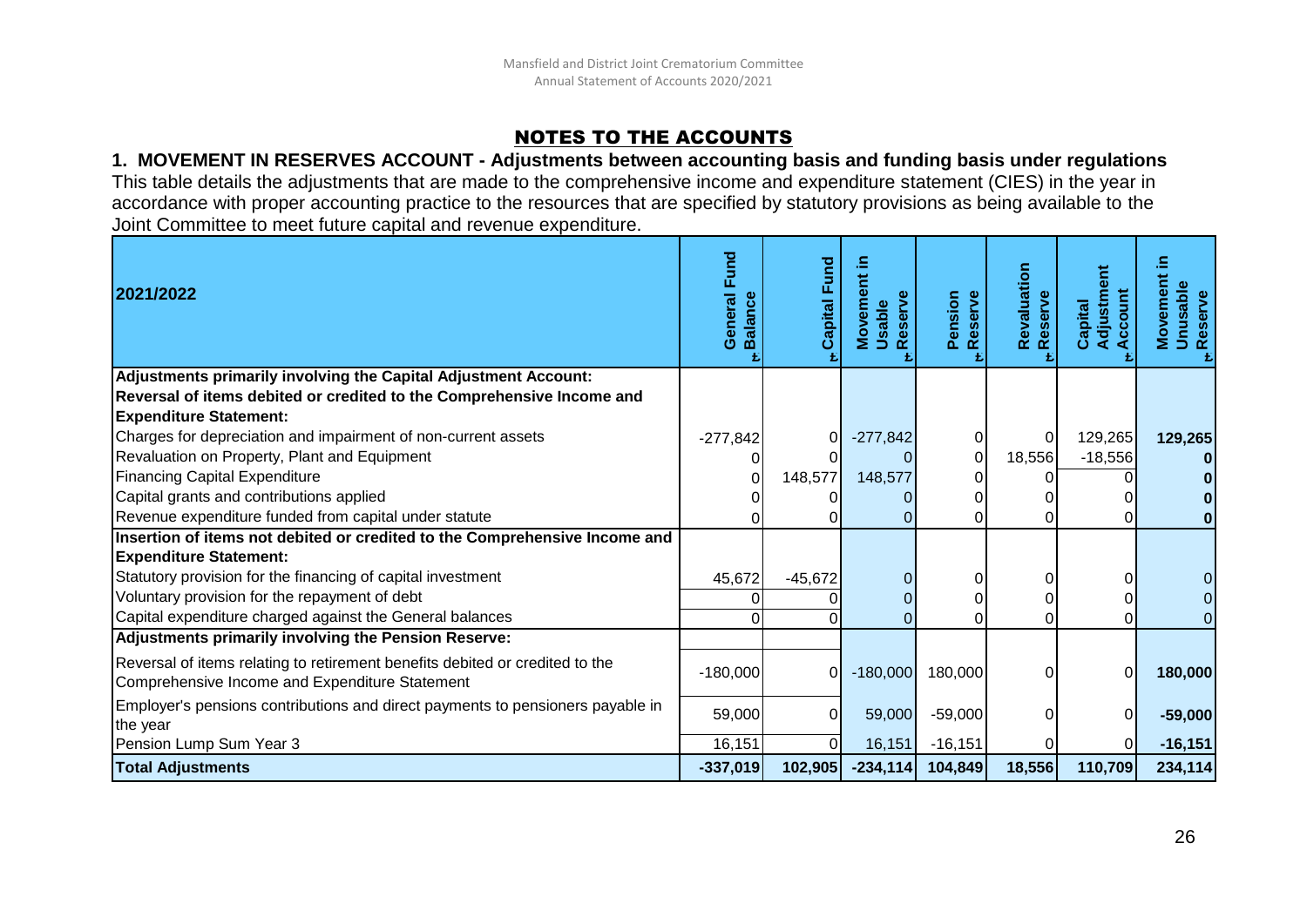| 2020/2021                                                                                                                      | <b>Fund</b><br>General<br><b>Balance</b> | Capital Fund | Movement in<br>Reserve<br>Usable | Pension<br>Reserve | Revaluation<br>Reserve | Adjustment<br>Account<br>Capital | ≘.<br><b>Movement</b><br><b>Unusable</b><br>Reserve |
|--------------------------------------------------------------------------------------------------------------------------------|------------------------------------------|--------------|----------------------------------|--------------------|------------------------|----------------------------------|-----------------------------------------------------|
| Adjustments primarily involving the Capital Adjustment Account:                                                                |                                          |              |                                  |                    |                        |                                  |                                                     |
| Reversal of items debited or credited to the Comprehensive Income and                                                          |                                          |              |                                  |                    |                        |                                  |                                                     |
| <b>Expenditure Statement:</b>                                                                                                  |                                          |              |                                  |                    |                        |                                  |                                                     |
| Charges for depreciation and impairment of non-current assets                                                                  | $-297,767$                               |              | $-297,767$                       |                    | 0                      | 126,271                          | 126,271                                             |
| Revaluation on Property, Plant and Equipment                                                                                   |                                          |              |                                  | $\overline{0}$     | 18,556                 | $-18,556$                        |                                                     |
| <b>Financing Capital Expenditure</b>                                                                                           |                                          | 139,853      | 139,853                          | 01                 | $\Omega$               | $-18,469$                        | $-18,469$                                           |
| Capital grants and contributions applied                                                                                       |                                          |              |                                  | 0                  |                        |                                  |                                                     |
| Revenue expenditure funded from capital under statute                                                                          |                                          |              |                                  | 0                  |                        |                                  |                                                     |
| Insertion of items not debited or credited to the Comprehensive Income and                                                     |                                          |              |                                  |                    |                        |                                  |                                                     |
| <b>Expenditure Statement:</b>                                                                                                  |                                          |              |                                  |                    |                        |                                  |                                                     |
| Statutory provision for the financing of capital investment                                                                    | 49,676                                   | $-49,676$    |                                  |                    |                        |                                  |                                                     |
| Voluntary provision for the repayment of debt                                                                                  |                                          |              |                                  | 0                  |                        |                                  |                                                     |
| Capital expenditure charged against the General balances                                                                       | 50,112                                   |              | 50,112                           | 0                  |                        |                                  |                                                     |
| Adjustments primarily involving the Pension Reserve:                                                                           |                                          |              |                                  |                    |                        |                                  |                                                     |
| Reversal of items relating to retirement benefits debited or credited to the<br>Comprehensive Income and Expenditure Statement | $-112,000$                               | 0I           | $-112,000$                       | 112,000            | ΩI                     | 0                                | 112,000                                             |
| Employer's pensions contributions and direct payments to pensioners payable in<br>the year                                     | 97,000                                   | 0            | 97,000                           | $-97,000$          | 0                      | $\overline{0}$                   | $-97,000$                                           |
| Pension Lump Sum Year 3                                                                                                        | $-32,303$                                |              | $-32,303$                        | 32,303             |                        |                                  | 32,303                                              |
| <b>Total Adjustments</b>                                                                                                       | $-245,282$                               | 90,177       | $-155,105$                       | 47,303             | 18,556                 | 89,246                           | 155,105                                             |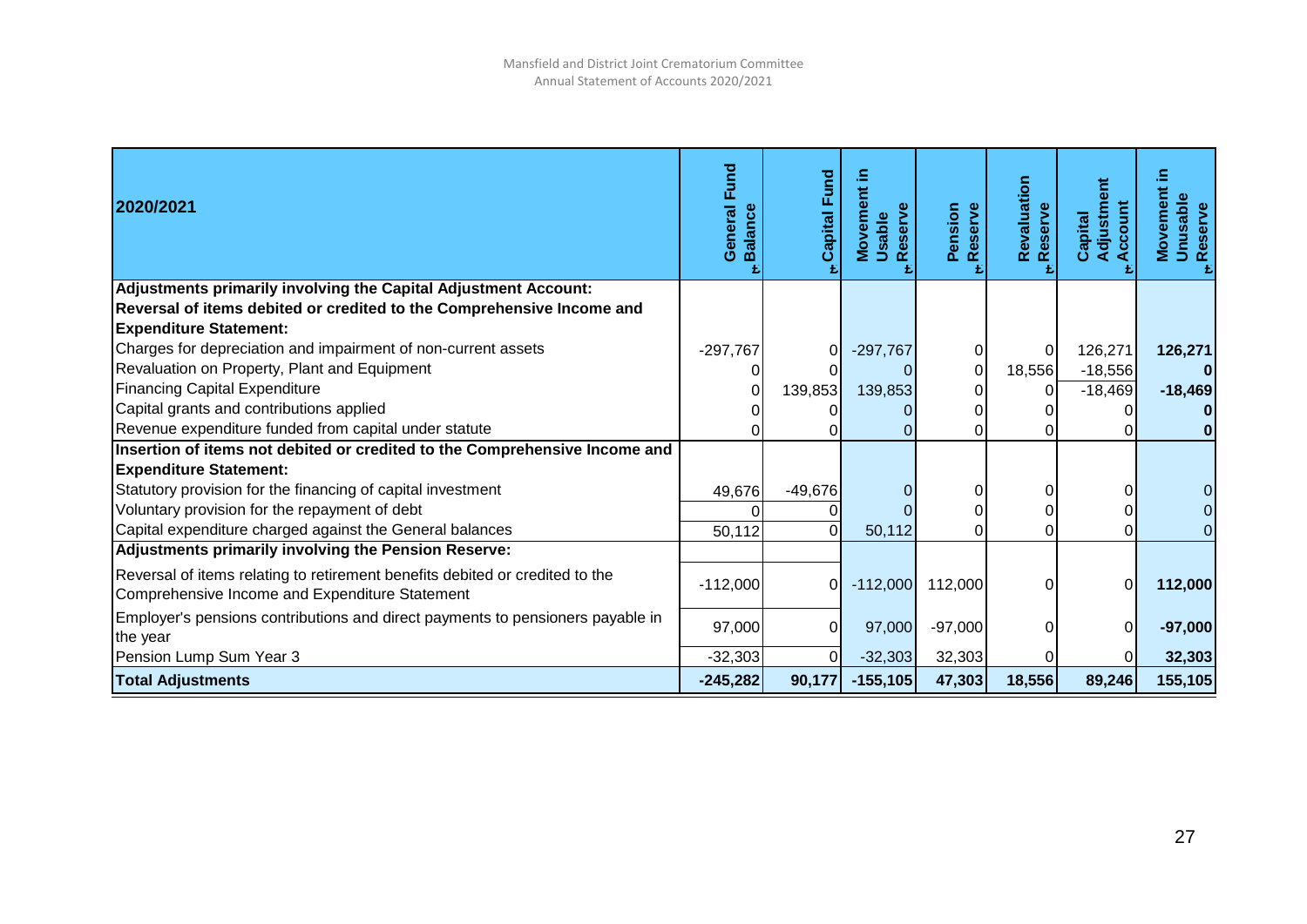## **2. EXPENDITURE AND FUNDING ANALYSIS (EFA)**

The expenditure and funding analysis shows how the annual expenditure is used and funded from the income obtained from charges in comparison with those resources consumed or earned by the Joint Committee in accordance with generally accepted accounting policies.

| <b>Expenditure and Funding Analysis (EFA)</b> |                    |                           |                                       |                        |                    |                           |  |
|-----------------------------------------------|--------------------|---------------------------|---------------------------------------|------------------------|--------------------|---------------------------|--|
|                                               | 2020/2021          |                           |                                       |                        | 2021/2022          |                           |  |
| <b>Net Expenditure</b>                        | <b>Adjustments</b> | <b>Net Expenditure in</b> |                                       | <b>Net Expenditure</b> | <b>Adjustments</b> | <b>Net Expenditure in</b> |  |
| Chargeable to                                 | between            | the Comprehensive         |                                       | <b>Chargeable to</b>   | between            | the Comprehensive         |  |
| the General                                   | <b>Funding and</b> | Income and                |                                       | the General            | <b>Funding and</b> | Income and                |  |
| <b>Fund Balances</b>                          | <b>Accounting</b>  | <b>Expenditure</b>        |                                       | <b>Fund Balances</b>   | <b>Accounting</b>  | <b>Expenditure</b>        |  |
|                                               | basis (Table A)    | <b>Statement</b>          |                                       |                        | basis (Table A)    | <b>Statement</b>          |  |
|                                               |                    |                           |                                       |                        |                    |                           |  |
| $-2,083,617$                                  |                    | $-2,083,617$              | Gross Income                          | $-2,000,509$           |                    | $-2,000,509$              |  |
| 1,000,517                                     | 345,070            | 1,345,587                 | Gross Expenditure                     | 1,119,691              | 382,690            | 1,502,381                 |  |
| $-1,083,100$                                  | 345,070            | -738,030                  | Net Cost of Service                   | $-880,818$             | 382,690            | $-498,128$                |  |
|                                               |                    |                           | <b>Other Income and Expenditure</b>   |                        |                    |                           |  |
| $-1,083,100$                                  | 345,070            | $-738,030$                | (-) Surplus or Deficit                | $-880,818$             | 382,690            | $-498,128$                |  |
| 728,090                                       |                    |                           | 728,090 Distribution of Surplus       | 812,782                |                    | 812,782                   |  |
| $-355,010$                                    | 345,070            |                           | -9,940 Net (-) Surplus or Deficit     | $-68,036$              | 382,690            | 314,654                   |  |
|                                               |                    |                           |                                       |                        |                    |                           |  |
| $-237,363$                                    |                    |                           | <b>Opening General Fund Balance</b>   | $-526,557$             |                    |                           |  |
| $-355,010$                                    |                    |                           | (-)Surplus or Deficit in Year         | $-68,036$              |                    |                           |  |
| 65,816                                        |                    |                           | <b>Transferred to Capital Reserve</b> | 45,672                 |                    |                           |  |
| $-526,557$                                    |                    |                           | <b>Closing General Fund Balance</b>   | $-548,921$             |                    |                           |  |
|                                               |                    |                           |                                       |                        |                    |                           |  |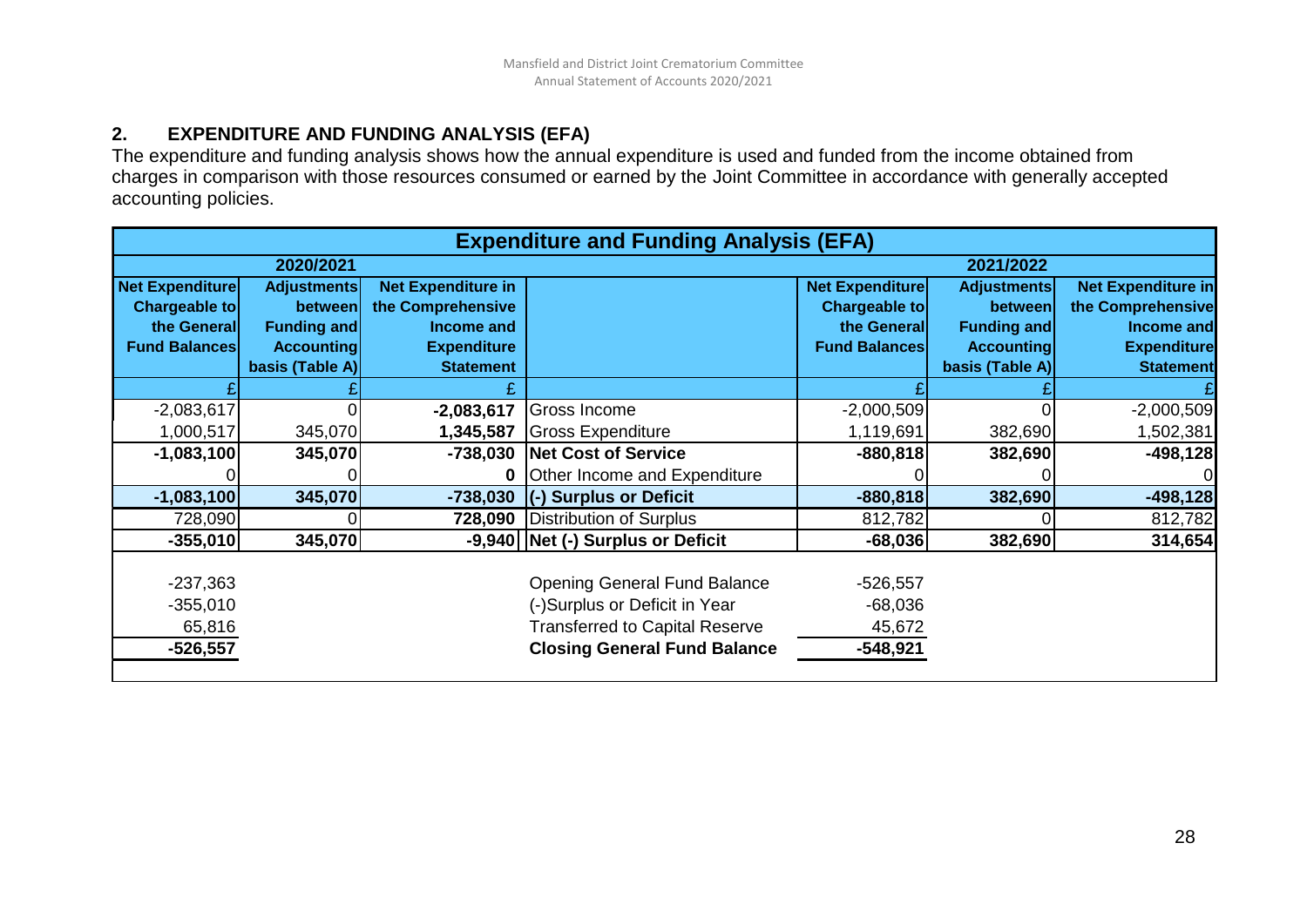# **3. GROSS INCOME**

The total income received during 2021/2022 was (£2,000,509) compared to (£2,083,617) in 2020/2021. This represents a decrease of £83,108 (4%).

- The main decrease is due to the number of cremations reducing by 434 (17.6%) from 2,734 in 2020/2021 to 2,300 in 2021/2022. The 2020/2021 number of cremations was higher due to the impact of the Covid 19 pandemic. The cremation fee has increased by 5% in 2021/2022. When setting the budget for 2021/2022 the number of cremations was estimated at 2,100, however this total was exceeded as a result of the continuing impact of the pandemic.
- Following the suspension of the sale of memorials, book of remembrance inscriptions and the organist in 2020/2021 due to the pandemic, the restrictions were removed during 2021/2022 increasing the sales income for these services.
- The recharge to cemeteries for the administration work undertaken by the crematorium increased in 2021/2022 due to a lower level of staff vacancies within the administration team.
- The insurance claim receipt received in 2020/2021 was a one off receipt following and insurable claim resulting from theft of copper from the crematorium roof.

| 2020/2021    | <b>Gross Income</b>                  | 2021/2022    |
|--------------|--------------------------------------|--------------|
|              |                                      |              |
| $-1,925,251$ | <b>Cremation Fees</b>                | $-1,810,501$ |
| $-47,786$    | <b>Medical Fees</b>                  | $-41,977$    |
| $-28,126$    | Webcasting                           | $-28,465$    |
| $-13,424$    | <b>Memorials</b>                     | $-60,754$    |
|              | Organist                             | $-2,253$     |
| $-15,958$    | Book of Remembrance Inscriptions     | $-30,346$    |
| $-2,030,545$ | <b>Fees and Charges</b>              | $-1,974,296$ |
|              |                                      |              |
| $-19,045$    | Recharge to Cemeteries MDC           | $-25,319$    |
| $-2,520$     | S46 Public Health Funeral Admin Fees | $-720$       |
| $-31,307$    | <b>Insurance Claim Receipt</b>       | 0            |
| $-200$       | Containers                           | $-151$       |
|              | <b>Misc</b>                          | $-23$        |
| $-53,072$    | <b>Other Income</b>                  | $-26,213$    |
|              | $-2,083,617$ Gross Income            | $-2,000,509$ |

# **4. EMPLOYEE COSTS**

Employee expenses are higher than 2020/2021 by £121,823, this is mainly due:-

- Basic pay, overtime, national insurance and superannuation costs are higher due to fewer vacant posts during 2021/2022.
- There were no specific Covid 19 additional employee costs in 2021/2022.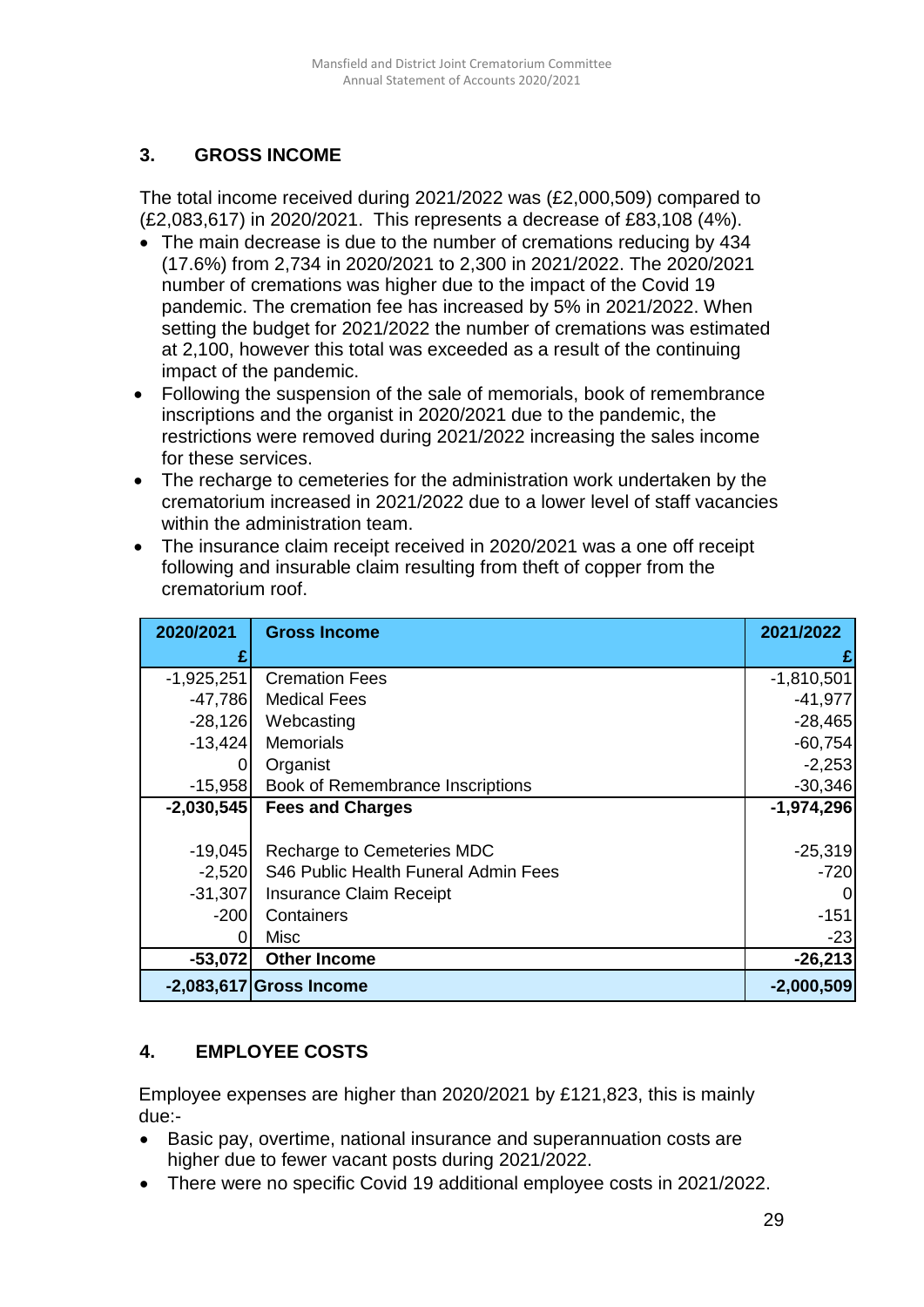- The pension adjustment reflects the cost of service in the actuary report. The pension payments for 2021/2022 have been accounted for below the net cost of service and within the balance sheet so as not to affect the annual surplus calculations.
- Other employee costs have increased due to advertising for vacancies and bringing staff training up to date after the pandemic restrictions.

| 2020/2021 | <b>Employee Expenses</b>                     | 2021/2022 |
|-----------|----------------------------------------------|-----------|
|           |                                              | £         |
| 229,470   | <b>Basic Pay</b>                             | 272,288   |
| 11,972    | Overtime                                     | 32,424    |
| 20,354    | <b>National Insurance</b>                    | 26,080    |
| 89,381    | Superannuation and IAS19 Pension Adjustments | 149,402   |
| 3,264     | Covid 19 Basic Pay                           | 0         |
| 8,802     | Covid 19 Overtime                            | 0         |
| 3,607     | Covid 19 Agency Staff                        | 0         |
|           | <b>Optical Charges Tests</b>                 | 15        |
| 12,713    | <b>Agency Staff</b>                          | 12,760    |
| 990       | Apprenticeship Levy                          | 1,174     |
| 2,787     | <b>Other Employee Costs</b>                  | 11,019    |
| 383,339   | <b>Total</b>                                 | 505,162   |

# **5. PREMISES COSTS**

Premises costs are lower than 2020/2021 by £18,421, this is mainly due to:

- Cremator repairs and maintenance costs were higher in 2020/2021 due to a fire in one of the cremators.
- Gas costs were lower in 2021/2022 probably as a result of the drop in the number of cremations.
- Building repairs and maintenance costs vary from year to year depending on planned and ad-hoc works required.
- There were no specific Covid 19 premises expenses in 2021/2022.

| 2020/2021     | <b>Premises Related Expenditure</b>     | 2021/2022 |
|---------------|-----------------------------------------|-----------|
|               |                                         |           |
| 91,290        | <b>NDR - Business Rates</b>             | 91,290    |
| 159           | Rent                                    | 159       |
| 19,822        | Insurance                               | 18,634    |
| 46,980        | Electricity                             | 43,376    |
| 36,551        | Gas                                     | 27,942    |
| 6,118         | Water                                   | 4,272     |
| 4,157         | <b>Cleaning Materials</b>               | 4,266     |
| 88,040        | <b>Cremator Repairs and Maintenance</b> | 72,428    |
| 13,376        | <b>Building Repairs and Maintenance</b> | 32,984    |
| 6,166         | <b>Covid 19 Premises</b>                | 0         |
| 18,796        | <b>Grounds Maintenance</b>              | 17,681    |
| 331,454 Total |                                         | 313,031   |

# **6. SUPPLIES AND SERVICES**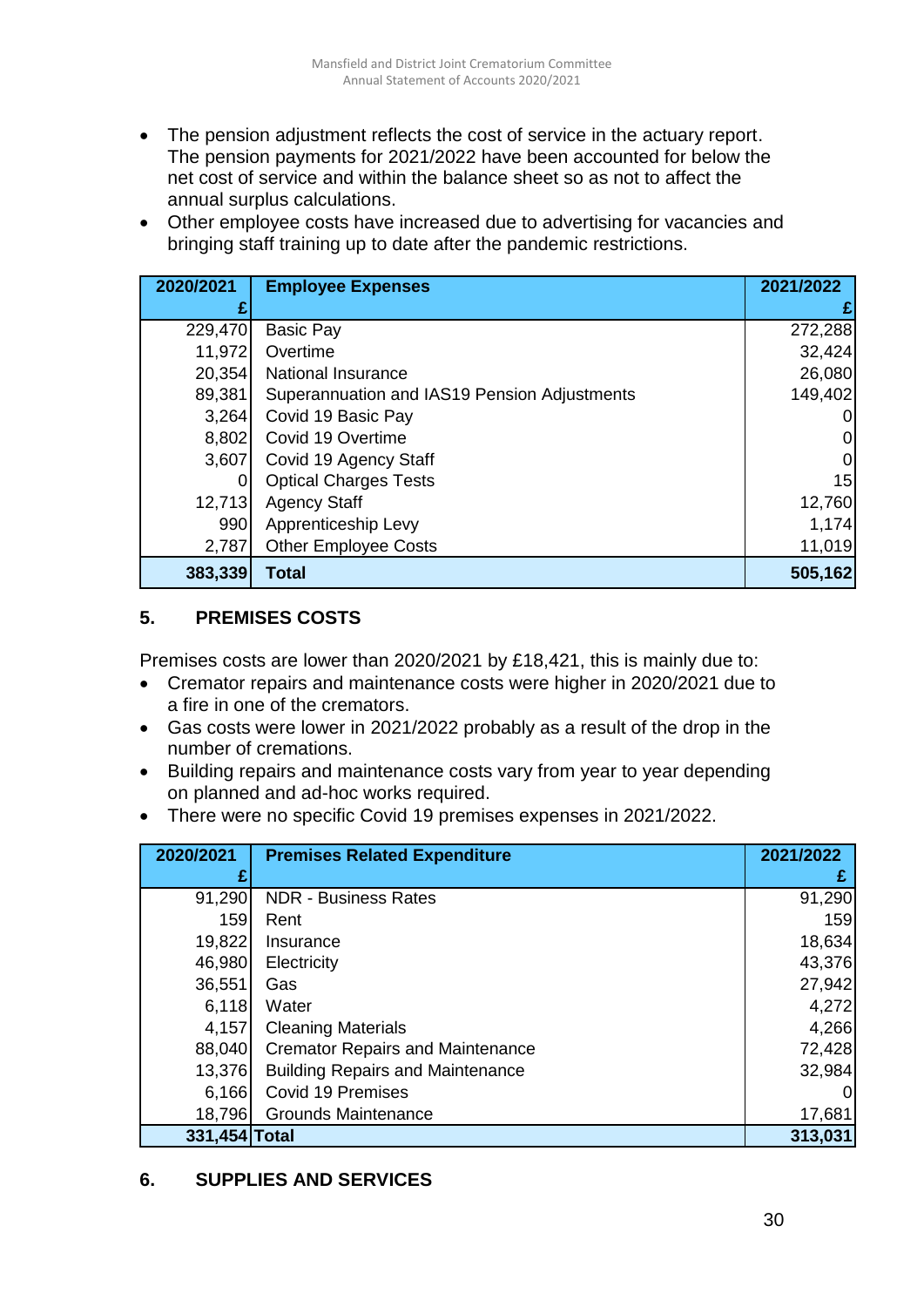Supplies and service are higher than 2020/2021 by £64,144 this is mainly due to:

- Decreased medical referee fees due to reduced number of cremations.
- Furniture and office equipment costs were higher in 2021/2022 due to the removal of the pews which were replaced with individual chairs in both chapels. This will provide greater flexibility going forward especially if any of the social distancing rules change.
- The Covid 19 costs for supplies and services was lower in 2021/2022.
- Organist, memorial plaques and containers have increased in 2021/2022 as these services were affected by the restrictions in place for the pandemic during 2020/2021.
- Tools, equipment and first aid supply spend was higher in 2021/2022 due to the replacement of strimmers and mowers with greener electric or battery powered equipment.
- Computer maintenance, software, consultancy & support were higher in 2021/2022 due to additional software services including hymn lyric service.
- Hired and contracted services were higher in 2021/2022, these charges relate to the use of other crematoria for some cremations when one of the cremators broke down and for the cremation of a coffin which was too large to be processed.
- Health and safety materials were higher in 2021/2022 due to the purchase of hand arm vibration monitoring equipment for operational staff.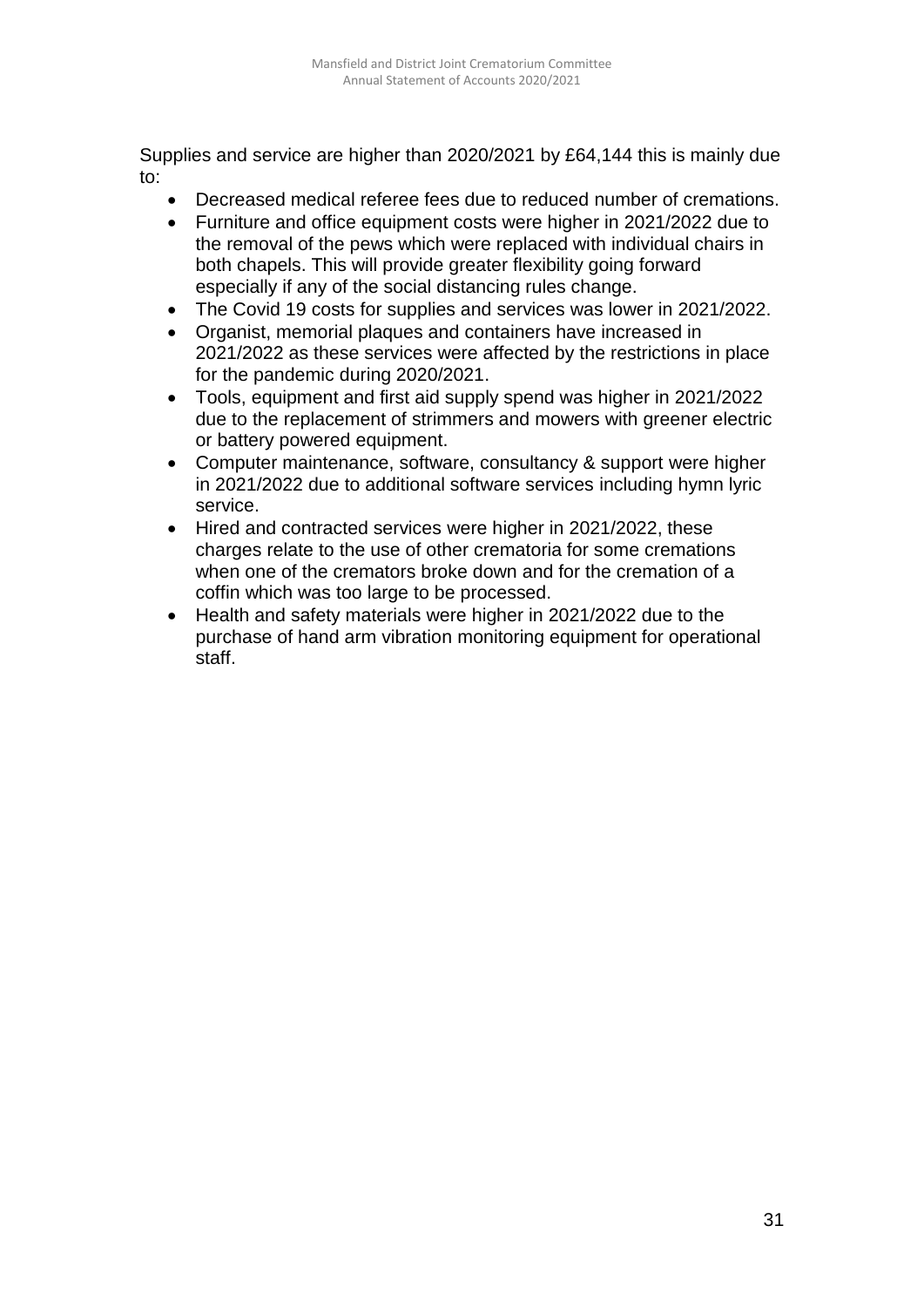| 2020/2021      | <b>Supplies and Services</b>                            | 2021/2022 |
|----------------|---------------------------------------------------------|-----------|
|                |                                                         |           |
| 50,293         | Fees - Medical referees                                 | 40,959    |
| 60             | Fees - Organist                                         | 1,595     |
| 2,763          | Memorial plaques & Memorials                            | 46,646    |
| 6,749          | Book of Remembrance - inscriptions                      | 8,035     |
| 4,392          | <b>Caskets / Containers</b>                             | 4,651     |
| 22,327         | Webcasting                                              | 21,590    |
| 8,450          | Covid 19 Supplies and Services                          | 27        |
| 6,939          | Audit, Clerk/Committee Fees to Newark & Sherwood DC     | 7,242     |
| 69,025         | <b>CAMEO Contributions</b>                              | 68,310    |
| 10,140         | Computer Maintenance, Software, Consultancy and Support | 14,737    |
| 5,733          | <b>Printing &amp; Stationery</b>                        | 2,307     |
| 10,768         | Telephones                                              | 7,983     |
| 2,025          | Tools, Equipment & First Aid supplies                   | 12,970    |
| 166            | Furniture / Office Equipment                            | 15,085    |
| 2,041          | Uniforms                                                | 2,525     |
| 2,302          | Postages                                                | 2,681     |
| 1,710          | Subscriptions                                           | 1,355     |
| 1,320          | <b>Skips and Waste Collections</b>                      | 1,935     |
| 1,092          | Advertising                                             |           |
| 40             | Contributions                                           | 349       |
| 999            | <b>Hired and Contracted Services</b>                    | 6,987     |
| $\Omega$       | <b>Health and Safety Materials</b>                      | 4,382     |
| $\Omega$       | <b>Rodent Control</b>                                   | 28        |
| $\overline{0}$ | <b>External Legal Expenses</b>                          | 1,200     |
| 103            | Hire of Vending Machines                                | 0         |
| 209,436 Total  |                                                         | 273,579   |

## **7. DEBTORS**

Debtors outstanding is lower than 2020/2021 by £175,263, this is mainly due to;

- The decrease in the level of cremation invoices raised, which was particularly high in 2020/2021 due to the pandemic and the restrictions that were in place.
- There has been an increase in the bad debt provision due to the value of older debtor invoices that remain unpaid.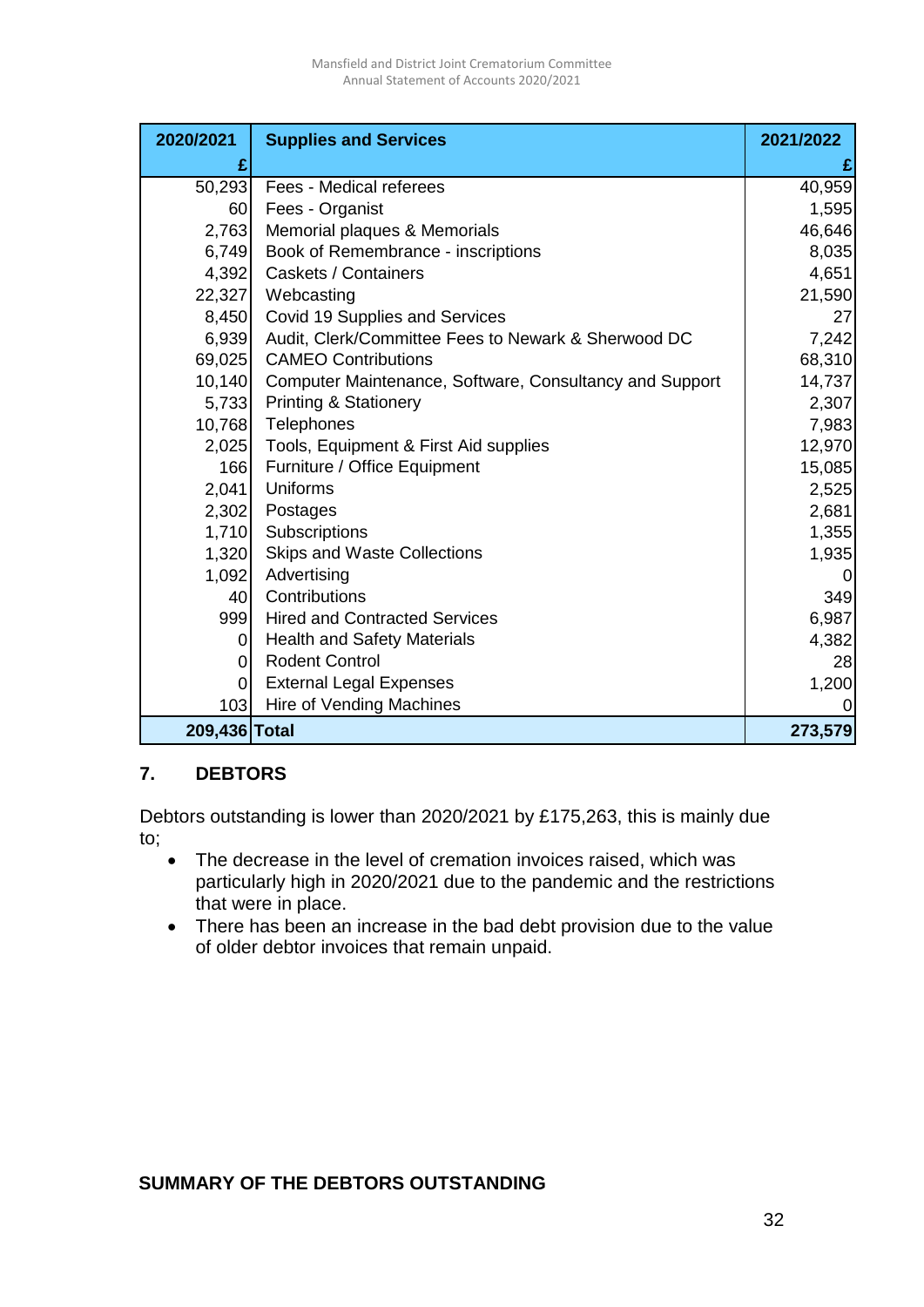| 2020/2021 Short Term Debtors                       | 2021/2022 |
|----------------------------------------------------|-----------|
|                                                    |           |
| 553,380 Funeral Directors - Integra System Debtors | 371.497   |
| 0 Other Local Authorities                          |           |
| 2,433 Funeral Directors - Manual Debtors           | 45,494    |
| -51,781 Bad Debt Provision                         | $-88,222$ |
| 504,032 Total Debtors at 31 March                  | 328,769   |

## **AGEING OF INTEGRA SYSTEM DEBTORS OUTSTANDING**

| 2020/2021 |        | 2020/2021 Debtors Age and Provision<br><b>Debt Value   Provision   Percentages</b> |               | 2021/2022<br><b>Debt Value</b> | 2021/2022 | <b>Change in</b><br><b>Provision Debtor Value</b> |
|-----------|--------|------------------------------------------------------------------------------------|---------------|--------------------------------|-----------|---------------------------------------------------|
|           |        |                                                                                    |               |                                |           |                                                   |
| 6,793     |        | $6,453 365+$ Days                                                                  | 95% provision | 55,457                         | 52,684    | 48,664                                            |
|           |        | 0 274-364 Days                                                                     | 75% provision | 22,115                         | 16,586    | 22,115                                            |
| 5,085     |        | 2,542 218-273 Days                                                                 | 50% provision | 8,980                          | 4,490     | 3,896                                             |
| 93,768    |        | 23,442 85-217 Days                                                                 | 25% provision | 32,607                         | 8,152     | $-61,162$                                         |
| 193,433   |        | 19,343 29-84 Days                                                                  | 10% provision | 63,102                         | 6,310     | $-130,330$                                        |
| 254,301   |        | 1 to 28 Days                                                                       | 0% provision  | 189,236                        |           | $-65,065$                                         |
| 553,380   | 51,781 |                                                                                    |               | 371,497                        | 88,222    | $-181,883$                                        |

## **8. PROVISION FOR BAD DEBTS – INTEGRA SYSTEM DEBTORS**

The provision for potential bad debts has increased by £36,441 to £88,222. The provision for bad debts is based on the age of the debts; the older the debt is the higher percentage provision is required.

| 2020/2021 | <b>Provision for Bad Debts</b>     | 2021/2022 |
|-----------|------------------------------------|-----------|
|           |                                    | £         |
| 553,380   | Debtors Outstanding at 31 March    | 371,497   |
| 51,781    | <b>Provision required:</b>         | 88,222    |
| 19,895    | Provision b/fwd at 1 April         | 51,781    |
| 31,886    | <b>Change in Provision</b>         | 36,441    |
| 9.36%     | Provision as a proportion of debts | 23.75%    |

## **9. SHORT TERM CREDITORS**

Short term creditors has decreased by £52,701, this is mainly due to:

- Decreased value of short term creditors to other bodies, these are invoices to third parties that relate to expenditure incurred by the crematorium up to 31 March at the end of each financial year, but remain unpaid mainly due to invoices not yet received from the supplier. The main variance being in 2020/2021 invoices for the capital mercury abatement works, capital roof works and some cremator repair invoices were not received and/or paid by 31 March 2021.
- Increased value of short term creditors to constituent authorities mainly due to the level of budgeted surplus approved for 2021/2022.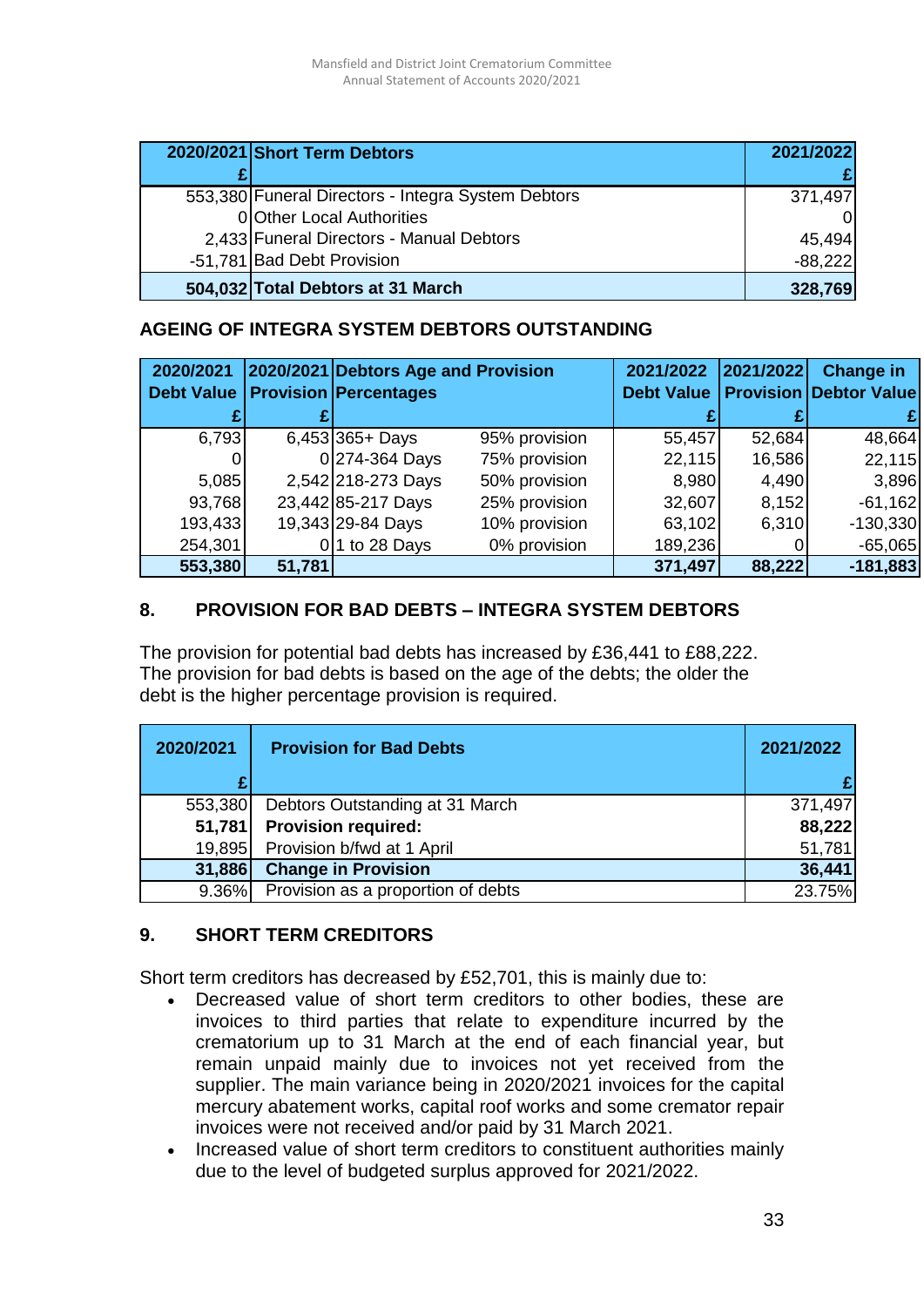| 2020/2021 Short Term Creditors  | 2021/2022 |
|---------------------------------|-----------|
|                                 |           |
| 728,090 Constituent Authorities | 812.782   |
| 222,507 Other Bodies            | 85.114    |
| 950,597 Balance at 31st March   | 897,896   |

# **10. CENTRAL SUPPORT SERVICES AND RECHARGES**

Central support services and recharges have reduced by £2,139.

| 2020/2021 | <b>Central Support Services</b>             | 2021/2022 |
|-----------|---------------------------------------------|-----------|
|           |                                             |           |
|           | Repairs                                     | 1825      |
| 7,349     | <b>Trade Waste Service</b>                  | 7,349     |
| 8,924     | Design Services & Building Control          | 4,603     |
| 2,728     | Postal / Electricians/ Copiers / Telephones | 2,116     |
| 48,392    | <b>Central Corporate Overhead</b>           | 49,360    |
| 67,392    | Total                                       | 65,253    |

# **11. PROPERTY, PLANT AND EQUIPMENT**

| <b>Movements in Year</b>                                       | 2020/2021  | 2021/2022  |
|----------------------------------------------------------------|------------|------------|
|                                                                |            |            |
| Cost or Valuation at 1 April:                                  | 2,296,709  | 2,315,178  |
| <b>Additions</b>                                               | 189,965    | 148,577    |
| Revaluation increases/ (-) decreases recognised in the         |            |            |
| <b>Revaluation Reserve</b>                                     | O          | 0          |
| Revaluation increases/ (-) decreases recognised in the         |            |            |
| Comprehensive Income and Expenditure Statement                 | O          | 0          |
| <b>Disposals</b>                                               |            |            |
| Impairment                                                     | $-171,496$ | $-148,577$ |
| At 31st March                                                  | 2,315,178  | 2,315,178  |
| <b>Accumulated Impairment and Depreciation</b>                 |            |            |
| At 1 April                                                     | $-145,932$ | $-272,203$ |
| Depreciation Charge recognised in the Comprehensive Income     |            |            |
| and Expenditure Statement                                      | $-126,271$ | $-129,265$ |
| Depreciation written out to the Revaluation Reserve            |            |            |
| Impairment Losses/ (-) reversals recognised in the Revaluation |            |            |
| Reserve                                                        | O          |            |
| <b>Disposals</b>                                               |            |            |
| At 31st March                                                  | $-272,203$ | $-401,468$ |
| <b>Net Book Value at 31st March</b>                            | 2,042,975  | 1,913,710  |

## **12. OTHER OPERATING EXPENDITURE**

The following table contains corporate items of income and expenditure: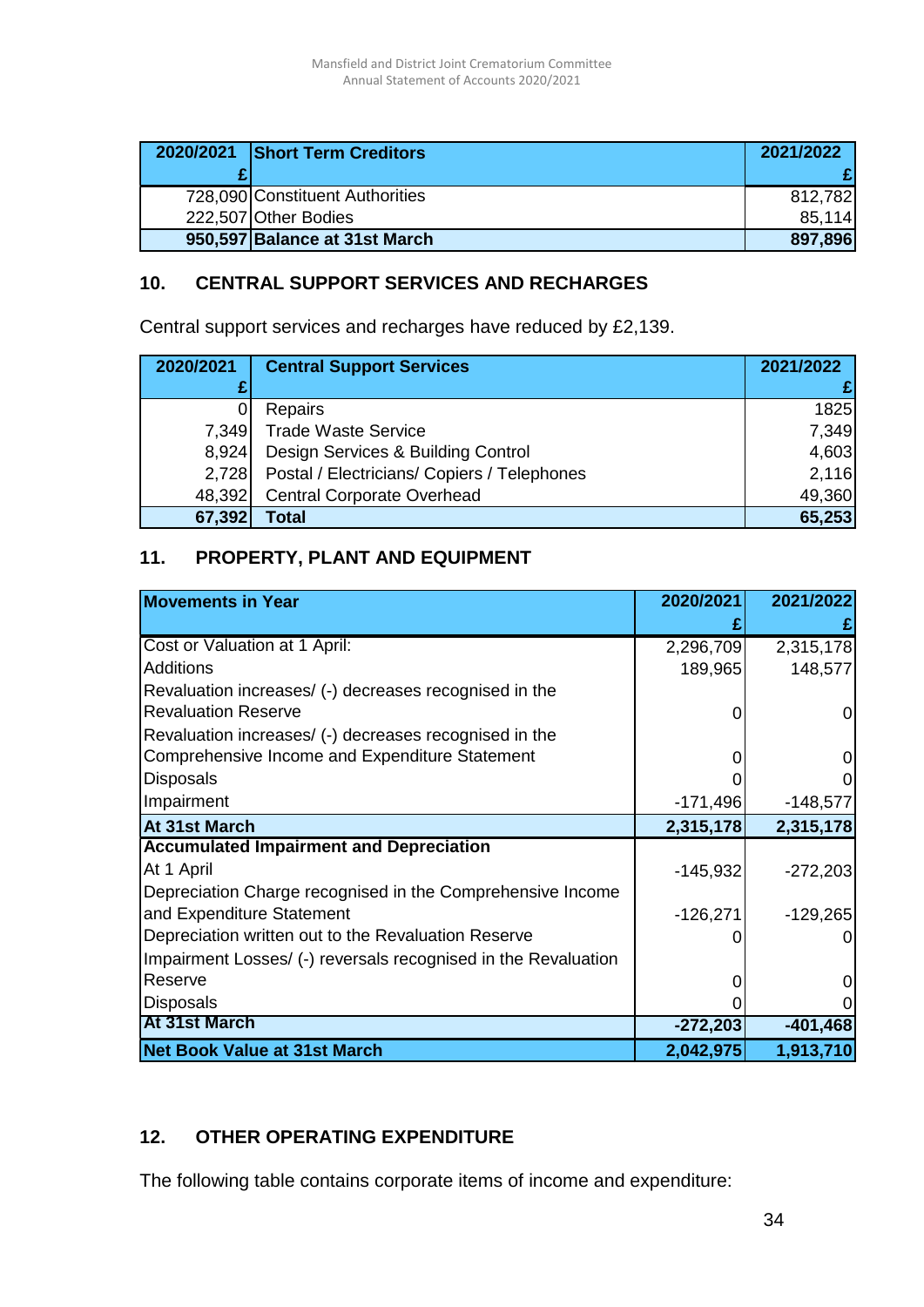|                 | 2020/2021 Financing and Investment Income and Expenditure                                                                                                         | 2021/2022 |
|-----------------|-------------------------------------------------------------------------------------------------------------------------------------------------------------------|-----------|
|                 | -31,522 (-) Gains/losses on the disposal of non-current assets – Tractor<br>(-) Gains/losses on the disposal of non-current assets – Roof<br>$-2,450$ Replacement | Ωl<br>Ωl  |
| $-33,972$ Total |                                                                                                                                                                   |           |

## **13. FINANCING AND INVESTMENT INCOME AND EXPENDITURE**

The following table contains corporate items of income and expenditure arising from the Joint Committee's involvement in financial instruments and similar transactions involving interest:

|              | 2020/2021 Financing and Investment Income and Expenditure            | 2021/2022 |
|--------------|----------------------------------------------------------------------|-----------|
|              |                                                                      |           |
|              | Olnterest payable and similar charges                                |           |
|              | 25,000 Net interest on the net defined benefit liability / (-) asset | 33,000    |
|              | -688 Interest receivable and similar income                          | $-1,927$  |
| 24,312 Total |                                                                      | 31,073    |

# **14. RETIREMENT BENEFITS – DEFINED BENEFIT SCHEMES**

## **a. Participation in Pension Schemes**

As part of the terms and conditions of employment of its officers, the Joint Committee makes contributions towards the cost of post-employment benefits. Although these benefits will not actually be payable until employees retire, the Joint Committee has a commitment to make the payments (for those benefits) and to disclose them at the time that employees earn their future entitlement.

The Joint Committee participates in the Local Government Pension Scheme (LGPS), administered locally by Nottinghamshire County Council in accordance with the Local Government Pension Scheme Regulations 2013. This is a defined benefit statutory scheme and currently provides benefits based on career average revalued earnings. This means that the Joint Committee and the employees pay contributions into a fund, calculated at a level intended to balance the pension's liabilities with investment assets.

In April 2020, the opportunity to pay for three years Nottinghamshire County Council lump sum pension payments in advance for the period 2020/2021, 2021/2022 and 2022/2023 was accepted by the Treasurer in relation to the employees of the Mansfield and District Crematorium. The accounts for 2021/2022 show only one year lump sum pension payments for £16,151 with accounting adjustments for the £16,151 paid in advance for 2022/2023. Due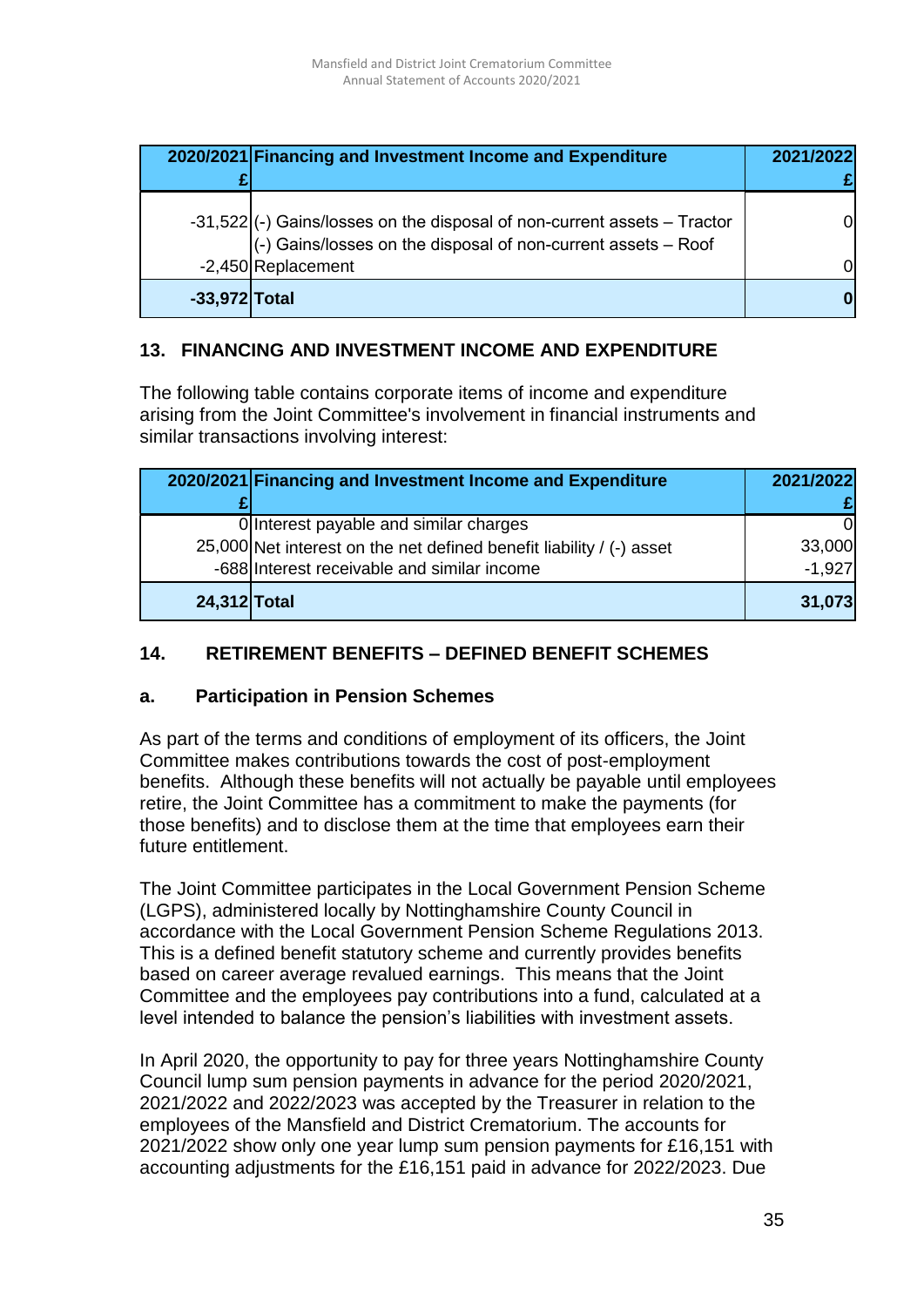to the three year pension invoice being paid in 2020/2021 the pension reserve and pension liability within the balance sheet will vary by the amount paid in advance in the 2020/2021 accounts by £32,303 and 2021/2022 accounts by £16,151 but will realign in the 2022/2023 accounts.

The Actuary, Barnett Waddingham is instructed by Nottinghamshire County Council to undertake pension expense calculations and have prepared their figures in accordance with their understanding of the International Accounting Standard IAS19.

In General, participating in a defined benefit pension scheme means the employer is exposed to a number of risks.

- Investment risk The Fund holds investment in asset classes, such as equities, which have volatile market values and while these assets are expected to provide real returns over long-term, the short-term volatility can cause additional funding to be required if a deficit emerges.
- Interest rate risk The Fund's liabilities are assessed using market yields on high quality corporate bonds to discount future liability cash flows. As the Fund holds assets such as equities the value of the assets and liabilities may not move in the same way.
- Inflation risk All of the benefits under the Fund are linked to inflation and so deficits may emerge to the extent that the assets are not linked to inflation.
- Longevity risk. In the event that the members live longer than assumed a deficit will emerge in the Fund. There are also other demographic risks.

In addition, as many unrelated employers participate in the Nottinghamshire County Council Pension Fund, there is an orphan liability risk where employers leave the Fund but with insufficient assets to cover their pension obligations so that the difference may fall on the remaining employers.

All of the risks above may also benefit the employer for example higher than expected investment returns or employers leaving the fund with excess assets which eventually get inherited by the remaining employers.

|                     | <b>Number</b> | <b>Salaries /</b><br><b>Pensions</b><br>£000s | <b>Average</b><br>Age |
|---------------------|---------------|-----------------------------------------------|-----------------------|
| Active members      | 13            | 263                                           | 44                    |
| Deferred pensioners | 9             | 19                                            | 46                    |
| Pensioners          |               | 25                                            | 61                    |
| Unfunded pensioners | 2             |                                               | 73                    |

The latest available membership data is shown in the table below:

#### **Scheduled Contributions**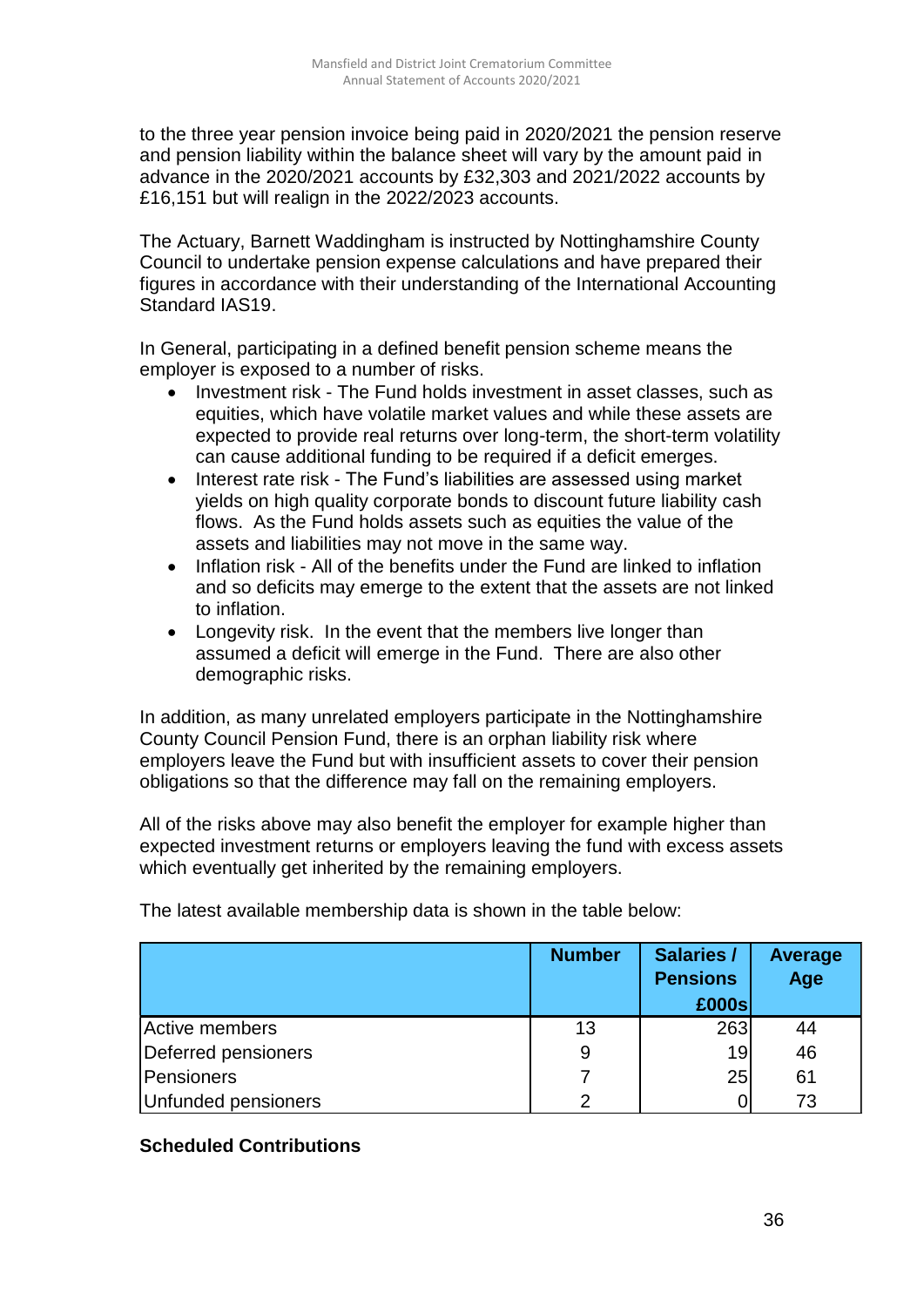The table below summarises the minimum employer contributions due from Mansfield and District Joint Crematorium to the fund over this inter-valuation period. The calculated cost of accrual of future benefits is 20.2% of payroll per annum.

| Minimum employer contributions: |       |       | 01-Apr-20 01-Apr-21 01-Apr-22 |
|---------------------------------|-------|-------|-------------------------------|
| Percentage of payroll           | 20.2% | 20.2% | 20.2%                         |
| Plus monetary amount (£000)     |       |       | 18l                           |

However, Mansfield and District Joint Crematorium have agreed with the administrating authority to prepay their monetary contributions for the three years to 31 March 2023 by making a single lump sum payment of £48,454 in 30 April 2020. This lump sum payment has received an actuarially equivalent discount to the monetary rates above of £3,571.

#### **Assets**

The return on the fund (on a bid value to bid value basis) for the year to 31 March 2022 is estimated to be 7.61%. The actual return on fund assets over the year may be different. The employer's share of the assets of the fund is approximately 0.02%.

The estimated asset allocation for Mansfield and District Joint Crematorium Committee as at 31 March 2022 is as follows:

| 31 March 2021 |               | <b>Asset Share</b>               | <b>31 March 2022</b> |                 |
|---------------|---------------|----------------------------------|----------------------|-----------------|
| £             | $\frac{1}{2}$ |                                  |                      | $\%$            |
| 889,000       |               | 64 Equities                      | 945,000              | 62              |
| 49,000        |               | 4 Gilts                          | 48,000               | 3               |
| 104,000       |               | 7 Other Bonds                    | 112,000              | $\overline{7}$  |
| 148,000       |               | 11 Property                      | 176,000              | 12 <sub>1</sub> |
| 75,000        |               | 5 Cash                           | 88,000               | 6               |
| 54,000        |               | 4 Inflation - Linked Pooled Fund | 77,000               | 5               |
| 76,000        |               | 5 Infrastructure                 | 84,000               | 5               |
| 1,395,000     | 100           |                                  | 1,530,000            | 100             |

## **b. Transactions Relating to Post-Employment Benefits**

The costs of retirement benefits are recognised in the net cost of services when they are earned by employees, rather than when the benefits are eventually paid as pensions. However, the charge made against the Joint Committee is based on the cash payable in the year, so the real cost of postemployment benefits is reversed out of the general reserve via the movement in reserves statement.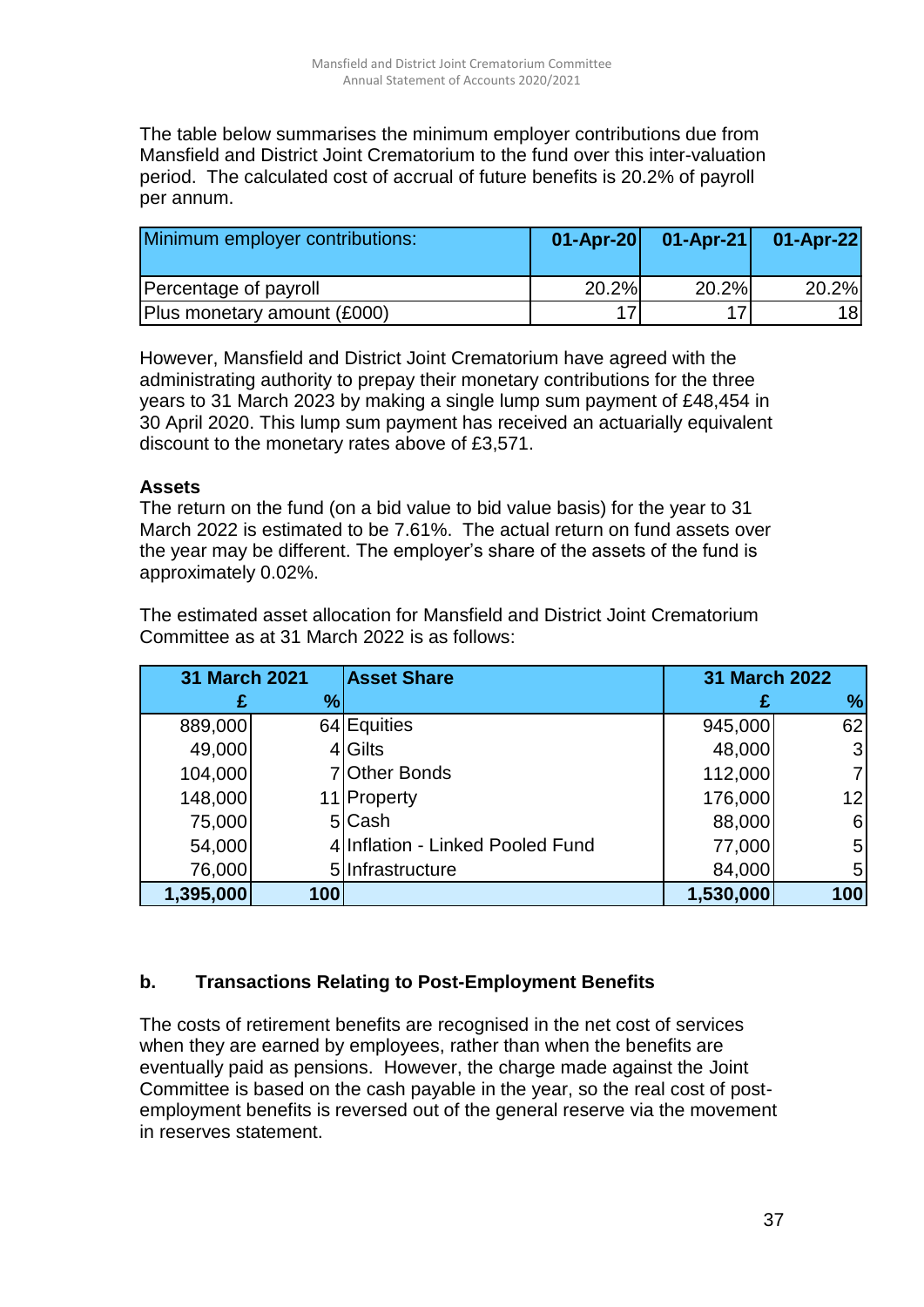The following transactions have been made in the Comprehensive Income and Expenditure Statement via the movement in reserves statement during the year:

| <b>Comprehensive Income and Expenditure Statement</b> |                                                           |            |  |
|-------------------------------------------------------|-----------------------------------------------------------|------------|--|
| 2020/2021                                             |                                                           | 2021/2022  |  |
|                                                       |                                                           |            |  |
|                                                       | <b>Cost of Services:</b>                                  |            |  |
|                                                       | 86,000 Current Service cost                               | 146,000    |  |
|                                                       | 0 Past Service cost                                       |            |  |
|                                                       | 1,000 Administration expenses                             | 1,000      |  |
|                                                       | <b>Financing and Investment Income and Expenditure:</b>   |            |  |
|                                                       | 25,000 Net interest on the defined liability / (-) asset  | 33,000     |  |
|                                                       | <b>Total Post Employment Benefit</b>                      |            |  |
|                                                       | Charged to the Surplus / Deficit on the Provision of      |            |  |
|                                                       | 112,000 Services                                          | 180,000    |  |
|                                                       | Other Post Employment Benefit Charged to the              |            |  |
|                                                       | <b>Comprehensive Income and Expenditure Statement</b>     |            |  |
|                                                       | -499,000 Actuarial gains and (-) losses                   | 230,000    |  |
|                                                       | <b>Total Post Employment Benefit Charged to the</b>       |            |  |
|                                                       | -387,000 Comprehensive Income and Expenditure Statement   | 410,000    |  |
|                                                       | <b>Movement in Reserves Statement</b>                     |            |  |
|                                                       | Reversal of net charges made to the Surplus / Deficit for |            |  |
|                                                       | the Provision of Services for post-benefits in accordance |            |  |
|                                                       | $-112,000$ with the Code                                  | $-180,000$ |  |
|                                                       | Actual amount charged against the General Fund            |            |  |
|                                                       | Balance for pensions in the year:                         |            |  |
|                                                       | 97,000 Employers' contribution payable to the Scheme      | 59,000     |  |

#### **c. Assets and Liabilities in Relation to Post-Employment Benefits**

The following table provides a reconciliation of present values of the schemes liabilities for the JCC during the 2020/2021 and 2021/2022 financial years: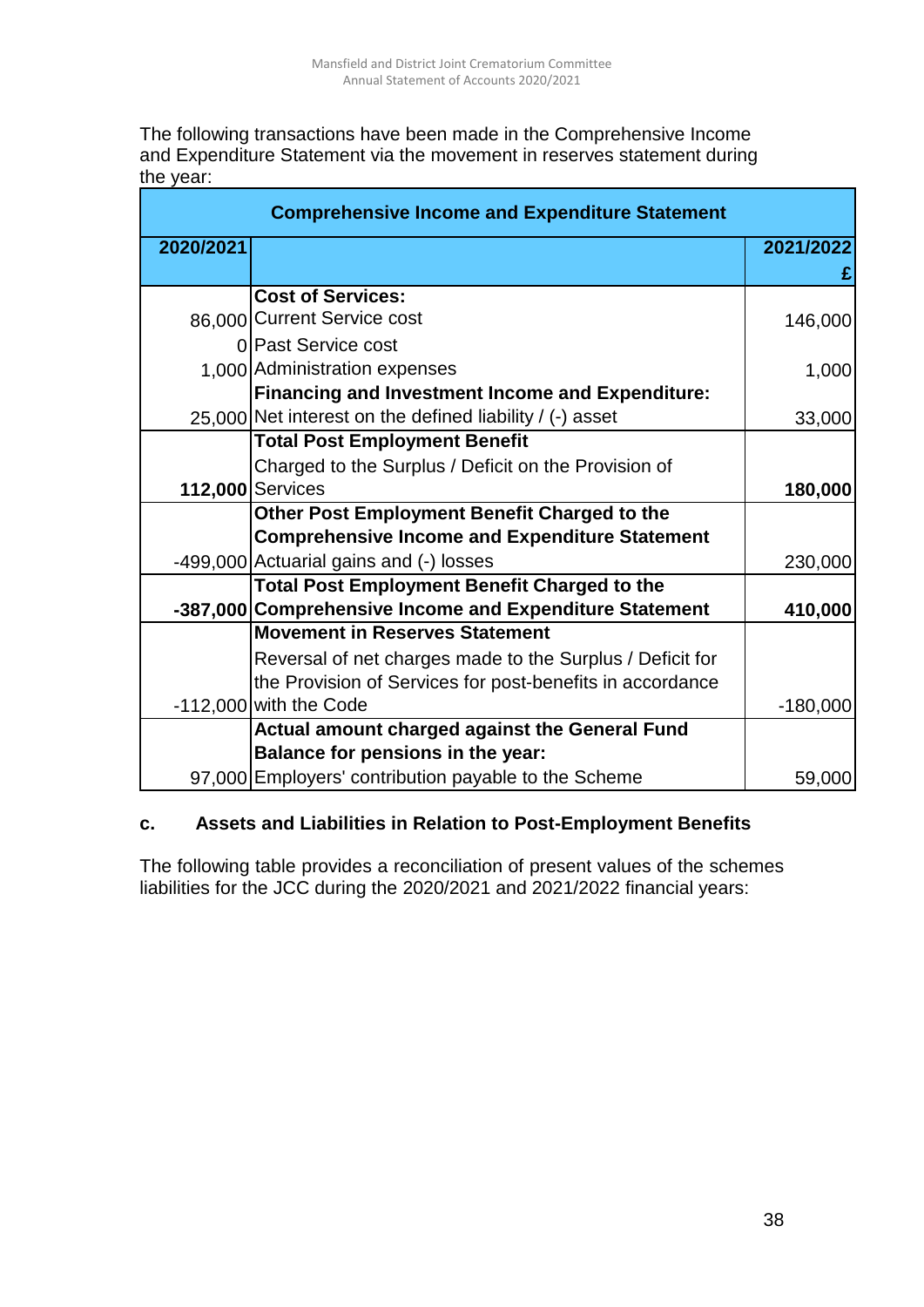| <b>At 31</b>      |                                                                  | At 31             |
|-------------------|------------------------------------------------------------------|-------------------|
| <b>March 2021</b> |                                                                  | <b>March 2022</b> |
|                   |                                                                  |                   |
|                   |                                                                  |                   |
|                   | 2,372,000 Opening Defined Benefit Obligation                     | 3,050,000         |
|                   | 86,000 Current service cost                                      | 146,000           |
|                   | 53,000 Interest cost                                             | 61,000            |
|                   | 0 Change in demographic assumptions                              |                   |
|                   | 759,000 Change in financial assumptions                          | $-158,000$        |
|                   | -27,000 Experience loss / (-) gain on defined benefit obligation | 8,000             |
|                   | -208,000 Estimated benefits paid (net of transfer in)            | $-49,000$         |
|                   | 0 Past service costs, including curtailments                     | 0                 |
|                   | 15,000 Contribution by scheme participants                       | 18,000            |
|                   | 0 Unfunded pension payments                                      |                   |
|                   | 3,050,000 Closing Defined Benefit Obligation                     | 3,076,000         |

The following table provides a reconciliation of fair values of the schemes assets of the Joint Committee during the 2020/2021 and 2021/2022 financial years:

| <b>At 31</b>      |                                                              | At 31             |
|-------------------|--------------------------------------------------------------|-------------------|
| <b>March 2021</b> |                                                              | <b>March 2022</b> |
|                   |                                                              |                   |
|                   |                                                              |                   |
|                   | 1,231,000 Opening fair value of scheme assets                | 1,395,000         |
|                   | Expected return on scheme assets                             |                   |
|                   | 28,000 Interest on assets                                    | 28,000            |
|                   | 233,000 Return on assets less interest                       | 80,000            |
|                   | 0 Other actuarial gains / (-) losses                         | $\Omega$          |
|                   | -1,000 Administration expenses                               | $-1,000$          |
|                   | 97,000 Contribution by employer including unfunded benefits  | 59,000            |
|                   | 15,000 Contribution by scheme participants                   | 18,000            |
|                   | -208,000 Estimated benefits paid including unfunded benefits | $-49,000$         |
| 0                 | Settlement prices received / (-) paid                        |                   |
|                   | 1,395,000 Closing fair value of scheme assets                | 1,530,000         |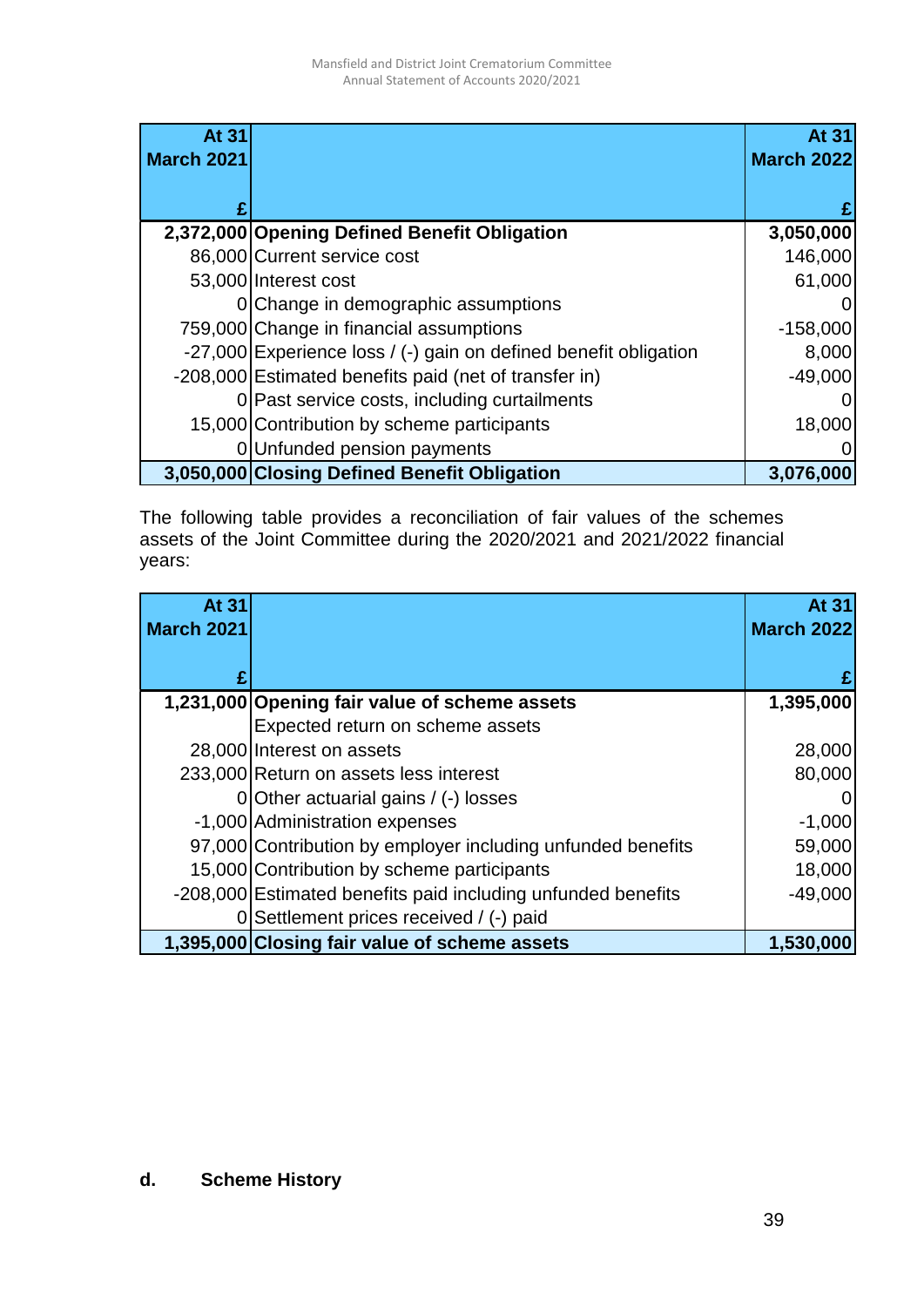|                                     | 2019/2020    | 2020/2021    | 2021/2022    |
|-------------------------------------|--------------|--------------|--------------|
|                                     |              |              |              |
| <b>Present value of liabilities</b> | 2,372,000    | 3,050,000    | 3,076,000    |
| <b>Fair Value of assets</b>         | $-1,231,000$ | $-1,395,000$ | $-1,530,000$ |
| Rounding Adjustment                 |              |              |              |
| <b>Surplus/ (-) Deficit</b>         | 1,141,000    | 1,655,000    | 1,546,000    |

The liabilities show the underlying commitments that the Joint Committee has in the long run to pay for post-employment (retirement) benefits. The total liability of £1,546,000 has a substantial impact on the net worth of the Joint Committee as recorded in the balance sheet.

However, statutory arrangements for funding the deficit mean that the financial position of the Joint Committee remains healthy; the deficit on the local government scheme will be made good by increased contributions over the remaining working life of employees, as assessed by the scheme actuary.

#### **e. Projected Pension Expenditure**

The projected pension expenses for the year to 31 March 2023 are:

|                               | £000s |
|-------------------------------|-------|
| <b>Service Cost</b>           | 136   |
| Interest Cost                 | 40    |
| Administration Expenses       |       |
| <b>Total</b>                  | 177   |
| <b>Employer Contributions</b> | 60    |

These projections are based on the assumptions as at 31 March 2022, as described in the actuary's report. These figures exclude the capitalised cost of any early retirements or augmentations which may occur after 31 March 2022.

## **f. Basis for Estimating Assets and Liabilities**

Liabilities have been assessed on an actuarial basis using the projected unit method, an estimate of the pensions that will be payable in future years is dependent on assumptions about mortality rates and salary levels. The Nottinghamshire County Council Fund liabilities have been assessed by Barnett Waddingham, an independent firm of actuaries, estimates for the County Council Fund being based on the latest full valuation of the scheme at 31 March 2019.

Under the projected unit method, the current service cost will increase as the Members of the scheme approach retirement.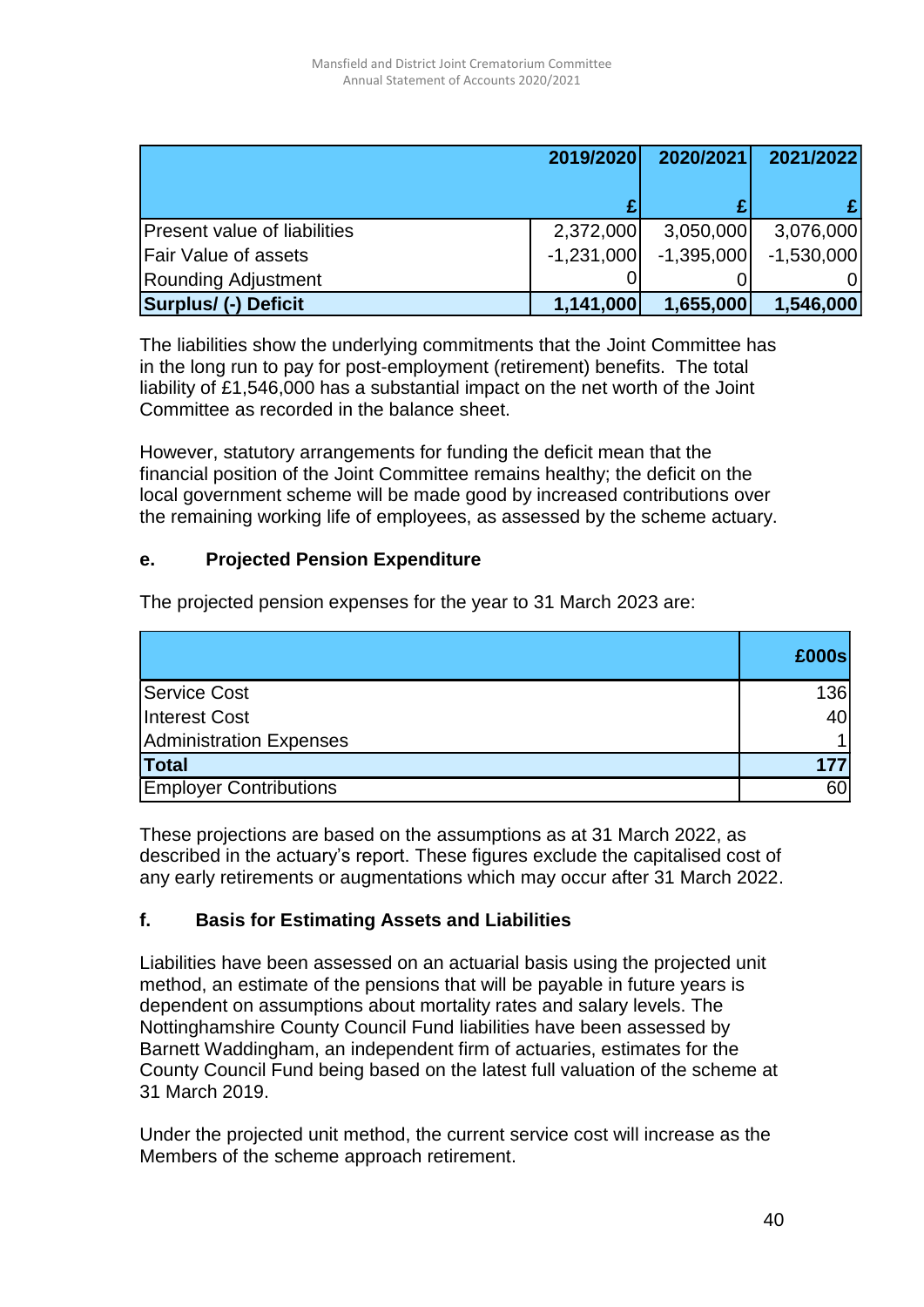| 2020/2021 |                                             | 2021/2022 |
|-----------|---------------------------------------------|-----------|
| $\%$      |                                             | %         |
|           | Assumed life expecatations from age 65 are: |           |
|           | Retiring today:                             |           |
| 21.9      | <b>Males</b>                                | 22.0      |
| 24.5      | Females                                     | 24.5      |
|           | Retiring in 20 years                        |           |
| 23.3      | <b>Males</b>                                | 23.4      |
| 25.9      | Females                                     | 26.0      |
|           | <b>Financial Assumptions:</b>               |           |
| 2.0       | <b>Discount Rate</b>                        | 2.6       |
| 2.8       | <b>Pension Increases</b>                    | 3.2       |
| 3.8       | <b>Salary Increases</b>                     | 4.2       |

The main assumptions used by the actuary in their calculations have been:

#### **Additional Assumptions:**

- Members will exchange pension to get 50% of the maximum available cash on retirement. For every £1 of pension that members commute, they will receive a cash payment of £12 as set out in the Regulations;
- Members will retire at one retirement age for all tranches of benefit, which will be the pension weighted average tranche retirement age; and
- The proportion of the membership that had taken up the 50:50 option at the previous valuation date will remain the same.

The methods and types of assumptions used in preparing the sensitivity analysis below did not change from those used in the previous period.

|                                                                                            | Increase in<br>Assumption | Decrease in<br><b>Assumption</b> |
|--------------------------------------------------------------------------------------------|---------------------------|----------------------------------|
| Adjustment to discount rate<br>(increase or decrease by 0.1%)                              | 3,005,000                 | 3,148,000                        |
| Adjustment to long term salary increase<br>(increase or decrease by 0.1%)                  | 3,080,000                 | 3,071,000                        |
| Adjustment to pension increases and deferred revaluation<br>(increase or decrease by 0.1%) | 3,143,000                 | 3,010,000                        |
| Adjustment to life expectancy assumptions<br>(increase or decrease in 1 year)              | 3,194,000                 | 2,962,000                        |

## **15. USABLE RESERVES**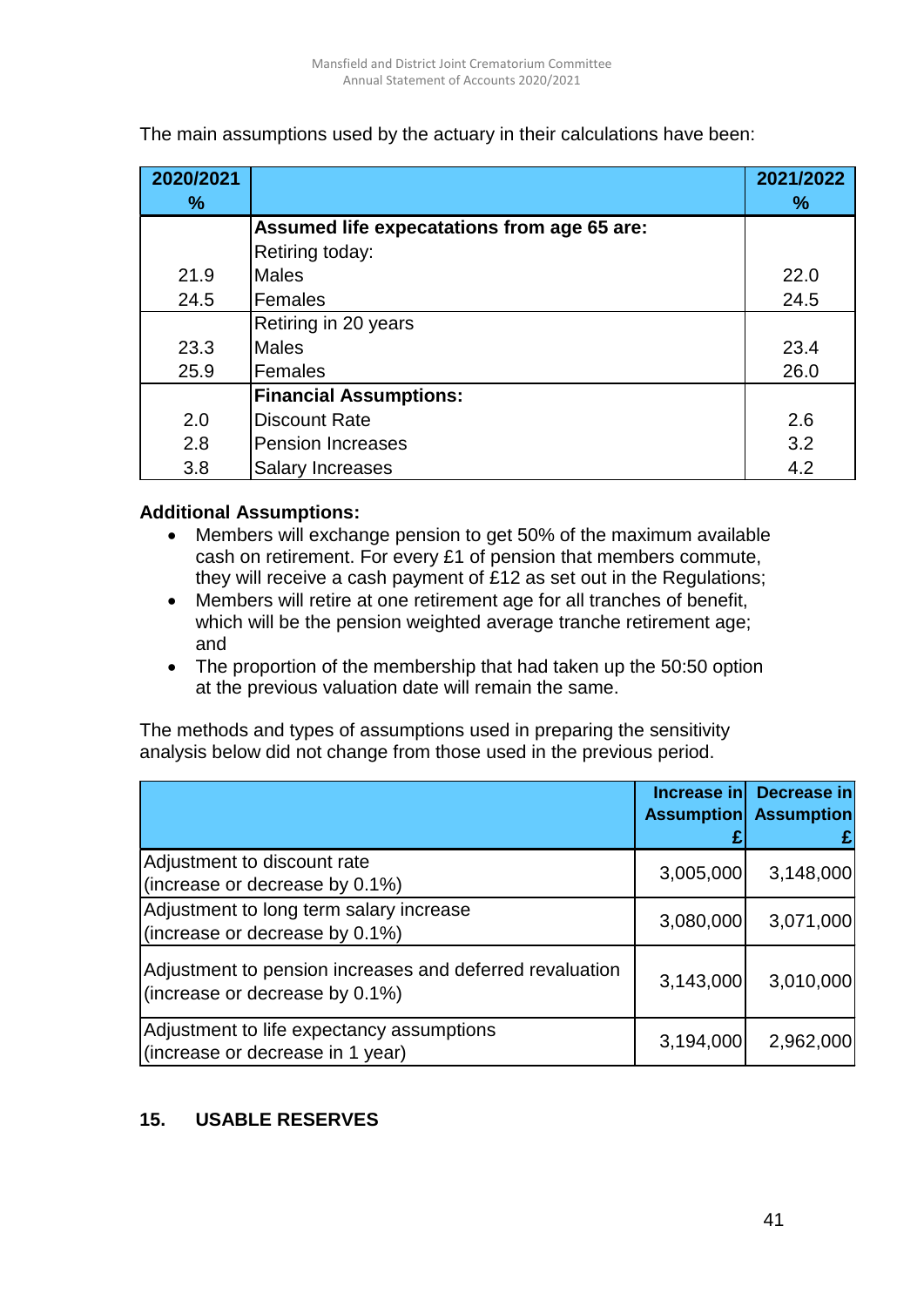This note sets out the amounts set aside to provide financing for future expenditure plans, subject to the need to provide a prudent level of reserves and any statutory limitations on their use.

The table below shows the usable reserves held by the Joint Committee:

| 2020/2021 | <b>Usable Reserves</b>          | 2021/2022 |
|-----------|---------------------------------|-----------|
|           |                                 |           |
|           | 709,686 Capital Fund            | 606,781   |
|           | 526,557 General Reserve         | 548,921   |
|           | 1,236,243 Balance at 31st March | 1,155,702 |

## **Capital Fund**

This reserve represents amounts set aside to finance capital expenditure:

| 2020/2021 | <b>Usable Reserves - Capital Fund</b>     | 2021/2022  |
|-----------|-------------------------------------------|------------|
| £         |                                           |            |
|           | 799,863 Balance at 1st April              | 709,686    |
|           | -139,853 Financing of Capital Expenditure | $-148,577$ |
|           | 49,676 Contributions                      | 45,672     |
|           | 709,686 Balance at 31st March             | 606,781    |

## **General Reserve**

This reserve represents the balance of the undistributed surpluses:

| 2020/2021 | Usable Reserves - General Reserves     | 2021/2022 |
|-----------|----------------------------------------|-----------|
|           |                                        |           |
|           | 237,363 Balance at 1st April           | 526,557   |
|           | 0 Financing Revenue New Memorial Lines | $-30,131$ |
|           | 289,194 Movement in Year               | 52,495    |
|           | 526,557 Balance at 31st March          | 548,921   |

## **16. UNUSABLE RESERVES**

This note sets out those reserves which hold unrealised gains and losses which the Joint Committee is not able to use.

The table below shows the unusable reserves held by the Joint Committee: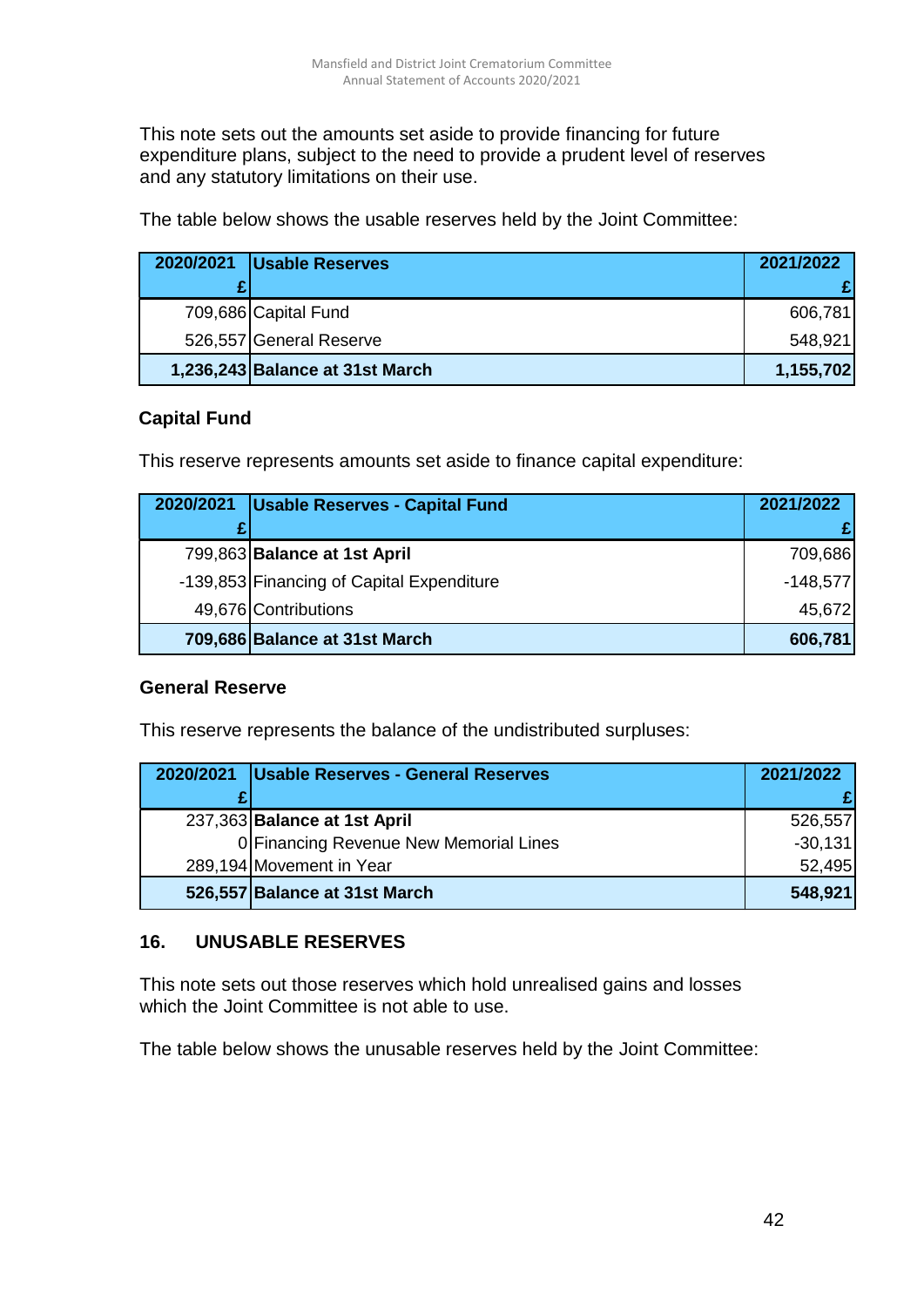| 2020/2021 Unusable Reserves          | 2021/2022    |
|--------------------------------------|--------------|
|                                      |              |
| 424,285 Revaluation Reserve          | 405,729      |
| 1,618,690 Capital Adjustment Account | 1,507,981    |
| -1,687,303 Pension Reserve           | $-1,562,152$ |
| 355,672 Balance at 31st March        | 351,558      |

#### **Revaluation Reserve**

The Revaluation Reserve contains the gains arising from increases in the value of property, plant and equipment and intangible assets. The balance is reduced when assets with accumulated gains are:

- re-valued downwards or impaired and the gains are lost
- used in the provision of services and the gains are consumed through depreciation, or
- disposed of and the gains are realised

The reserve contains only revaluation gains accumulated since 1 April 2007, the date that the reserve was created. Accumulated gains arising before that date are consolidated into the balance on the Capital Adjustment Account. The last revaluation of the Crematorium assets was undertaken on 1 April 2018.

| 2020/2021 Unusable Reserves - Revaluation Reserve                                                                                     | 2021/2022 |
|---------------------------------------------------------------------------------------------------------------------------------------|-----------|
|                                                                                                                                       |           |
| 442,841 Balance at 1st April                                                                                                          | 424,285   |
| 0 Upwards Revaluation of Assets                                                                                                       | 0         |
| -18,556 Historic Cost Depreciation                                                                                                    | $-18,556$ |
| Downward revaluation of assets and impairment losses not<br>0 Charged to the Comprehensive Income and Expenditure<br><b>Statement</b> | ΩI        |
| 424,285 Balance at 31st March                                                                                                         | 405,729   |

## **Capital Adjustment Account**

The Capital Adjustment Account absorbs the timing differences arising from the different arrangements for accounting for the consumption of non-current assets and for financing the acquisition, construction or enhancement of those assets under statutory provisions. The Capital Adjustment Account is debited with the cost of acquisition, construction or enhancement. Depreciation, impairment losses and amortisation are charged to the Comprehensive Income and Expenditure Statement (with reconciling postings from the revaluation reserve to convert fair value figures to a historical cost basis). The account is credited with the amounts set aside by the Joint Committee as finance for the costs of acquisition, construction and enhancement.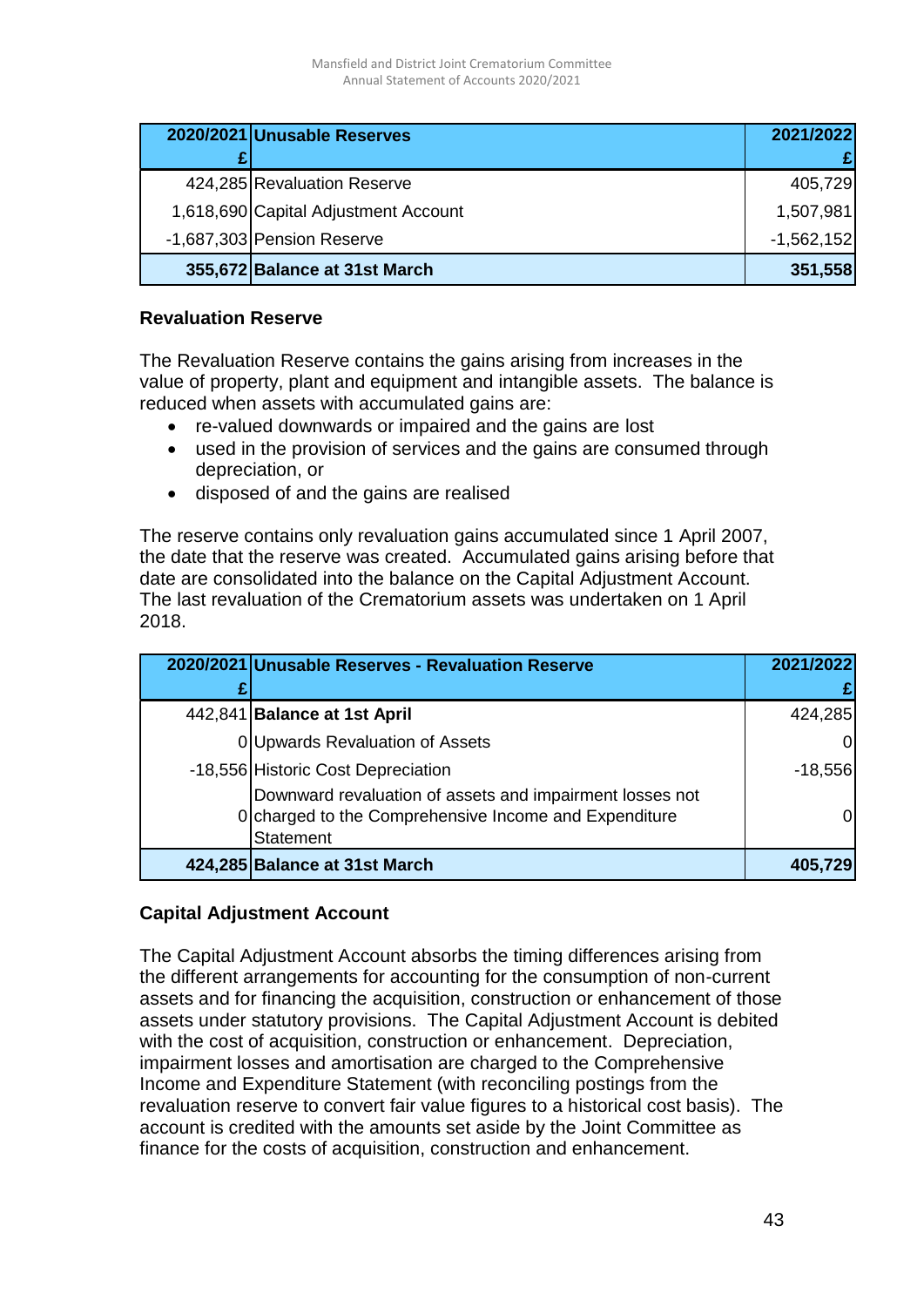|            | 2020/2021 Unusable Reserves - Capital Adjustment Account                                                                           | 2021/2022  |
|------------|------------------------------------------------------------------------------------------------------------------------------------|------------|
|            |                                                                                                                                    |            |
|            | 1,707,936   Balance at 1st April                                                                                                   | 1,618,690  |
|            | Reversal of items relating to capital expenditure debited or<br>credited to the Comprehensive Income and Expenditure<br>Statement: |            |
| $-297,767$ | Charges for Depreciation and impairment of non current assets                                                                      | $-277,842$ |
|            | 18,556 Historic Cost Depreciation                                                                                                  | 18,556     |
|            | Revaluation losses on Property Plant and Equipment                                                                                 |            |
|            | <b>Capital Financing in the Year</b>                                                                                               |            |
| 189,965    | Use of Capital Fund to finance capital expenditure                                                                                 | 148,577    |
|            | 1,618,690 Balance at 31st March                                                                                                    | 1,507,981  |

#### **Pension Reserve**

The Pension Reserve absorbs the timing differences arising from the different arrangements for accounting for post-employment benefits and for funding benefits in accordance with statutory provisions. The Joint Committee accounts for post-employment benefits in the Comprehensive Income and Expenditure Statement as the benefits are earned by employees accruing years of service, updating the liabilities recognised to reflect inflation, changing assumptions and investment returns on any resources set aside to meet the costs. However, statutory arrangements require benefits earned to be financed when the Joint Committee makes employer's contributions to the pension funds, or eventually pay any pensions for which it is directly responsible. Therefore, the debit balance on the Pension Reserve shows a substantial shortfall in the benefits earned by past and current employees and the resources the Joint Committee has set aside to meet them. The statutory arrangements will ensure that funding will have been set aside by the time the benefits come to be paid.

| 2020/2021 | <b>Pension Reserve - Pension Reserve</b>                                                                                                          | 2021/2022    |
|-----------|---------------------------------------------------------------------------------------------------------------------------------------------------|--------------|
|           |                                                                                                                                                   |              |
|           | -1,141,000 Balance at 1st April                                                                                                                   | $-1,687,303$ |
|           | -499,000 Re-measurement of the net defined benefit liability/(asset)                                                                              | 230,000      |
|           | Reversal of items relating to retirement benefits debited or<br>-112,000 credited to the Comprehensive Income and Expenditure<br><b>Statement</b> | $-180,000$   |
|           | 97,000 Employers Pension contributions and direct payments to<br>pensioners in the year                                                           | 59,000       |
|           | -32,303 Pension Lump Sum Prepayments                                                                                                              | 16,151       |
|           | $-1,687,303$ Balance at 31st March                                                                                                                | $-1,562,152$ |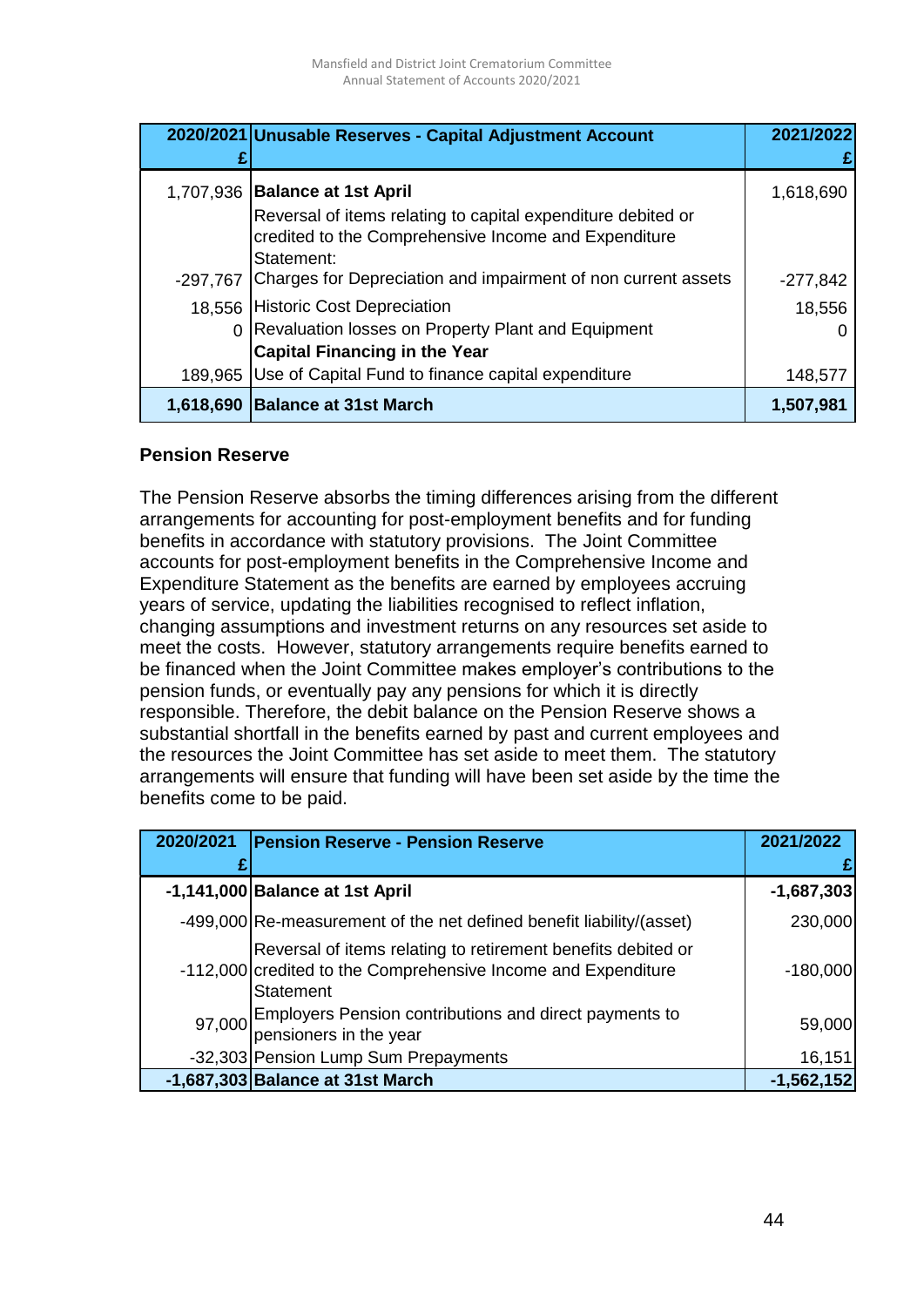The pension reserve will show the amount of the prepaid pension lump sum payment, for 2021/2022 this is £16.151. In 2022/2023 this will be zero as this is the end of the three year period.

# **17. CASH AND CASH EQUIVALENTS**

The cash and cash equivalents are shown in the below:

| 2020/2021 Cash and Cash Equivalents               | 2021/2022 |
|---------------------------------------------------|-----------|
|                                                   |           |
| 150 Petty Cash                                    | 150       |
| 1,650,355 Cash held by Mansfield District Council | 1,708,529 |
| 1,650,505 Balance at 31st March                   | 1,708,679 |

# **18. SURPLUS FOR DISTRIBUTION**

The table below shows the values from the Movement in Reserves Statement and Comprehensive Income and Expenditure Statement that comprise the total surplus for distribution:

| 2020/2021 |                                                   | 2021/2022  |
|-----------|---------------------------------------------------|------------|
|           |                                                   |            |
|           | CIES - Total Comprehensive Income and Expenditure |            |
|           | -273,002 (Prior to Surplus Distribution)          | $-728,128$ |
|           | -455,088 MIRS - Transfers to/(-)from Reserves     | $-84,654$  |
|           | -728,090 Total Surplus for Distribution           | $-812,782$ |

# **19. MEMBERS ALLOWANCES**

No recharges in respect of members' allowances have been made to the Joint Committee by the constituent authorities in 2021/2022 or in 2020/2021.

# **20. EXTERNAL AUDIT COSTS**

The Joint Committee incurred external audit fees (Audit Lincolnshire) in 2021/2022 of £1,925 (£1,622 in 2020/2021).

# **21. RELATED PARTIES**

The transactions with related parties are disclosed in the statement of accounts as follows:

 Transactions with local authorities within the Comprehensive Income and Expenditure Statement as central support services and the distribution of the surplus

The three constituent local authorities maintain a register of members' interests and a record of interests declared at Cabinet and Committee meetings. There were no material transactions with organisations identified in these records.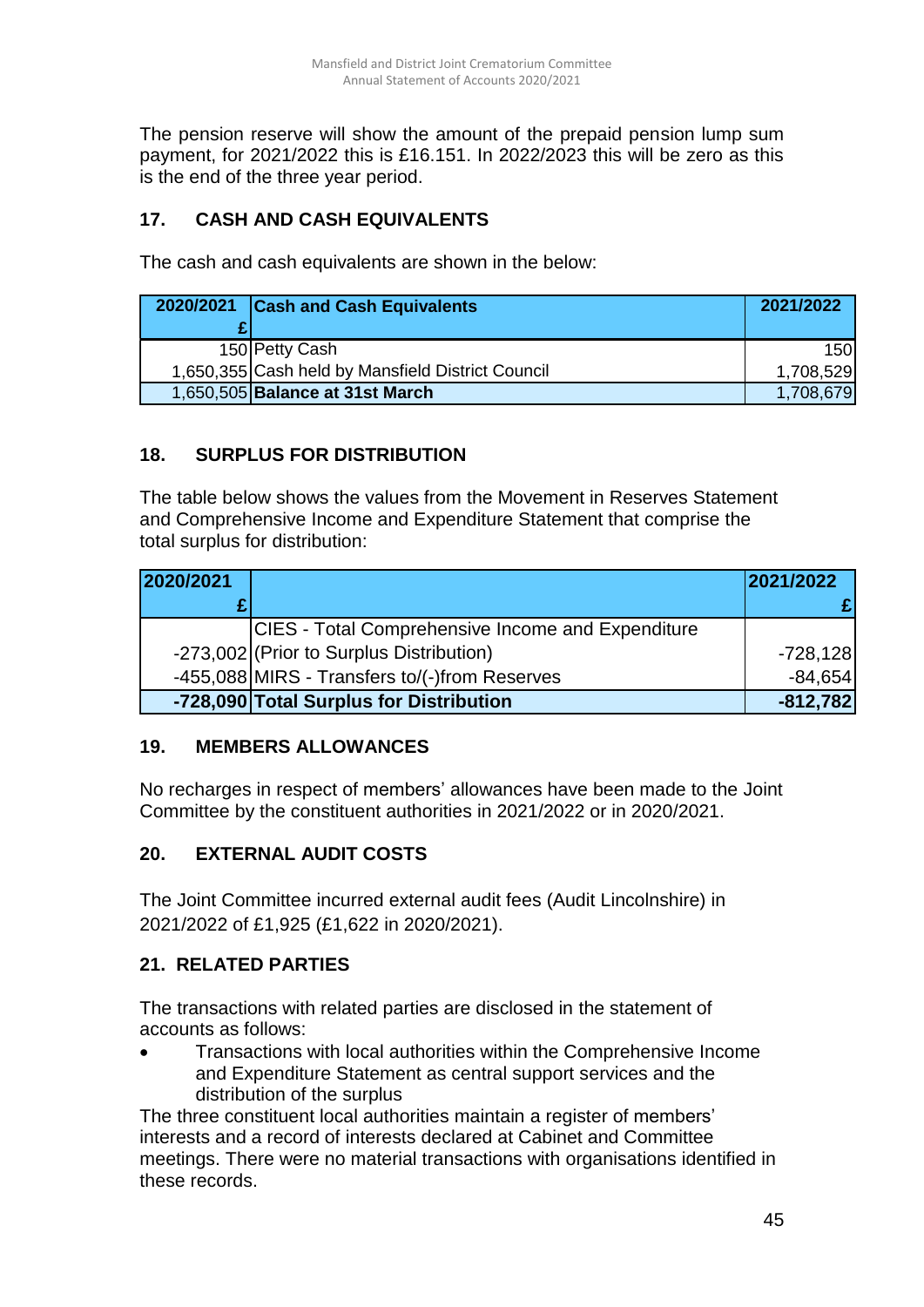# **22. AUTHORISATION OF THE ACCOUNTS FOR APPROVAL**

The statement of accounts for Mansfield Joint Crematorium Committee was signed by the responsible financial officer on the 23 May 2022.

## **Mansfield Crematorium**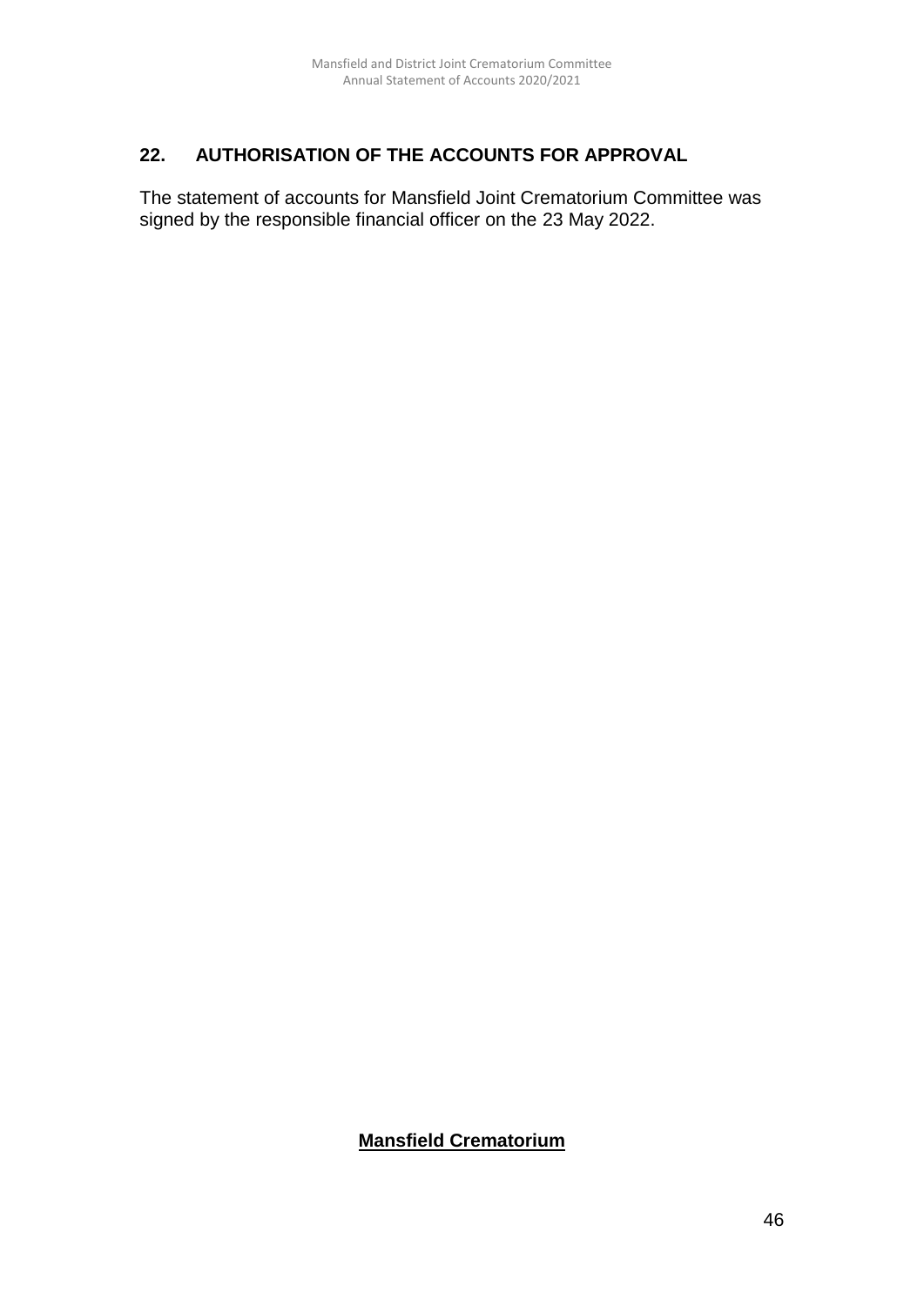# **ANNUAL GOVERNANCE STATEMENT**

#### **2021/2022**

It is a requirement that a separate Governance Statement is produced for any joint committees for approval by their relevant management body. Mansfield Crematorium has adopted Mansfield District Council's governance arrangements as detailed below.

#### 1. **Scope of Responsibility**

- 1.1 Mansfield District Council is responsible for ensuring that its business is conducted in accordance with the law and proper standards, and that public money is safeguarded and properly accounted for, and used economically, efficiently and effectively. Mansfield District Council also has a duty under the Local Government Act 1999 to make arrangements to secure continuous improvement in the way in which its functions are exercised, having regard to a combination of economy, efficiency and effectiveness.
- 1.2 In discharging this overall responsibility, Mansfield District Council is responsible for putting in place proper arrangements for the governance of its affairs, facilitating the effective exercise of its functions, and which includes arrangements for the management of risk.
- 1.3 Mansfield District Council has approved and adopted a code of corporate governance, which is consistent with the principles of the CIPFA/SOLACE Framework *Delivering Good Governance in Local Government 2016 Edition*. A copy of the code is on the Council's website or can be obtained from the Civic Centre, Chesterfield Road South, Mansfield, NG19 7BH. This statement explains how Mansfield District Council has complied with the code and also meets the requirements of Accounts and Audit (England) Regulations 2015, regulation 6(1) which requires all relevant bodies to prepare an annual governance statement.

## 2. **The Purpose of the Governance Framework**

- 2.1 The governance framework comprises the systems and processes, and culture and values, by which the authority is directed and controlled and its activities through which it accounts to, engages with and leads its communities. It enables the authority to monitor the achievement of its strategic objectives and to consider whether those objectives have led to the delivery of appropriate services and value for money.
- 2.2 The system of internal control is a significant part of that framework and is designed to manage risk to a reasonable level. It cannot eliminate all risk of failure to achieve policies, aims and objectives and can therefore only provide reasonable and not absolute assurance of effectiveness.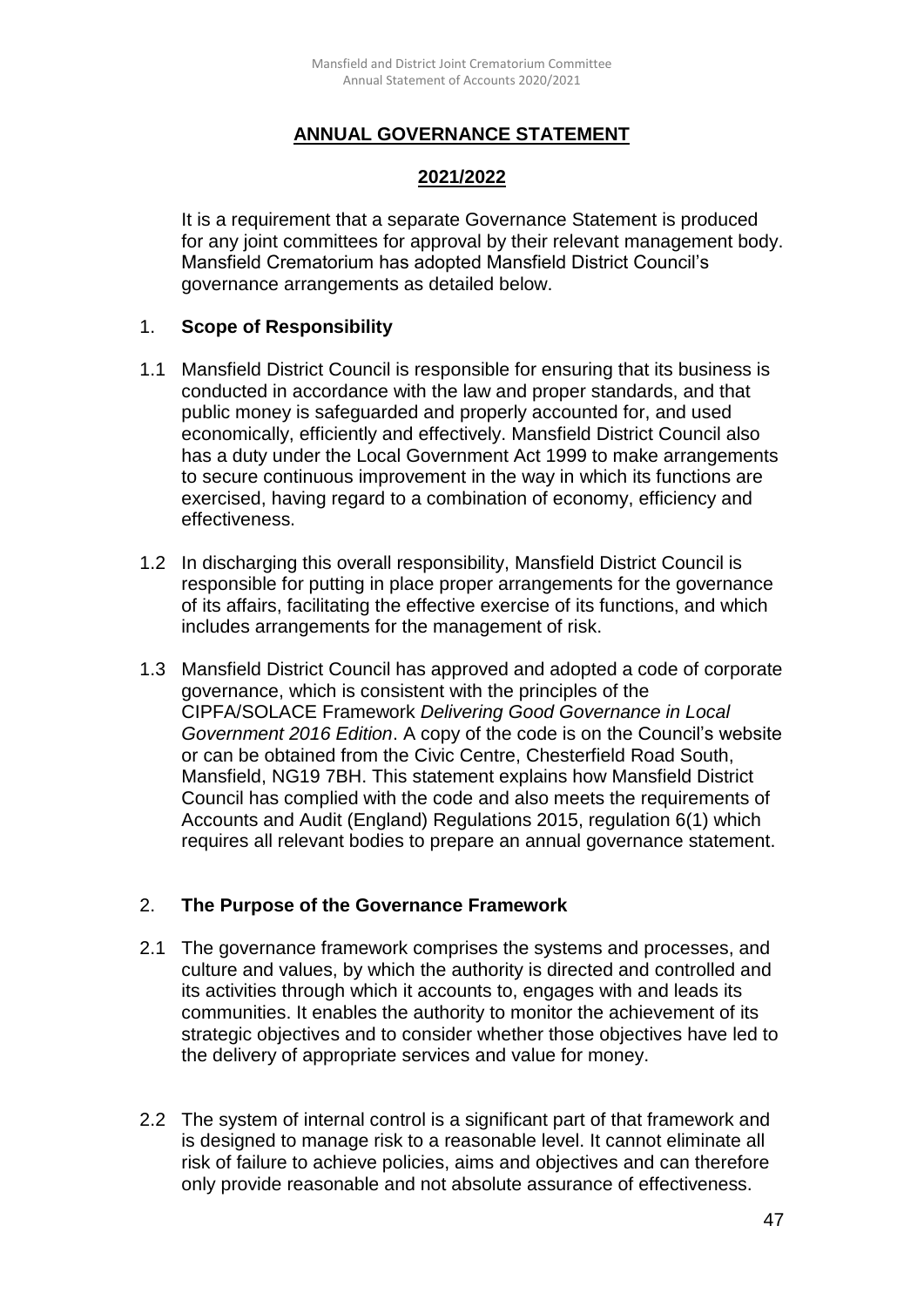The system of internal control is based on an ongoing process designed to identify and prioritise the risks to the achievement of Mansfield District Council's policies, aims and objectives, to evaluate the likelihood and potential impact of those risks being realised and to manage them efficiently, effectively and economically.

2.3 The governance framework has been in place at Mansfield District Council for the year ended 31 March 2022 and up to the date of approval of the statement of accounts.

#### 3. **Statement of Overall Opinion**

3.1 The Crematorium's Joint Committee is satisfied that the Governance Action Plan enclosed as Table 1 in Section 4 of this AGS includes all the improvements identified from the effectiveness reviews carried out of the Crematorium's governance arrangements and that the actions to address them are adequate.

| Chairman of Joint Committee |  |
|-----------------------------|--|
| Date                        |  |
| <b>Treasurer</b>            |  |
| Date                        |  |

## 4. **Significant Governance Issues / Areas for Improvement – 2021/2022**

4.1 No significant governance issues have been identified during 2021/2022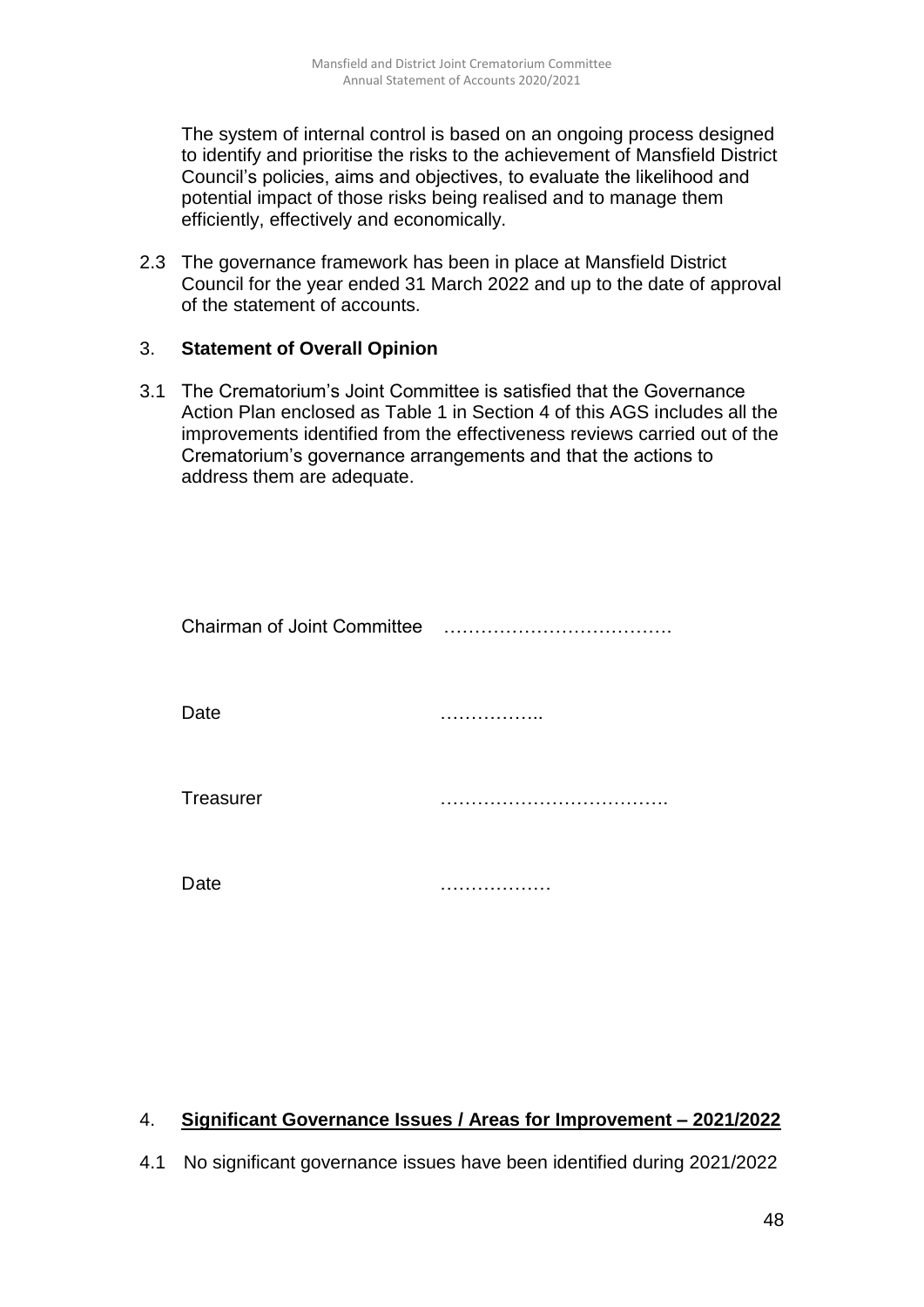4.2 Table 1 below details the actions required to deliver the improvements identified from the reviews carried out during 2021/2022 of the effectiveness of the Crematorium's governance arrangements: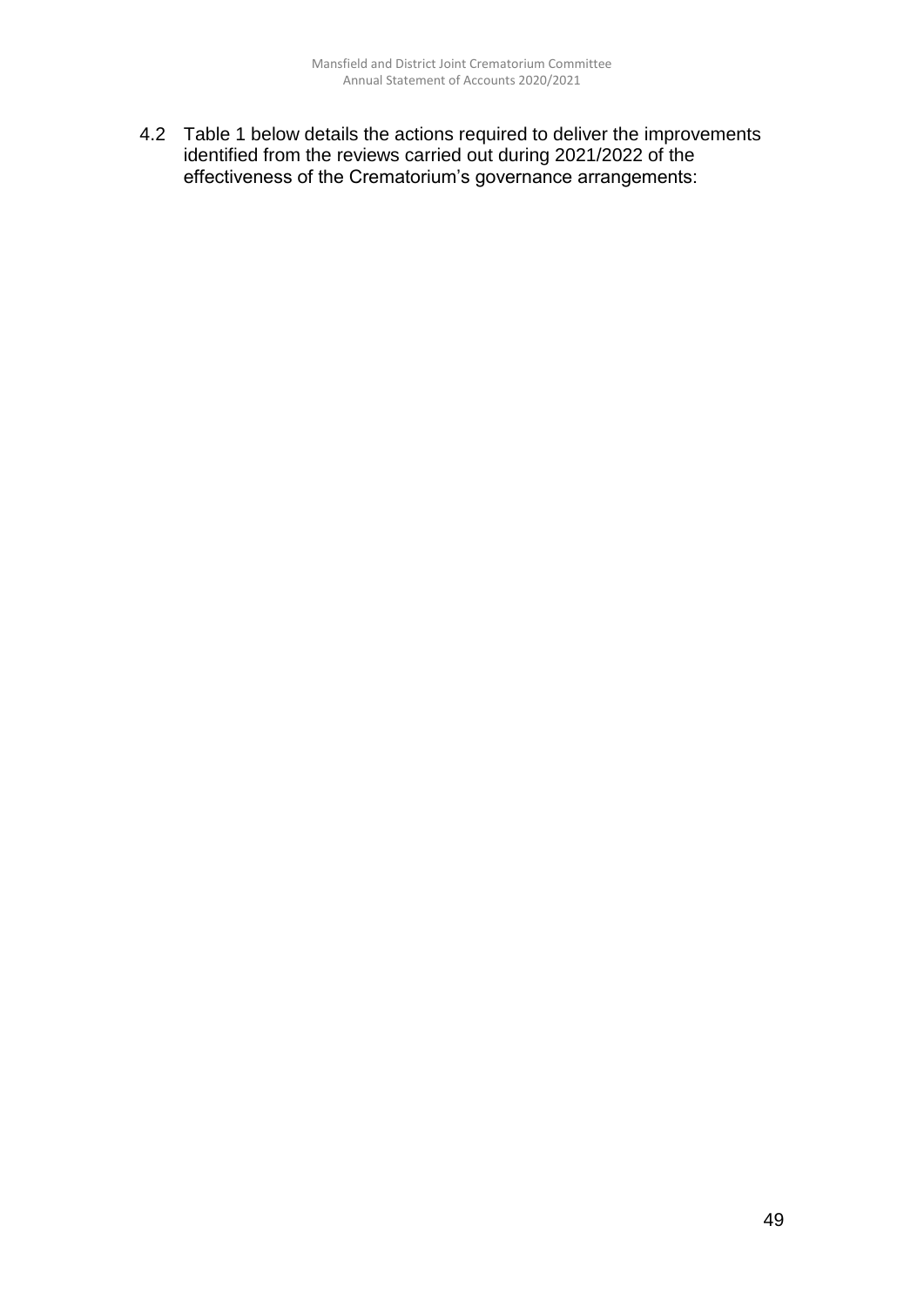# Table 1 – Governance Action Plan – 2021/2022

| Ref | Action                                                                                | Lead officers                                               | <b>Target Completion</b><br>Date |
|-----|---------------------------------------------------------------------------------------|-------------------------------------------------------------|----------------------------------|
|     | To compile a written manual covering Crematorium<br>procedures                        | <b>Administration Supervisor</b><br>& Operations Supervisor | 31 December 2022                 |
|     | To review and revise as required the Crematorium's<br><b>Business Continuity Plan</b> | <b>Administration Supervisor</b><br>& Operations Supervisor | 30 June 2022                     |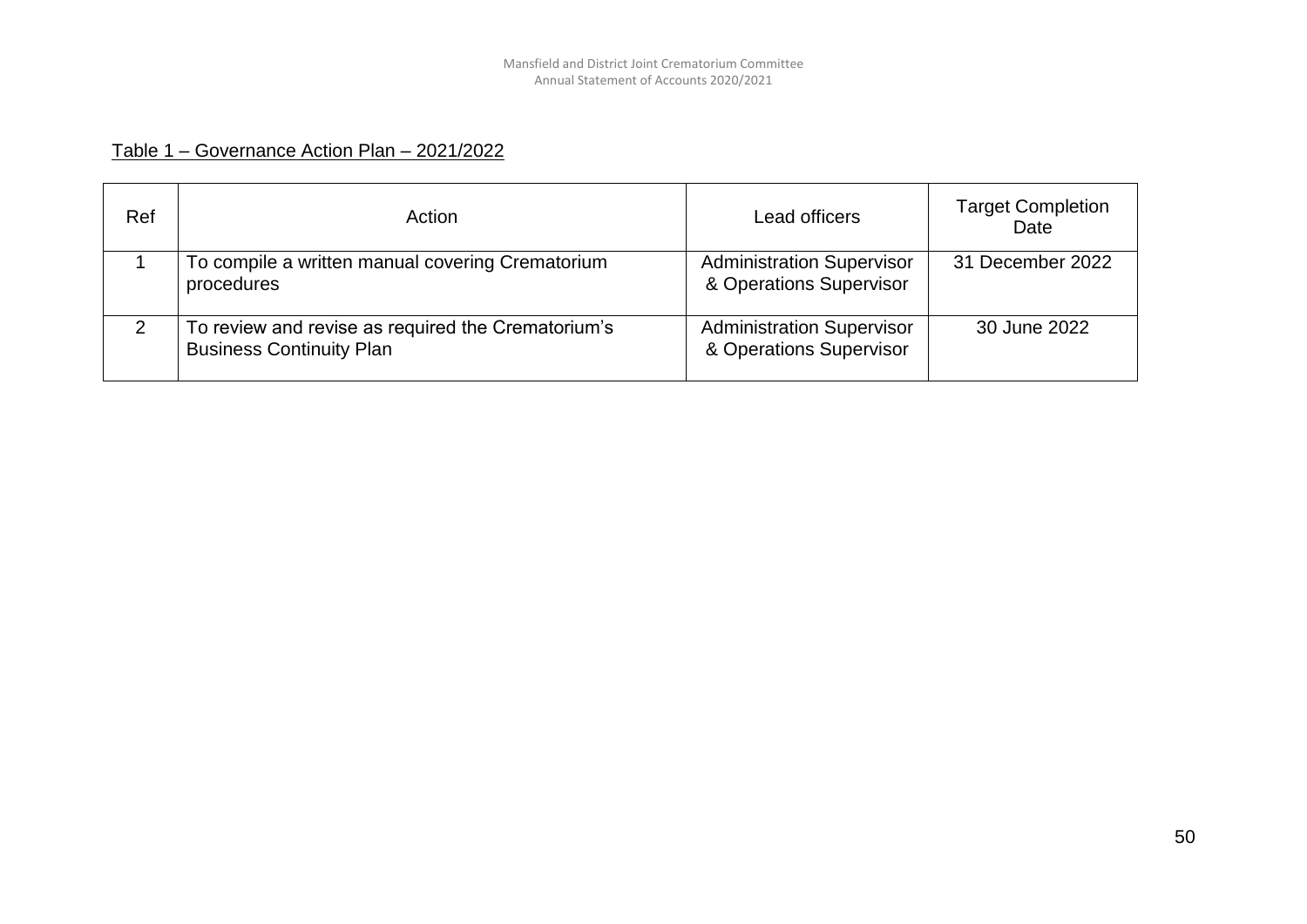# 5. T**he Governance Framework**

Vision and Priorities

5.1 The Council's vision and priorities are contained in its "Making Mansfield: Towards 2030" strategy for transforming the Mansfield district. The strategy sets out its vision and ambitions for the future. It builds on the strong foundations of past successes and reflects Mansfield's resilience and innate desire to improve and move forward.

The vision for the district is to:

"Grow an ambitious, vibrant and confident place"

The vision for Mansfield is ambitious. It is designed to underpin everything the council does over the next decade. To ensure delivery of the vision the council will focus on the following four cross cutting themes and their priorities:

**Place: "**Our ambition for place is to create a place to be proud of, a place of choice"

Priorities:

- Create and communicate a positive image of the Mansfield district.
- Preserve, enhance and promote our natural environment and physical assets across the district.
- Improve the town centre experience for residents, visitors and businesses.
- Create a positive cultural and leisure experience for residents and visitors in the area.
- Create a clean, green infrastructure that supports and enhances the quality of life for residents.

**Wellbeing: "**Our ambition for wellbeing is to create a flourishing place where people are healthy and happy"

Priorities:

- Create an environment where people lead safe, healthy lifestyles and have the opportunities to be physically active.
- Support and encourage people to make healthy choices.
- Support a good quality of life for those that live and work here.
- Understand and respond to the needs of communities and be advocates for support and intervention.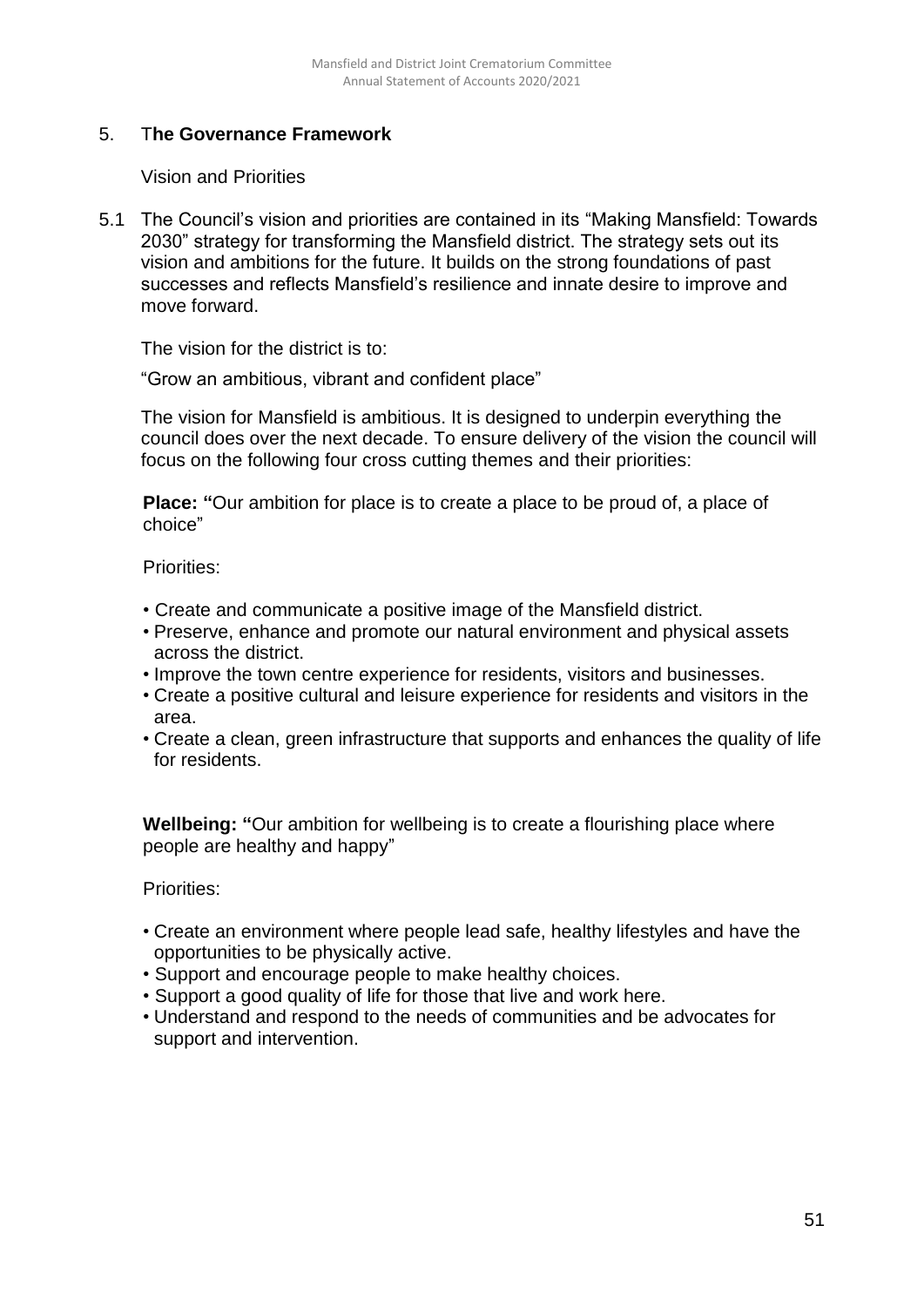**Growth: "**Our ambition for growth is to create a thriving place for investment and opportunity"

Priorities:

- Develop the district's infrastructure to embrace technology and technological advances.
- Create employment opportunities that are aligned to meet future requirements.
- Develop a better and wider mix of housing across the district to meet the needs and aspirations of existing and new residents.
- Develop and sustain local businesses and encourage national and regional businesses to invest in the area.

**Aspiration: "**Our ambition for aspiration is to create a place where people can achieve and succeed"

Priorities:

- Encourage people of all abilities to achieve their true potential.
- Build confidence within communities so that they have more control and influence in what happens in their area.
- Create opportunities for learning, development and achievement for all.
- Ensure local people have clear aspirational pathways into local employment.
- 5.2 The Council's Corporate Values of Excellence, Integrity, Teamwork, Empower and Involve, and Passion and Pride summarise its way of thinking to deliver positive outcomes for its customers.

Underpinning the Corporate Values is its commitment to equality as it aims to treat everyone fairly and strives to achieve equality for its diverse communities.

- 5.3 The Council's Medium Term Financial Strategy (MTFS) for 2021/2022 to 2023/2024 supports the "Making Mansfield: Towards 2030" strategy and identifies its financial implications. It shows the approach the council will take in order to deliver its services and priorities within its financial constraints and in doing so how it will look to provide value for money
- 5.4 The Council is currently delivering its Transformation Strategy which sets out how the Council will become an innovative, efficient, customer focussed, high performing 21<sup>st</sup> Century Authority

Quality of Services

5.5 The Council has an ongoing commitment to community engagement and empowerment and has a Community Involvement Strategy and toolkit to accompany the Customer Insight and Journey Mapping toolkits.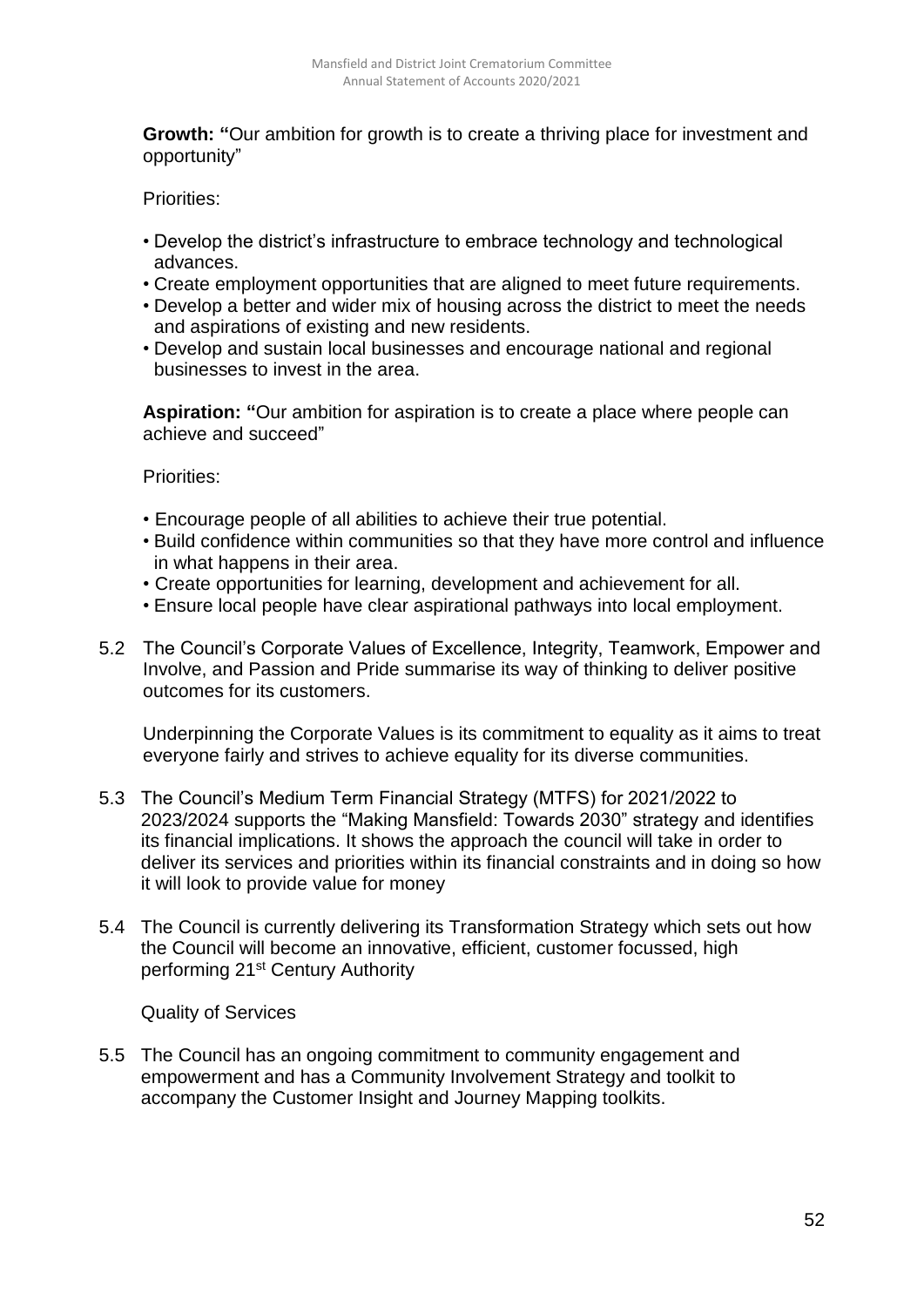- 5.6 The Council has a performance management software package which brings together all the Council's performance data in one place and enables effective monitoring of key performance indicators.
- 5.7 The Council in accordance with its new Procurement Strategy, Contract Procedure Rules and partnership arrangements with Nottingham City's Procurement Service aims to deliver effective procurement practices across the whole organisation.
- 5.8 The Council has in place a corporate complaints system which ensures effective monitoring and action is taken where appropriate.

Constitutional Matters

- 5.9 The Mansfield Crematorium's Joint Committee has adopted a constitution, which details how the Crematorium operates and its decision making policies and procedures.
- 5.10 It has been agreed with HMRC that Mansfield Crematorium's Joint Committee will be classed as an arms-length body for VAT purposes.

Codes of Conduct

- 5.11 The Council has adopted codes of conduct for both members and employees and also has a protocol for member/employee/partner relations. The codes include reference to the need to declare any interest which may conflict with the individual's role at the Council, with registers maintained for any such interest to be recorded and monitored.
- 5.12 Compliance with the member and employee codes of conduct is currently monitored by the Council's Governance and Standards and Personnel Committees respectively.
- 5.13 The Council has in place a whistle-blowing code which ensures that any referrals under the code are fully investigated, with findings reported to the Statutory Officers, senior managers and the Governance and Standards Committee as appropriate.

Policies, Procedures, Laws and Regulations

- 5.14 The Head of Law and Governance is designated as the Council's Monitoring Officer. It is the function of the Monitoring Officer to ensure compliance with established policies, procedures, laws and regulations.
- 5.15 The financial management of the authority is conducted in accordance with the relevant provisions of the Constitution and the Council's Financial Regulations. The Council has designated the Head of Finance as the Chief Finance Officer in accordance with Section 151 of the Local Government Act 1972.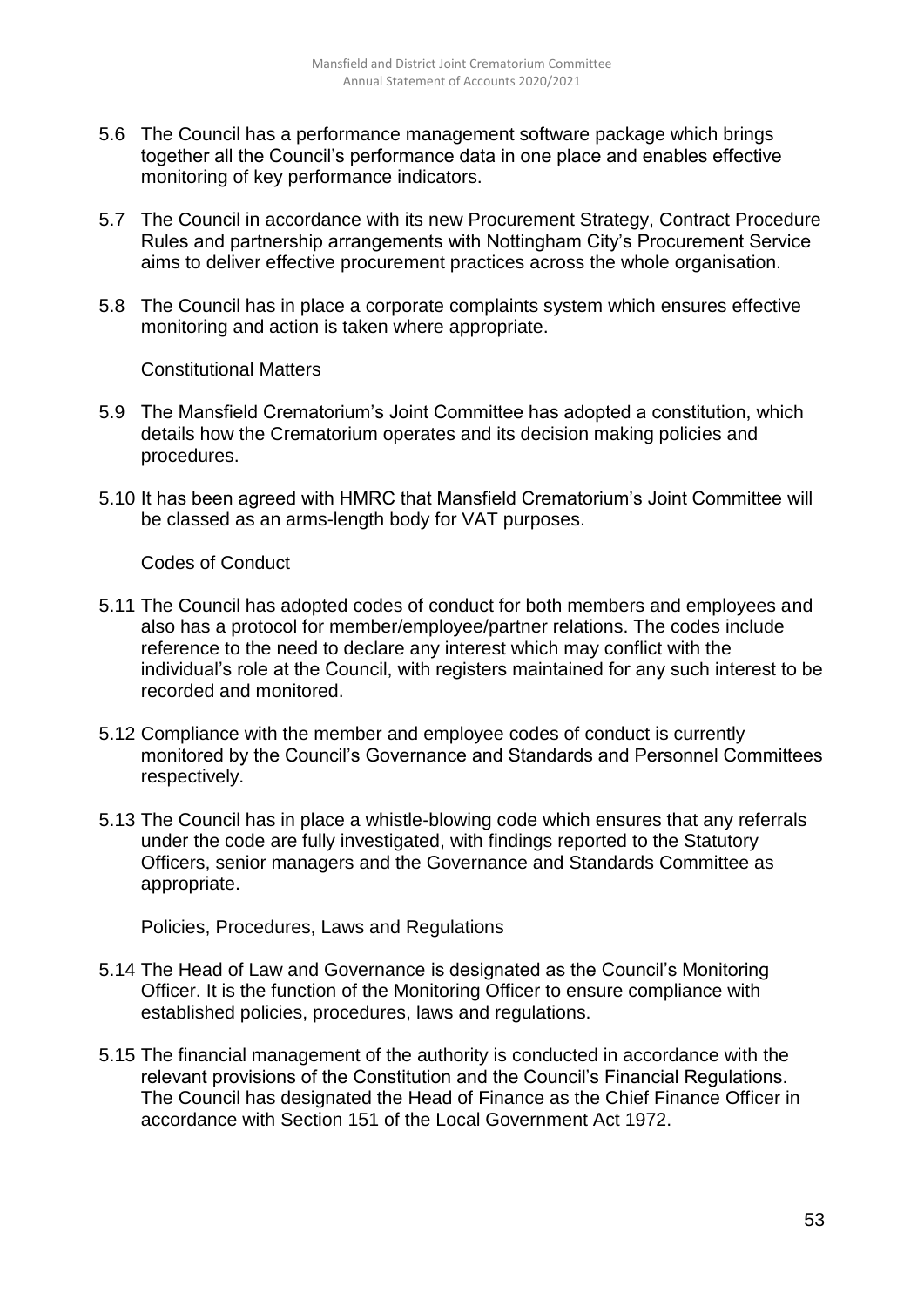- 5.16 The Council's Local Code of Corporate Governance fully conforms with the governance requirements of the CIPFA Statement on the *Role of the Chief Financial Officer in Local Government.*
- 5.17 The Council maintains an Internal Audit Service, which operates in accordance with the Accounts and Audit Regulations 2015, the Public Sector Internal Audit Standards (PSIAS) and CIPFA's Local Government Application Note (2019).
- 5.18 The Council has robust policies and procedures relating to the use of resources and the corporate governance framework, including revised Corporate Risk and Opportunity Management Strategy, Financial Regulations and Contract Procedure Rules, Scheme of Delegation and Anti-Fraud and Corruption Strategy.

Risk and Opportunity Management

- 5.19 The Council recognises that it has a responsibility to identify, evaluate and manage risks whilst still creating a fertile climate for innovation. It therefore supports a structured approach through the implementation of its risk and opportunity management strategy with an annual report on its effectiveness.
- 5.20 The Council's Corporate Leadership Team Performance Clinic oversees the effective delivery of the Corporate Risk and Opportunity Management Strategy across the authority. In addition the Council's Governance and Standards Committee is responsible for monitoring the effective development and operation of risk and opportunity management.
- 5.21 The significant operational risks identified for the Crematorium are mitigated by its Business Continuity Plan which is approved by the Mansfield Crematorium's Joint Committee.

Governance and Standards Committee

5.22 The Council has a Governance and Standards Committee which is fully compliant with the guidance provided in CIPFA's *Audit Committees – Practical Guidance for Local Authorities 2018 edition*.

Development and Training Needs

- 5.23 There is an induction programme in place for newly appointed officers and members, with their ongoing training needs being determined by means of one to one discussions with members and annual interviews of employees in accordance with the Council's personal development scheme.
- 5.24 There are opportunities for members and officers to update their knowledge on a regular basis by using the Council's training and development programme, which includes training on corporate governance.
- 5.25 The Council also has a peer coaching and mentoring programme for members and has a management development programme for officers based upon the Council's competency framework.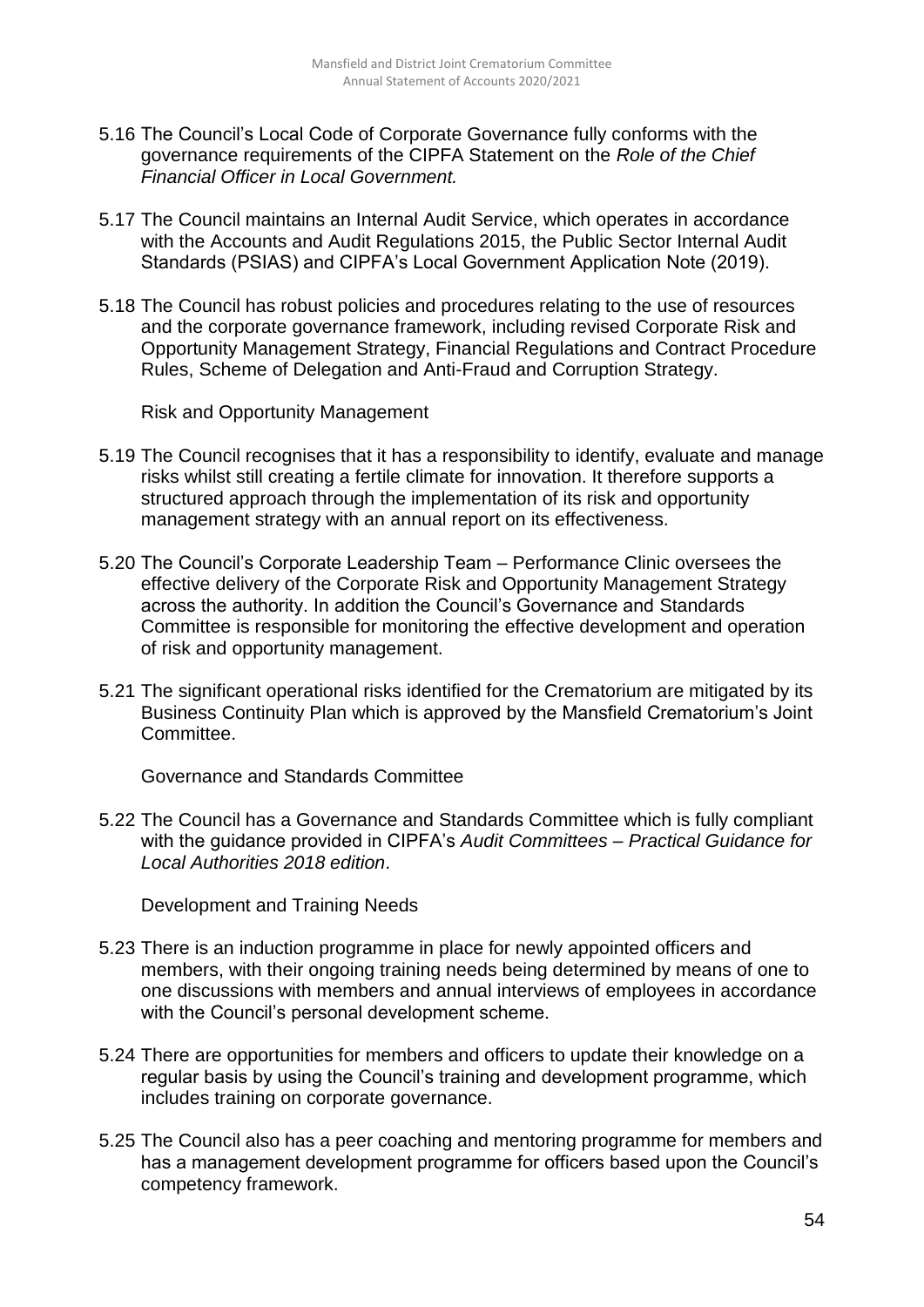5.26 The Council has a comprehensive member development programme in place.

#### 6. **Review of Effectiveness**

- 6.1 Mansfield District Council has responsibility for conducting, at least annually, a review of the effectiveness of its governance framework including the system of internal control. The review of effectiveness is informed by the work of the senior managers within the authority who have responsibility for the development and maintenance of the governance environment, the Corporate Assurance Manager's annual report, and also by comments made by the external auditors and other review agencies and inspectorates.
- 6.2 The process that has been applied in reviewing the effectiveness of the Council's governance framework includes:
- The Council has carried out a self-assessment of its compliance with the CIPFA Statement on the *Role of the Head of Internal Audit in Public Service Organisations (2019 edition)* and is fully compliant
- The Corporate Assurance Manager's review of the Council's level of compliance with its adopted Local Code of Corporate Governance, which is to be reported to the Governance and Standards Committee in June 2022, identified no significant governance issues relating to Mansfield Crematorium
- The Corporate Assurance Manager's review of the Council's ethical governance arrangements, which is to be reported to the Governance and Standards Committee in June 2022, identified no significant governance issues relating to Mansfield Crematorium
	- The Governance and Standards Committee monitors members' compliance with the Code of Conduct and considers any action required from this monitoring. No significant issues have been identified
	- The Council's counter fraud and corruption arrangements have been reviewed during 2021/2022 and a Counter Fraud Plan was approved to ensure full compliance with the Fighting Fraud and Corruption Locally (FFCL) 2020 strategy and CIPFA's Code of Practice on "managing the risk of fraud and corruption".
	- A review of the Council's Strategic Risks and Opportunities Register has been undertaken and reported to the Governance and Standards Committee.
	- The Council has a number of Overview and Scrutiny Committees which provide an overview and scrutiny role. They can "call in" a decision which has been made by the Executive or an officer (where the decision is a key decision) but not yet implemented, to enable them to consider whether they consider the decision is appropriate. They also enquire into issues which are of local concern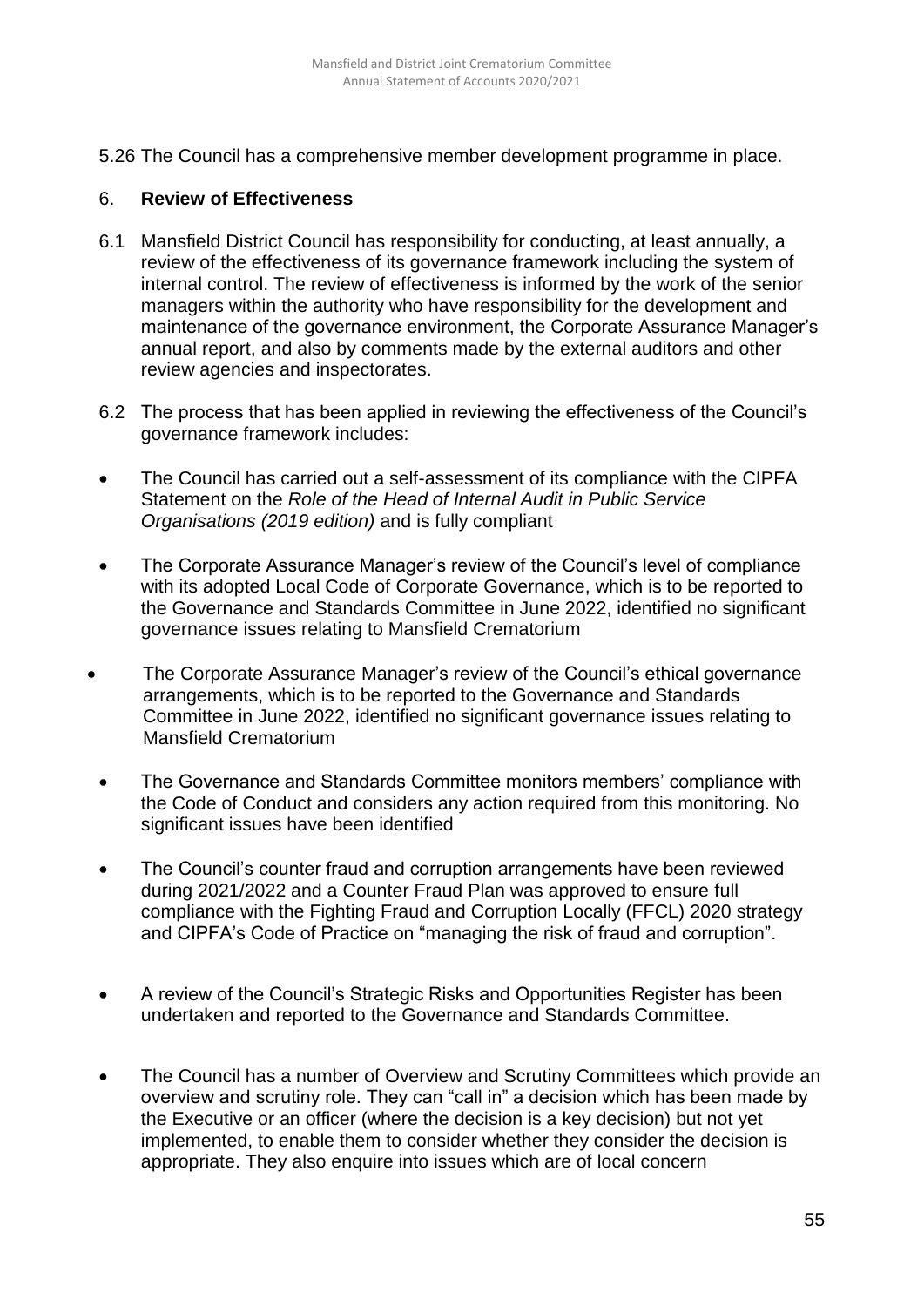- The Governance and Standards Committee received a variety of reports during 2021/2022 both from internal assurance providers and from external audit in accordance with its terms of reference as detailed in the Council's constitution.
- The audit of the Crematorium's accounts carried out by Assurance Lincolnshire gave an unqualified opinion
- Internal Audit carried out an added value review of the Crematorium's procedures during 2021/2022
- The Corporate Assurance Manager's Annual Report for 2021/2022 concluded that the Council's risk management, control and governance processes were effective and therefore an unqualified opinion was given.

## **Glossary of Financial and Accounting Terms**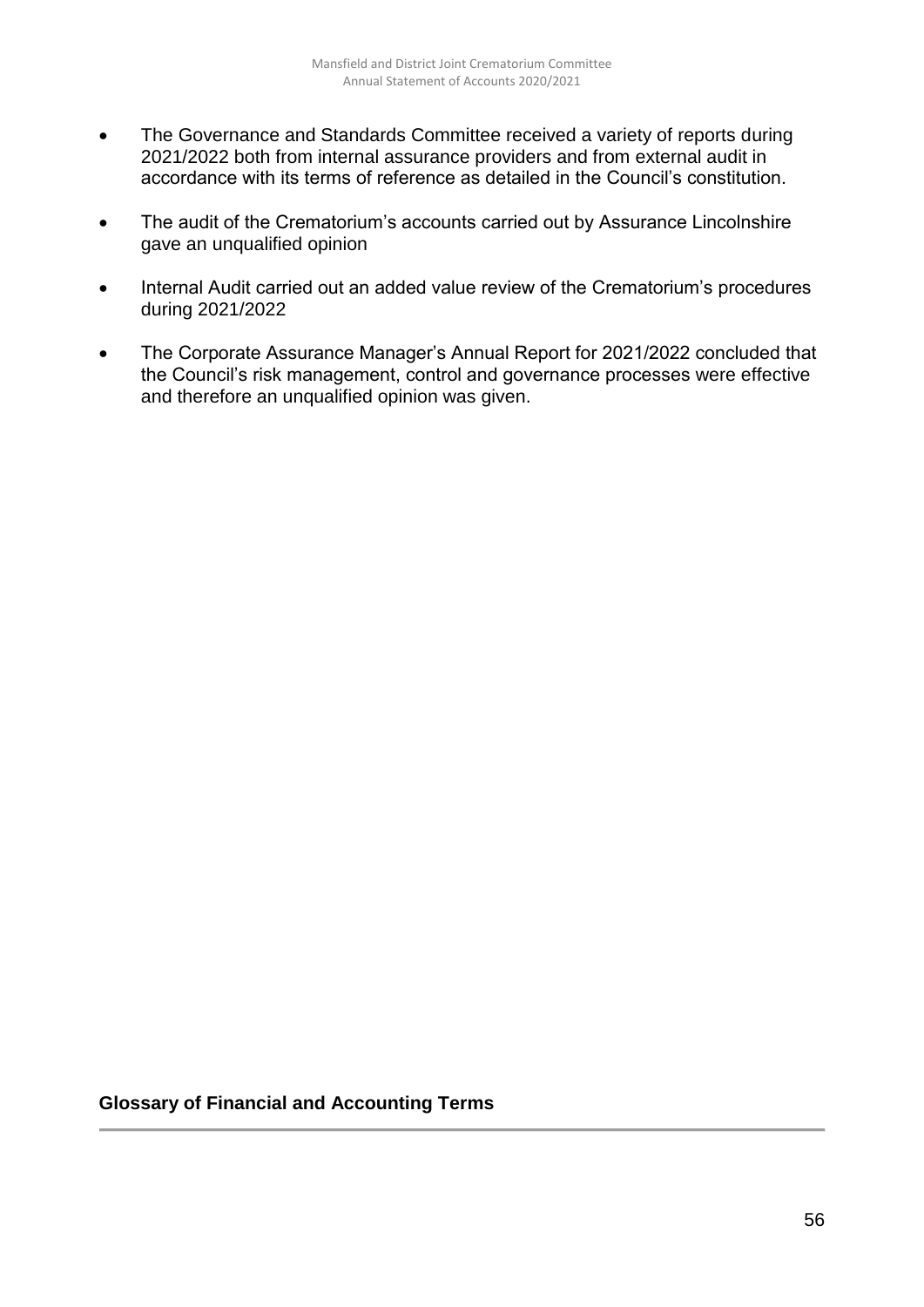*PLEASE NOTE: This glossary provides an explanation of terms, not precise definitions. It should not be used as a substitute for the more detailed and specific definitions given in statute, codes of practice and technical guidance. It should be used in conjunction with explanations provided within and supporting the accounting statements.*

**ACCOUNTING PERIOD** – the period of time covered by the accounts, which is normally 12 months commencing on 1 April and finishing on 31 March the following year. The end of the accounting period is the Balance Sheet date.

**ACCRUAL** – an amount included in the accounts to cover income or expenditure relating to an accounting period but for which payment has not been received or made. This means that income and expenditure is recognised in the accounts when they are earned or incurred, not when money is exchanged.

**BALANCE SHEET** – a statement of the recorded assets, liabilities and other balances as they stand in monetary terms, at the end of an accounting period.

**BUDGET** – a statement defining the Joint Committee's financial plans over a specified period of time (usually an accounting period 1 April to 31 March).

**CAPITAL ADJUSTMENT ACCOUNT -** this absorbs the timing differences arising from the different arrangements for accounting for the consumption of non-current assets and for financing the acquisition, construction or enhancement of those assets under statutory provisions.

**CAPITAL FUND –** this fund receives contributions from the Comprehensive Income and Expenditure to accumulate funds for capital expenditure.

**CAPITAL EXPENDITURE** – this includes expenditure on the acquisition of, or major enhancement of fixed assets such as land, property and other structures.

**CREDITORS** – an amount owed by the Joint Committee for work done, goods received or services rendered relating to the accounting period, but for which payment has not yet been made.

**CURRENT ASSETS** – an asset held at the balance sheet date, which will be used within the following accounting period; for example, stock, cash and debtors.

**CURRENT LIABILITY** – an amount owing at the balance sheet date, which will be paid in the next accounting period; for example, creditors, cash and loan repayments.

**DEBTORS** – an amount owing to the Joint Committee relating to the accounting period, but for which money has not yet been received.

**DEPRECIATION** – the measure of the reduction in value of a non-current asset due to age, consumption or other reduction in useful life during the accounting period.

**GENERAL RESERVE** – amounts put aside, but not allocated to meet, any future spending commitments.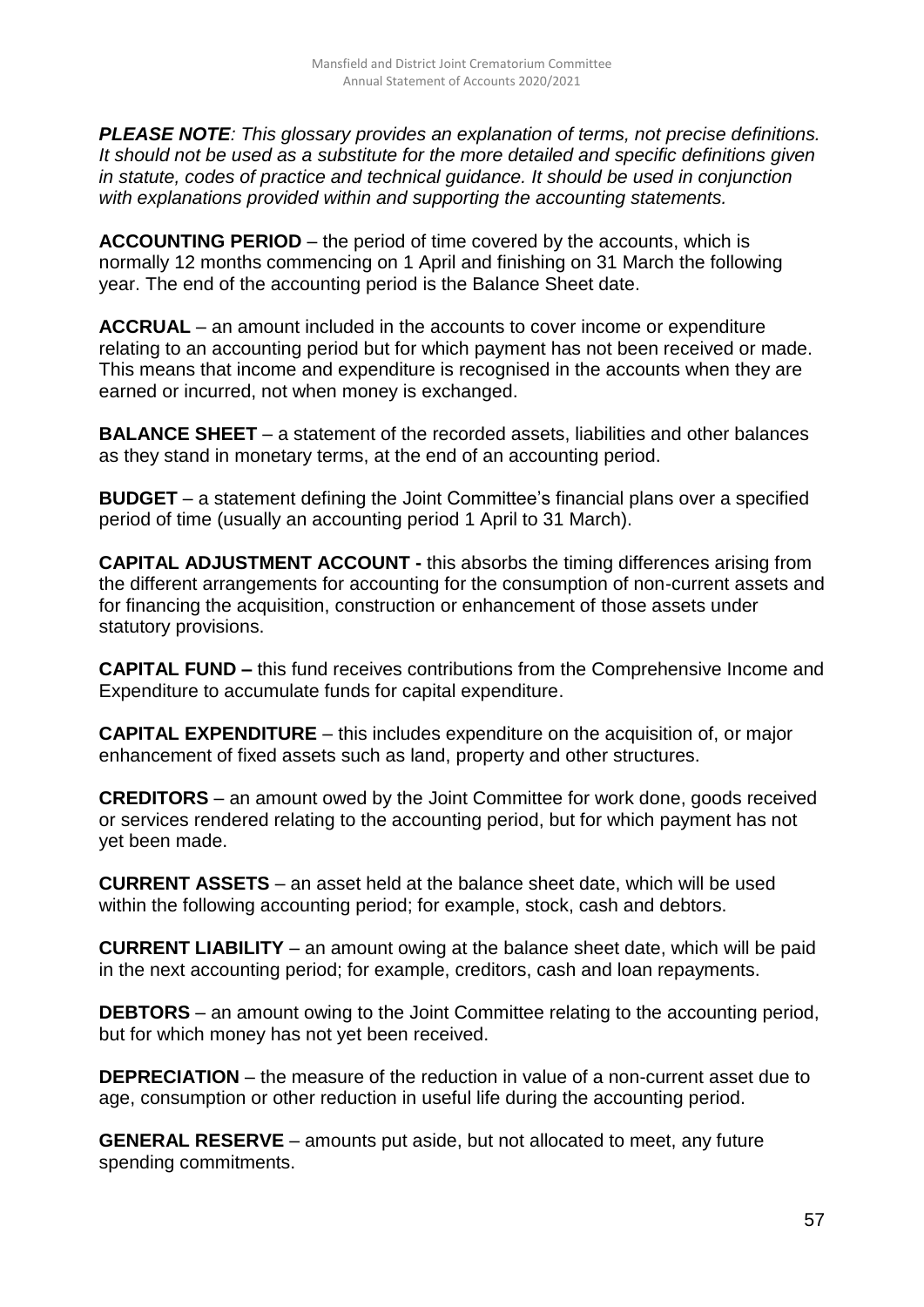**IMPAIRMENT** – this reflects a REDUCTION in the market value of a non-current asset due to significant changes in the market (i.e. introduction of new technology), obsolescence, or damage, etc.

**NET BOOK VALUE** – the amount at which non-current assets are included (valued) in the balance sheet, i.e. their historic value or current valuation less depreciation.

**NET REALISABLE VALUE** – the open market value of an asset in its existing use.

**PENSION RESERVE -** this absorbs the timing differences arising from the different arrangements for accounting for post-employment benefits and for funding benefits in accordance with statutory provisions.

**PROVISIONS** – pre-determined amounts put aside in the accounts for liabilities or losses which are certain or very likely to occur, but the amounts involved or the date when they need to be settled are uncertain.

**REVENUE EXPENDITURE** – running costs of services, which include employees, premises, transport, interest, supplies and services.